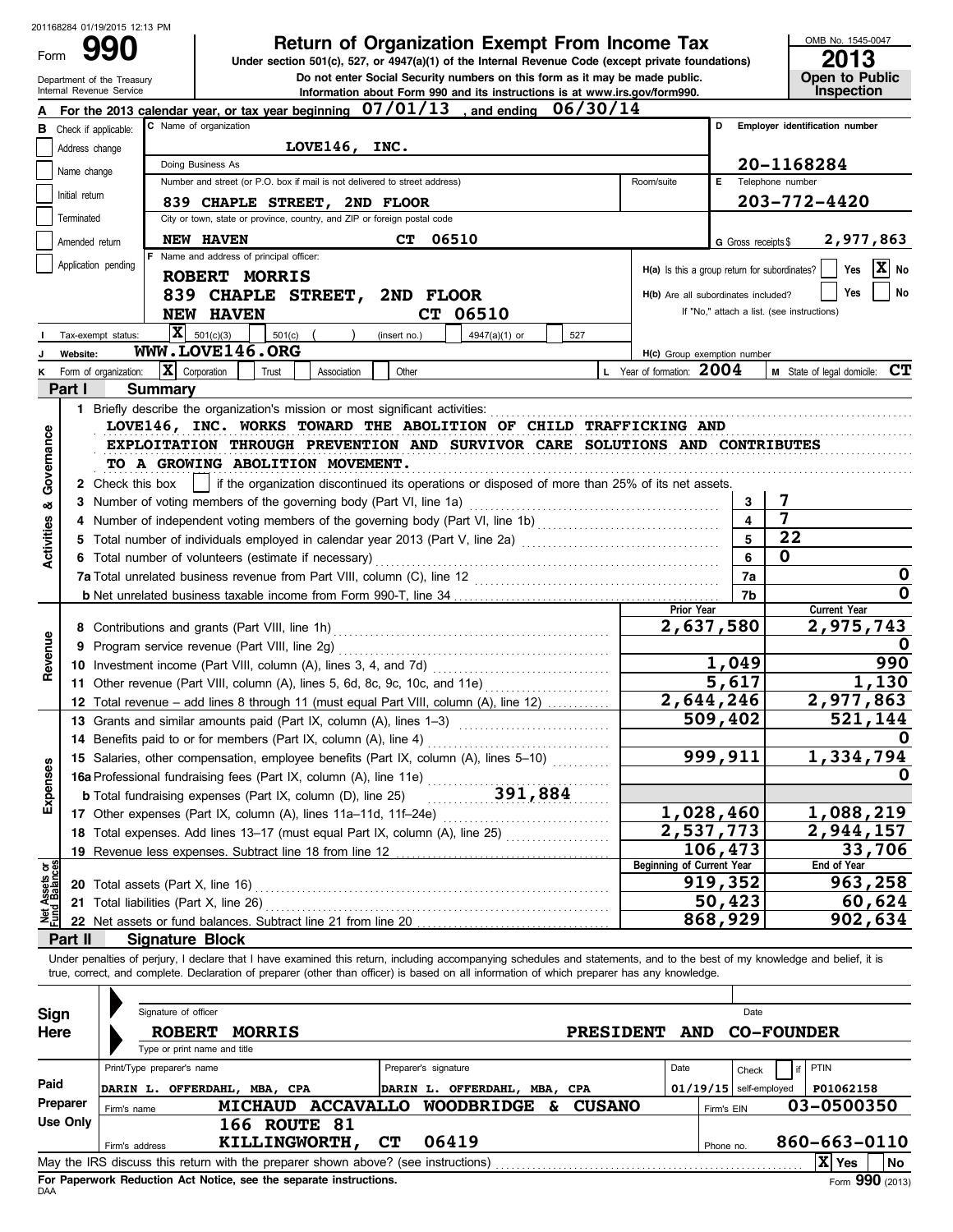|                                                   | Form 990 (2013) LOVE146, INC.                                                           |                                                                                                                | 20-1168284                                                                                                                                                                                                                                                                                                                                                                                                                                                                                                                                                                                                                                                      | Page 2                             |
|---------------------------------------------------|-----------------------------------------------------------------------------------------|----------------------------------------------------------------------------------------------------------------|-----------------------------------------------------------------------------------------------------------------------------------------------------------------------------------------------------------------------------------------------------------------------------------------------------------------------------------------------------------------------------------------------------------------------------------------------------------------------------------------------------------------------------------------------------------------------------------------------------------------------------------------------------------------|------------------------------------|
| Part III                                          |                                                                                         | <b>Statement of Program Service Accomplishments</b>                                                            |                                                                                                                                                                                                                                                                                                                                                                                                                                                                                                                                                                                                                                                                 |                                    |
|                                                   |                                                                                         |                                                                                                                | Check if Schedule O contains a response or note to any line in this Part III                                                                                                                                                                                                                                                                                                                                                                                                                                                                                                                                                                                    | $\overline{\mathbf{x}}$            |
|                                                   | 1 Briefly describe the organization's mission:<br>TO A GROWING ABOLITION MOVEMENT.      |                                                                                                                | LOVE146, INC. WORKS TOWARD THE ABOLITION OF CHILD TRAFFICKING AND<br>EXPLOITATION THROUGH PREVENTION AND SURVIVOR CARE SOLUTIONS AND CONTRIBUTES                                                                                                                                                                                                                                                                                                                                                                                                                                                                                                                |                                    |
|                                                   |                                                                                         |                                                                                                                |                                                                                                                                                                                                                                                                                                                                                                                                                                                                                                                                                                                                                                                                 |                                    |
| prior Form 990 or 990-EZ?                         | If "Yes," describe these new services on Schedule O.                                    | 2 Did the organization undertake any significant program services during the year which were not listed on the |                                                                                                                                                                                                                                                                                                                                                                                                                                                                                                                                                                                                                                                                 | Yes $X$ No                         |
| 3<br>services?                                    | If "Yes," describe these changes on Schedule O.                                         | Did the organization cease conducting, or make significant changes in how it conducts, any program             |                                                                                                                                                                                                                                                                                                                                                                                                                                                                                                                                                                                                                                                                 | $\Box$ Yes $\overline{X}$ No       |
|                                                   |                                                                                         | the total expenses, and revenue, if any, for each program service reported.                                    | Describe the organization's program service accomplishments for each of its three largest program services, as measured by<br>expenses. Section 501(c)(3) and 501(c)(4) organizations are required to report the amount of grants and allocations to others,                                                                                                                                                                                                                                                                                                                                                                                                    |                                    |
| 4a (Code:<br>DOORS.                               | ) (Expenses \$<br>RETURNING TO THEIR COMMUNITIES.                                       | ARE BROKEN, LACK OPPORTUNITIES AND SELF-WORTH.                                                                 | 607, 307 including grants of \$ 320, 201 ) (Revenue \$<br>THE ROUND HOME, LOVE146'S SAFE HOME FOR SURVIVORS OF TRAFFICKING AND<br>EXPLOITATION IN THE PHILIPPINES, IS UNIQUELY BUILT AND DESIGNED TO<br>FACILITATE THE RESTORATION AND HOLISTIC HEALTH OF EVERY CHILD ENTERING ITS<br>THE APPROACH TO RUNNING THE HOME IS ATTUNED TO THE NEEDS OF THE<br>EXPLOITED AND TRAUMATIZED CHILD, WHICH INCLUDE BOTH THE NEEDS OF ORDINARY<br>CHILDREN AS WELL AS CHILDREN WHO HAVE BEEN WOUNDED IN MANY WAYS, LACK HOPE,<br>SURVIVORS, AIMING FOR A HOLISTIC REINTEGRATION, PROVIDING THEM WITH<br>CONTINUED LIVELIHOOD, EDUCATIONAL, AND THERAPEUTIC ASSISTANCE AFTER | <b>LOVE146 JOURNEYS WITH THESE</b> |
| 4b (Code:<br>RECEIVE HELP.                        | ) (Expenses \$<br>CONNECTICUT, MARYLAND AND TEXAS.                                      | 551, 292 including grants of \$                                                                                | <b>86,512</b> ) (Revenue \$<br>THE LOVE146 US PREVENTION EDUCATION PROGRAM PROVIDES EDUCATION AND<br>RESOURCES TO HELP PROTECT AND EMPOWER AT-RISK AND EXPLOITED YOUTH IN<br>THROUGH THREE LEVELS OF PROGRAMING -<br>PREVENTION 101, TELL YOUR FRIENDS AND MY LIFE MY CHOICE - LOVE146 TEACHES<br>YOUTH IN SCHOOLS, GROUP HOMES AND OTHER COMMUNITY SETTINGS TO RECOGNIZE<br>COMMON RECRUITMENT TACTICS, SIGNS OF EXPLOITATION AND WHERE THEY CAN                                                                                                                                                                                                               |                                    |
|                                                   |                                                                                         |                                                                                                                |                                                                                                                                                                                                                                                                                                                                                                                                                                                                                                                                                                                                                                                                 |                                    |
|                                                   |                                                                                         |                                                                                                                | 4c (Code: ) (Expenses $\frac{81,724}{1}$ including grants of $\frac{51,431}{1}$ ) (Revenue $\frac{5}{1}$<br>ADULTS WHO WORK WITH CHILDREN ARE CRUCIAL IN THE FIGHT TO END TRAFFICKING.<br>IN ASIA, THROUGH OUR CERTIFICATE TRAINING IN AFTERCARE PROGRAM (CTPA),<br>LOVE146 CONDUCTS INTENSIVE TRAININGS THAT EMPOWER GRASSROOTS CAREGIVERS<br>WITH THE KNOWLEDGE AND SKILLS NECESSARY TO PROVIDE CHILDREN THE KIND OF<br>SPECIALIZED CARE, WHICH IS IMPORTANT TO THE RESTORATION OF SURVIVORS.<br>THE UNITED STATES, LOVE146 ALSO PROVIDES TARGETED, COMPREHENSIVE TRAININGS                                                                                   | IN                                 |
|                                                   |                                                                                         | APPROPRIATELY SHOULD VICTIMS BE IDENTIFIED.                                                                    | FOR ADULTS IN CONTACT WITH AT-RISK CHILDREN TO EQUIP THEM TO IDENTIFY AND<br>PREVENT THE COMMERCIAL SEXUAL EXPLOITATION OF CHILDREN AND TO INTERVENE                                                                                                                                                                                                                                                                                                                                                                                                                                                                                                            |                                    |
|                                                   |                                                                                         |                                                                                                                |                                                                                                                                                                                                                                                                                                                                                                                                                                                                                                                                                                                                                                                                 |                                    |
|                                                   |                                                                                         |                                                                                                                |                                                                                                                                                                                                                                                                                                                                                                                                                                                                                                                                                                                                                                                                 |                                    |
| (Expenses \$<br>4e Total program service expenses | 4d Other program services. (Describe in Schedule O.)<br>904, 765 including grants of \$ | 2,145,088                                                                                                      | 63,000<br>) (Revenue \$                                                                                                                                                                                                                                                                                                                                                                                                                                                                                                                                                                                                                                         |                                    |
|                                                   |                                                                                         |                                                                                                                |                                                                                                                                                                                                                                                                                                                                                                                                                                                                                                                                                                                                                                                                 |                                    |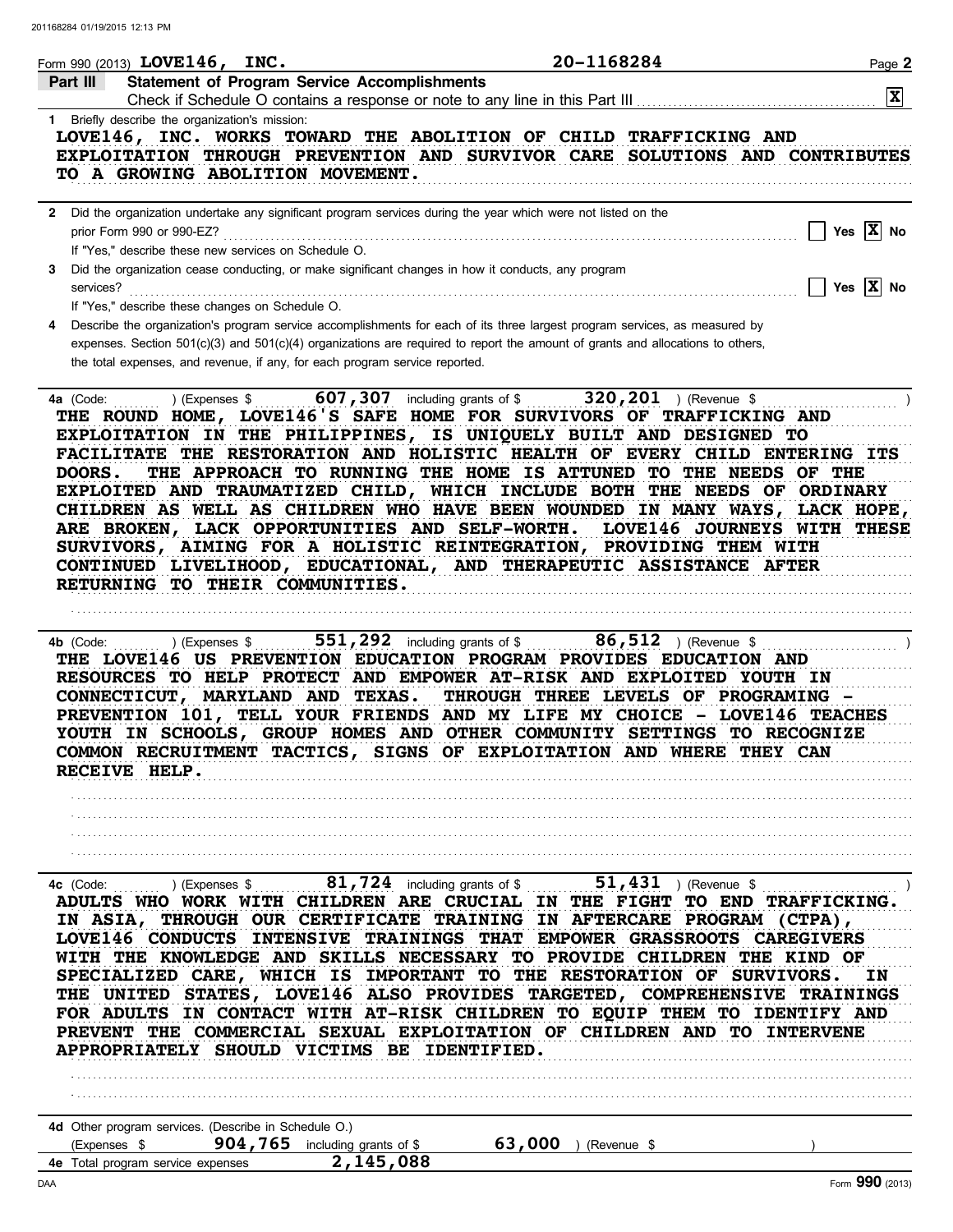|     | 20-1168284<br>Form 990 (2013) LOVE146, INC.                                                                                                                                                           |                 |             | Page 3                    |
|-----|-------------------------------------------------------------------------------------------------------------------------------------------------------------------------------------------------------|-----------------|-------------|---------------------------|
|     | Part IV<br><b>Checklist of Required Schedules</b>                                                                                                                                                     |                 |             |                           |
|     |                                                                                                                                                                                                       |                 | Yes         | No                        |
| 1   | Is the organization described in section $501(c)(3)$ or $4947(a)(1)$ (other than a private foundation)? If "Yes,"                                                                                     |                 |             |                           |
|     | complete Schedule A                                                                                                                                                                                   | 1               | X           |                           |
| 2   | Is the organization required to complete Schedule B, Schedule of Contributors (see instructions)?                                                                                                     | $\overline{2}$  | $\mathbf x$ |                           |
| 3   | Did the organization engage in direct or indirect political campaign activities on behalf of or in opposition to                                                                                      |                 |             |                           |
|     | candidates for public office? If "Yes," complete Schedule C, Part I                                                                                                                                   | 3               |             | X                         |
| 4   | Section 501(c)(3) organizations. Did the organization engage in lobbying activities, or have a section 501(h)                                                                                         |                 |             |                           |
|     | election in effect during the tax year? If "Yes," complete Schedule C, Part II                                                                                                                        | 4               |             | X                         |
| 5   | Is the organization a section $501(c)(4)$ , $501(c)(5)$ , or $501(c)(6)$ organization that receives membership dues,                                                                                  |                 |             |                           |
|     | assessments, or similar amounts as defined in Revenue Procedure 98-19? If "Yes," complete Schedule C,                                                                                                 |                 |             |                           |
|     | Part III                                                                                                                                                                                              | 5               |             | X                         |
| 6   | Did the organization maintain any donor advised funds or any similar funds or accounts for which donors                                                                                               |                 |             |                           |
|     | have the right to provide advice on the distribution or investment of amounts in such funds or accounts? If                                                                                           |                 |             |                           |
|     | "Yes," complete Schedule D, Part I                                                                                                                                                                    | 6               |             | X                         |
| 7   | Did the organization receive or hold a conservation easement, including easements to preserve open space,                                                                                             |                 |             |                           |
|     | the environment, historic land areas, or historic structures? If "Yes," complete Schedule D, Part II                                                                                                  | $\overline{7}$  |             | X                         |
| 8   | Did the organization maintain collections of works of art, historical treasures, or other similar assets? If "Yes,"                                                                                   |                 |             |                           |
|     | complete Schedule D, Part III                                                                                                                                                                         | 8               |             | X                         |
| 9   | Did the organization report an amount in Part X, line 21, for escrow or custodial account liability; serve as a                                                                                       |                 |             |                           |
|     | custodian for amounts not listed in Part X; or provide credit counseling, debt management, credit repair, or                                                                                          |                 |             |                           |
|     | debt negotiation services? If "Yes," complete Schedule D, Part IV                                                                                                                                     | 9               |             | X                         |
| 10  | Did the organization, directly or through a related organization, hold assets in temporarily restricted                                                                                               |                 |             |                           |
|     | endowments, permanent endowments, or quasi-endowments? If "Yes," complete Schedule D, Part V                                                                                                          | 10              |             | X                         |
| 11  | If the organization's answer to any of the following questions is "Yes," then complete Schedule D, Parts VI,                                                                                          |                 |             |                           |
|     | VII, VIII, IX, or X as applicable.                                                                                                                                                                    |                 |             |                           |
| а   | Did the organization report an amount for land, buildings, and equipment in Part X, line 10? If "Yes,"                                                                                                |                 |             |                           |
|     | complete Schedule D, Part VI                                                                                                                                                                          | 11a             | X           |                           |
| b   | Did the organization report an amount for investments—other securities in Part X, line 12 that is 5% or more                                                                                          |                 |             |                           |
|     | of its total assets reported in Part X, line 16? If "Yes," complete Schedule D, Part VII                                                                                                              | 11b             |             | X                         |
| c   | Did the organization report an amount for investments—program related in Part X, line 13 that is 5% or more                                                                                           |                 |             |                           |
|     | of its total assets reported in Part X, line 16? If "Yes," complete Schedule D, Part VIII                                                                                                             | 11c             |             | X                         |
|     | d Did the organization report an amount for other assets in Part X, line 15 that is 5% or more of its total assets                                                                                    |                 |             |                           |
|     | reported in Part X, line 16? If "Yes," complete Schedule D, Part IX                                                                                                                                   | 11d             |             | X                         |
| e   | Did the organization report an amount for other liabilities in Part X, line 25? If "Yes," complete Schedule D, Part X                                                                                 | 11e             | $\mathbf x$ |                           |
| f   | Did the organization's separate or consolidated financial statements for the tax year include a footnote that addresses                                                                               |                 |             |                           |
|     | the organization's liability for uncertain tax positions under FIN 48 (ASC 740)? If "Yes," complete Schedule D, Part X                                                                                | 11f             |             | ▵                         |
| 12а | Did the organization obtain separate, independent audited financial statements for the tax year? If "Yes," complete                                                                                   |                 |             |                           |
|     |                                                                                                                                                                                                       | 12a             | X           |                           |
| b   | Was the organization included in consolidated, independent audited financial statements for the tax year? If "Yes," and if                                                                            |                 |             |                           |
|     | the organization answered "No" to line 12a, then completing Schedule D, Parts XI and XII is optional conservation answered "No" to line 12a, then completing Schedule D, Parts XI and XII is optional | 12 <sub>b</sub> |             | X                         |
| 13  |                                                                                                                                                                                                       | 13              |             | $\boldsymbol{\mathrm{X}}$ |
| 14a |                                                                                                                                                                                                       | 14a             |             | $\mathbf x$               |
| b   | Did the organization have aggregate revenues or expenses of more than \$10,000 from grantmaking,                                                                                                      |                 |             |                           |
|     | fundraising, business, investment, and program service activities outside the United States, or aggregate                                                                                             |                 |             |                           |
|     | foreign investments valued at \$100,000 or more? If "Yes," complete Schedule F, Parts I and IV [[[[[[[[[[[[[[[                                                                                        | 14b             | X           |                           |
| 15  | Did the organization report on Part IX, column (A), line 3, more than \$5,000 of grants or other assistance to or                                                                                     |                 |             |                           |
|     | for any foreign organization? If "Yes," complete Schedule F, Parts II and IV                                                                                                                          | 15              | X           |                           |
| 16  | Did the organization report on Part IX, column (A), line 3, more than \$5,000 of aggregate grants or other                                                                                            |                 |             |                           |
|     | assistance to or for foreign individuals? If "Yes," complete Schedule F, Parts III and IV                                                                                                             | 16              |             | X                         |
| 17  | Did the organization report a total of more than \$15,000 of expenses for professional fundraising services on                                                                                        |                 |             |                           |
|     | Part IX, column (A), lines 6 and 11e? If "Yes," complete Schedule G, Part I (see instructions) [[[[[[[[[[[[[[                                                                                         | 17              |             | X                         |
| 18  | Did the organization report more than \$15,000 total of fundraising event gross income and contributions on                                                                                           |                 |             |                           |
|     | Part VIII, lines 1c and 8a? If "Yes," complete Schedule G, Part II                                                                                                                                    | 18              | X           |                           |
| 19  | Did the organization report more than \$15,000 of gross income from gaming activities on Part VIII, line 9a?                                                                                          |                 |             |                           |
|     | If "Yes," complete Schedule G, Part III                                                                                                                                                               | 19              |             | X                         |
| 20a | Did the organization operate one or more hospital facilities? If "Yes," complete Schedule H                                                                                                           | 20a             |             | X                         |
| b   | If "Yes" to line 20a, did the organization attach a copy of its audited financial statements to this return?                                                                                          | 20 <sub>b</sub> |             |                           |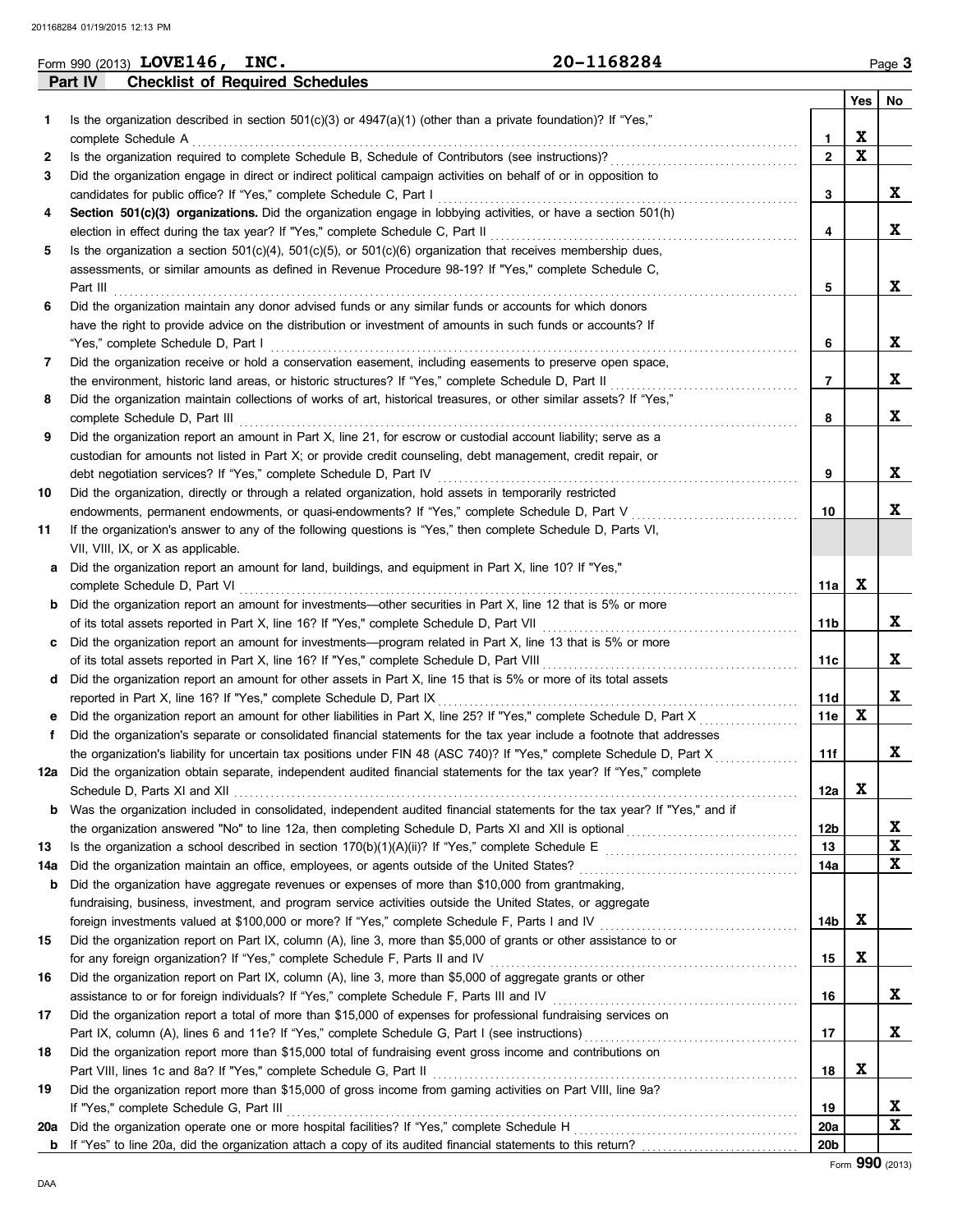|     | 20-1168284<br>Form 990 (2013) LOVE146, INC.                                                                      |                 |     | Page 4      |
|-----|------------------------------------------------------------------------------------------------------------------|-----------------|-----|-------------|
|     | Part IV<br><b>Checklist of Required Schedules (continued)</b>                                                    |                 |     |             |
|     |                                                                                                                  |                 | Yes | No          |
| 21  | Did the organization report more than \$5,000 of grants or other assistance to any domestic organization or      |                 |     |             |
|     | government on Part IX, column (A), line 1? If "Yes," complete Schedule I, Parts I and II                         | 21              | X   |             |
| 22  | Did the organization report more than \$5,000 of grants or other assistance to individuals in the United States  |                 |     |             |
|     | on Part IX, column (A), line 2? If "Yes," complete Schedule I, Parts I and III                                   | 22              |     | X           |
| 23  | Did the organization answer "Yes" to Part VII, Section A, line 3, 4, or 5 about compensation of the              |                 |     |             |
|     | organization's current and former officers, directors, trustees, key employees, and highest compensated          |                 |     |             |
|     | employees? If "Yes," complete Schedule J                                                                         | 23              |     | X           |
|     | 24a Did the organization have a tax-exempt bond issue with an outstanding principal amount of more than          |                 |     |             |
|     | \$100,000 as of the last day of the year, that was issued after December 31, 2002? If "Yes," answer lines 24b    |                 |     |             |
|     | through 24d and complete Schedule K. If "No," go to line 25a                                                     | 24a             |     | X           |
| b   | Did the organization invest any proceeds of tax-exempt bonds beyond a temporary period exception?                | 24b             |     |             |
| c   | Did the organization maintain an escrow account other than a refunding escrow at any time during the year        |                 |     |             |
|     | to defease any tax-exempt bonds?                                                                                 | 24c             |     |             |
|     | d Did the organization act as an "on behalf of" issuer for bonds outstanding at any time during the year?        | 24d             |     |             |
| 25а | Section 501(c)(3) and 501(c)(4) organizations. Did the organization engage in an excess benefit transaction      |                 |     |             |
|     | with a disqualified person during the year? If "Yes," complete Schedule L, Part I                                | 25a             |     | X           |
| b   | Is the organization aware that it engaged in an excess benefit transaction with a disqualified person in a prior |                 |     |             |
|     | year, and that the transaction has not been reported on any of the organization's prior Forms 990 or 990-EZ?     |                 |     |             |
|     | If "Yes," complete Schedule L, Part I                                                                            | 25b             |     | X           |
| 26  | Did the organization report any amount on Part X, line 5, 6, or 22 for receivables from or payables to any       |                 |     |             |
|     | current or former officers, directors, trustees, key employees, highest compensated employees, or                |                 |     |             |
|     | disqualified persons? If so, complete Schedule L, Part II                                                        | 26              |     | X           |
| 27  | Did the organization provide a grant or other assistance to an officer, director, trustee, key employee,         |                 |     |             |
|     | substantial contributor or employee thereof, a grant selection committee member, or to a 35% controlled          |                 |     |             |
|     | entity or family member of any of these persons? If "Yes," complete Schedule L, Part III                         | 27              |     | X           |
| 28  | Was the organization a party to a business transaction with one of the following parties (see Schedule L,        |                 |     |             |
|     | Part IV instructions for applicable filing thresholds, conditions, and exceptions):                              |                 |     |             |
| а   | A current or former officer, director, trustee, or key employee? If "Yes," complete Schedule L, Part IV          | 28a             |     | X           |
| b   | A family member of a current or former officer, director, trustee, or key employee? If "Yes," complete           |                 |     |             |
|     | Schedule L, Part IV                                                                                              | 28b             |     | X           |
| c   | An entity of which a current or former officer, director, trustee, or key employee (or a family member thereof)  |                 |     |             |
|     | was an officer, director, trustee, or direct or indirect owner? If "Yes," complete Schedule L, Part IV           | 28c             |     | X           |
| 29  | Did the organization receive more than \$25,000 in non-cash contributions? If "Yes," complete Schedule M         | 29              |     | $\mathbf x$ |
| 30  | Did the organization receive contributions of art, historical treasures, or other similar assets, or qualified   |                 |     |             |
|     | conservation contributions? If "Yes," complete Schedule M                                                        | $30\,$          |     |             |
| 31  | Did the organization liquidate, terminate, or dissolve and cease operations? If "Yes," complete Schedule N,      |                 |     | A           |
|     | Part I                                                                                                           | 31              |     | X           |
| 32  | Did the organization sell, exchange, dispose of, or transfer more than 25% of its net assets? If "Yes,"          |                 |     |             |
|     | complete Schedule N, Part II                                                                                     | 32              |     | X           |
| 33  | Did the organization own 100% of an entity disregarded as separate from the organization under Regulations       |                 |     |             |
|     |                                                                                                                  | 33              |     | X           |
| 34  | Was the organization related to any tax-exempt or taxable entity? If "Yes," complete Schedule R, Parts II, III,  |                 |     |             |
|     | or IV, and Part V, line 1                                                                                        | 34              |     | X           |
|     |                                                                                                                  |                 |     | X           |
| 35a | If "Yes" to line 35a, did the organization receive any payment from or engage in any transaction with a          | 35a             |     |             |
| b   |                                                                                                                  |                 |     |             |
|     |                                                                                                                  | 35 <sub>b</sub> |     |             |
| 36  | Section 501(c)(3) organizations. Did the organization make any transfers to an exempt non-charitable             |                 |     | X           |
|     | related organization? If "Yes," complete Schedule R, Part V, line 2                                              | 36              |     |             |
| 37  | Did the organization conduct more than 5% of its activities through an entity that is not a related organization |                 |     |             |
|     | and that is treated as a partnership for federal income tax purposes? If "Yes," complete Schedule R,             |                 |     |             |
|     | Part VI                                                                                                          | 37              |     | X           |
| 38  | Did the organization complete Schedule O and provide explanations in Schedule O for Part VI, lines 11b and       |                 |     |             |
|     |                                                                                                                  | 38              | X   |             |

Form **990** (2013)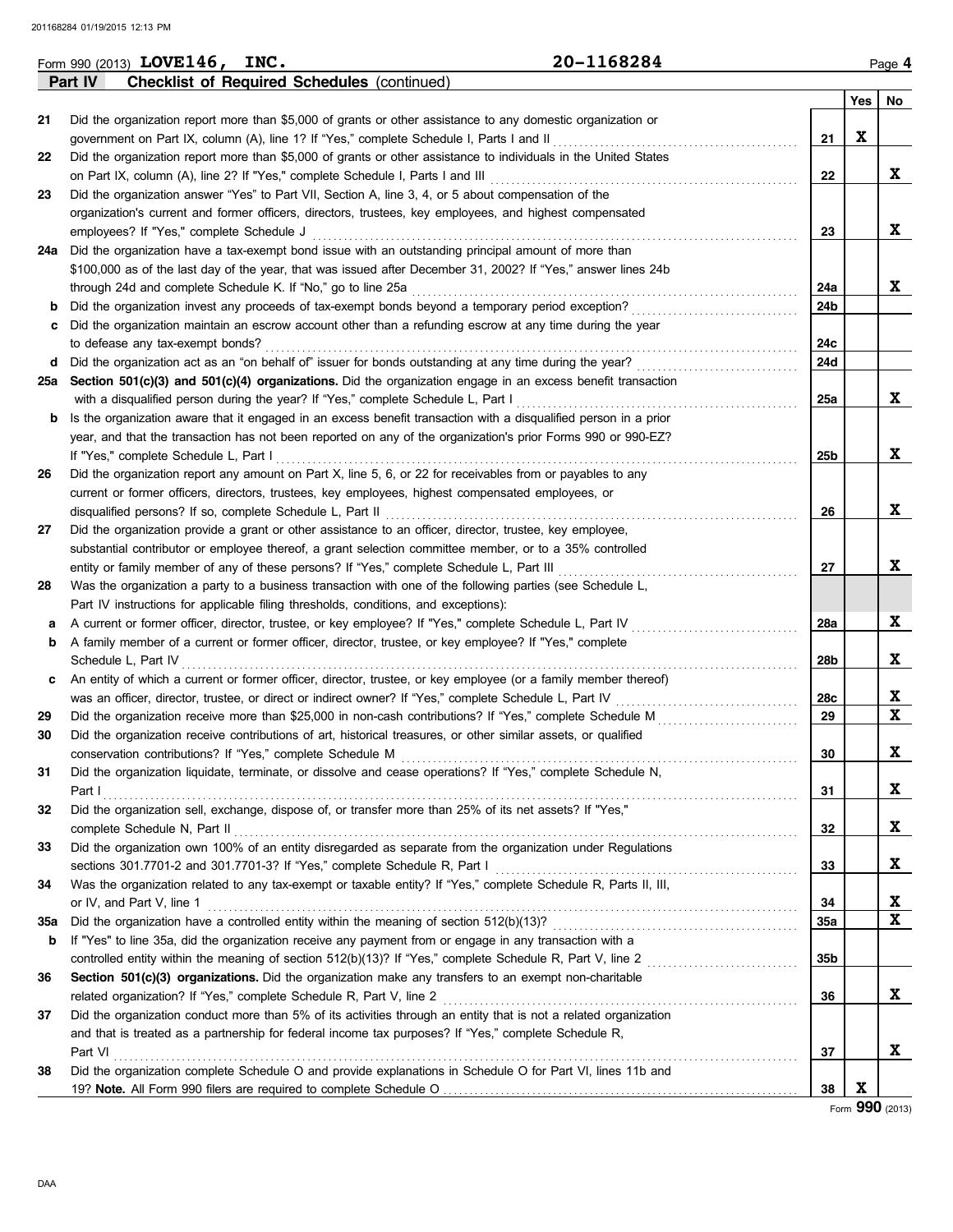|     | Statements Regarding Other IRS Filings and Tax Compliance<br>Part V<br>Check if Schedule O contains a response or note to any line in this Part V                                               |                 |                    |     |     |             |
|-----|-------------------------------------------------------------------------------------------------------------------------------------------------------------------------------------------------|-----------------|--------------------|-----|-----|-------------|
|     |                                                                                                                                                                                                 |                 |                    |     | Yes | No          |
| 1a  | Enter the number reported in Box 3 of Form 1096. Enter -0- if not applicable                                                                                                                    | 1a              | 15<br>$\mathbf{o}$ |     |     |             |
| b   | Enter the number of Forms W-2G included in line 1a. Enter -0- if not applicable                                                                                                                 | 1 <sub>b</sub>  |                    |     |     |             |
| c   | Did the organization comply with backup withholding rules for reportable payments to vendors and                                                                                                |                 |                    | 1c  | X   |             |
| 2a  | reportable gaming (gambling) winnings to prize winners?<br>Enter the number of employees reported on Form W-3, Transmittal of Wage and Tax                                                      |                 |                    |     |     |             |
|     | Statements, filed for the calendar year ending with or within the year covered by this return                                                                                                   | 2a              | 22                 |     |     |             |
| b   | If at least one is reported on line 2a, did the organization file all required federal employment tax returns?                                                                                  |                 |                    | 2b  | X   |             |
|     | Note. If the sum of lines 1a and 2a is greater than 250, you may be required to e-file (see instructions)                                                                                       |                 |                    |     |     |             |
| За  | Did the organization have unrelated business gross income of \$1,000 or more during the year?                                                                                                   |                 |                    | 3a  |     | X           |
| b   | If "Yes," has it filed a Form 990-T for this year? If "No" to line 3b, provide an explanation in Schedule O                                                                                     |                 |                    | 3b  |     |             |
| 4a  | At any time during the calendar year, did the organization have an interest in, or a signature or other authority                                                                               |                 |                    |     |     |             |
|     | over, a financial account in a foreign country (such as a bank account, securities account, or other financial                                                                                  |                 |                    |     |     |             |
|     | account)?                                                                                                                                                                                       |                 |                    | 4a  |     | X           |
| b   | If "Yes," enter the name of the foreign country:                                                                                                                                                |                 |                    |     |     |             |
|     | See instructions for filing requirements for Form TD F 90-22.1, Report of Foreign Bank and Financial Accounts.                                                                                  |                 |                    |     |     |             |
| 5а  | Was the organization a party to a prohibited tax shelter transaction at any time during the tax year?                                                                                           |                 |                    | 5a  |     | $\mathbf x$ |
| b   | Did any taxable party notify the organization that it was or is a party to a prohibited tax shelter transaction?                                                                                |                 |                    | 5b  |     | $\mathbf x$ |
| c   | If "Yes" to line 5a or 5b, did the organization file Form 8886-T?                                                                                                                               |                 |                    | 5с  |     |             |
| 6а  | Does the organization have annual gross receipts that are normally greater than \$100,000, and did the                                                                                          |                 |                    |     |     |             |
|     | organization solicit any contributions that were not tax deductible as charitable contributions?                                                                                                |                 |                    | 6a  |     | X           |
| b   | If "Yes," did the organization include with every solicitation an express statement that such contributions or                                                                                  |                 |                    |     |     |             |
|     | gifts were not tax deductible?                                                                                                                                                                  |                 |                    | 6b  |     |             |
| 7   | Organizations that may receive deductible contributions under section 170(c).                                                                                                                   |                 |                    |     |     |             |
| а   | Did the organization receive a payment in excess of \$75 made partly as a contribution and partly for goods                                                                                     |                 |                    |     |     |             |
|     | and services provided to the payor?                                                                                                                                                             |                 |                    | 7a  |     |             |
| b   | If "Yes," did the organization notify the donor of the value of the goods or services provided?                                                                                                 |                 |                    | 7b  |     |             |
| c   | Did the organization sell, exchange, or otherwise dispose of tangible personal property for which it was                                                                                        |                 |                    |     |     |             |
|     | required to file Form 8282?                                                                                                                                                                     |                 |                    | 7с  |     |             |
| d   |                                                                                                                                                                                                 | 7d              |                    |     |     |             |
| е   | Did the organization receive any funds, directly or indirectly, to pay premiums on a personal benefit contract?                                                                                 |                 |                    | 7e  |     |             |
| f   | Did the organization, during the year, pay premiums, directly or indirectly, on a personal benefit contract?                                                                                    |                 |                    | 7f  |     |             |
| g   | If the organization received a contribution of qualified intellectual property, did the organization file Form 8899 as required?                                                                |                 |                    | 7g  |     |             |
| h   | If the organization received a contribution of cars, boats, airplanes, or other vehicles, did the organization file a Form 1098-C?                                                              |                 |                    | 7h  |     |             |
| 8   | Sponsoring organizations maintaining donor advised funds and section 509(a)(3) supporting<br>organizations. Did the supporting organization, or a donor advised fund maintained by a sponsoring |                 |                    |     |     |             |
|     | organization, have excess business holdings at any time during the year?                                                                                                                        |                 |                    | 8   |     |             |
| 9   | Sponsoring organizations maintaining donor advised funds.                                                                                                                                       |                 |                    |     |     |             |
| a   | Did the organization make any taxable distributions under section 4966?                                                                                                                         |                 |                    | 9a  |     |             |
| b   |                                                                                                                                                                                                 |                 |                    | 9b  |     |             |
| 10  | Section 501(c)(7) organizations. Enter:                                                                                                                                                         |                 |                    |     |     |             |
| а   | Initiation fees and capital contributions included on Part VIII, line 12 [11] [11] [12] [11] [12] [11] [12] [1                                                                                  | 10a             |                    |     |     |             |
| b   | Gross receipts, included on Form 990, Part VIII, line 12, for public use of club facilities                                                                                                     | 10b             |                    |     |     |             |
| 11  | Section 501(c)(12) organizations. Enter:                                                                                                                                                        |                 |                    |     |     |             |
| а   | Gross income from members or shareholders                                                                                                                                                       | 11a             |                    |     |     |             |
| b   | Gross income from other sources (Do not net amounts due or paid to other sources                                                                                                                |                 |                    |     |     |             |
|     | against amounts due or received from them.)                                                                                                                                                     | 11 <sub>b</sub> |                    |     |     |             |
| 12a | Section 4947(a)(1) non-exempt charitable trusts. Is the organization filing Form 990 in lieu of Form 1041?                                                                                      |                 |                    | 12a |     |             |
| b   | If "Yes," enter the amount of tax-exempt interest received or accrued during the year                                                                                                           | 12b             |                    |     |     |             |
| 13  | Section 501(c)(29) qualified nonprofit health insurance issuers.                                                                                                                                |                 |                    |     |     |             |
| а   | Is the organization licensed to issue qualified health plans in more than one state?                                                                                                            |                 |                    | 13а |     |             |
|     | Note. See the instructions for additional information the organization must report on Schedule O.                                                                                               |                 |                    |     |     |             |
| b   | Enter the amount of reserves the organization is required to maintain by the states in which                                                                                                    |                 |                    |     |     |             |
|     |                                                                                                                                                                                                 | 13 <sub>b</sub> |                    |     |     |             |
| c   | Enter the amount of reserves on hand                                                                                                                                                            | 13с             |                    |     |     |             |
| 14a | Did the organization receive any payments for indoor tanning services during the tax year?                                                                                                      |                 |                    | 14a |     | X           |
| b   |                                                                                                                                                                                                 |                 |                    | 14b |     |             |

Form 990 (2013) Page **5 LOVE146, INC. 20-1168284**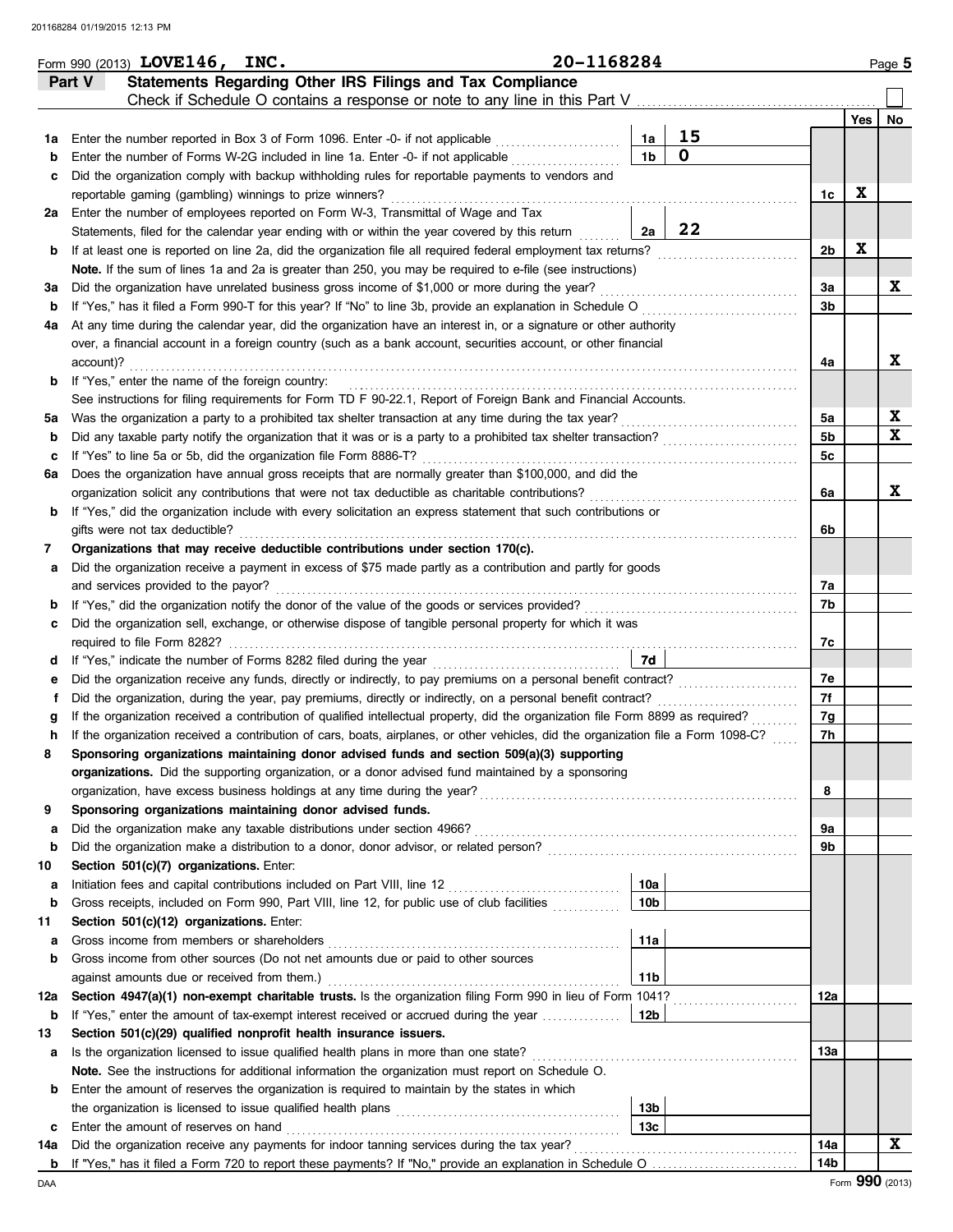|     | 20-1168284<br>Form 990 (2013) $LOVE146$ ,<br>INC.                                                                                   |                |   |                 |                           | Page 6      |
|-----|-------------------------------------------------------------------------------------------------------------------------------------|----------------|---|-----------------|---------------------------|-------------|
|     | Governance, Management, and Disclosure For each "Yes" response to lines 2 through 7b below, and for a "No"<br>Part VI               |                |   |                 |                           |             |
|     | response to line 8a, 8b, or 10b below, describe the circumstances, processes, or changes in Schedule O. See instructions.           |                |   |                 |                           |             |
|     |                                                                                                                                     |                |   |                 |                           | ΙXΙ         |
|     | Section A. Governing Body and Management                                                                                            |                |   |                 |                           |             |
|     |                                                                                                                                     |                |   |                 | Yes                       | No          |
| 1a  | Enter the number of voting members of the governing body at the end of the tax year                                                 | 1a             | 7 |                 |                           |             |
|     | If there are material differences in voting rights among members of the governing body, or                                          |                |   |                 |                           |             |
|     | if the governing body delegated broad authority to an executive committee or similar                                                |                |   |                 |                           |             |
|     | committee, explain in Schedule O.                                                                                                   |                |   |                 |                           |             |
| b   | Enter the number of voting members included in line 1a, above, who are independent                                                  | 1 <sub>b</sub> | 7 |                 |                           |             |
| 2   | Did any officer, director, trustee, or key employee have a family relationship or a business relationship with                      |                |   |                 |                           |             |
|     | any other officer, director, trustee, or key employee?                                                                              |                |   | 2               |                           | X           |
| 3   | Did the organization delegate control over management duties customarily performed by or under the direct                           |                |   |                 |                           |             |
|     | supervision of officers, directors, or trustees, or key employees to a management company or other person?                          |                |   | 3               |                           | X           |
| 4   | Did the organization make any significant changes to its governing documents since the prior Form 990 was filed?                    |                |   | 4               |                           | $\mathbf x$ |
|     |                                                                                                                                     |                |   | 5               |                           | X           |
| 5   | Did the organization become aware during the year of a significant diversion of the organization's assets?                          |                |   | 6               |                           | X           |
| 6   | Did the organization have members or stockholders?                                                                                  |                |   |                 |                           |             |
| 7a  | Did the organization have members, stockholders, or other persons who had the power to elect or appoint                             |                |   |                 |                           |             |
|     | one or more members of the governing body?                                                                                          |                |   | 7a              |                           | X           |
| b   | Are any governance decisions of the organization reserved to (or subject to approval by) members,                                   |                |   |                 |                           |             |
|     | stockholders, or persons other than the governing body?                                                                             |                |   | 7b              |                           | X           |
| 8   | Did the organization contemporaneously document the meetings held or written actions undertaken during the year by the following:   |                |   |                 |                           |             |
| а   | The governing body?                                                                                                                 |                |   | 8a              | X                         |             |
| b   | Each committee with authority to act on behalf of the governing body?                                                               |                |   | 8b              | X                         |             |
| 9   | Is there any officer, director, trustee, or key employee listed in Part VII, Section A, who cannot be reached at                    |                |   |                 |                           |             |
|     |                                                                                                                                     |                |   | 9               |                           | x           |
|     | Section B. Policies (This Section B requests information about policies not required by the Internal Revenue Code.)                 |                |   |                 |                           |             |
|     |                                                                                                                                     |                |   |                 | Yes l                     | No          |
| 10a | Did the organization have local chapters, branches, or affiliates?                                                                  |                |   | 10a             |                           | X           |
| b   | If "Yes," did the organization have written policies and procedures governing the activities of such chapters,                      |                |   |                 |                           |             |
|     | affiliates, and branches to ensure their operations are consistent with the organization's exempt purposes?                         |                |   | 10b             |                           |             |
| 11a | Has the organization provided a complete copy of this Form 990 to all members of its governing body before filing the form?         |                |   | 11a             | X                         |             |
| b   | Describe in Schedule O the process, if any, used by the organization to review this Form 990.                                       |                |   |                 |                           |             |
| 12a | Did the organization have a written conflict of interest policy? If "No," go to line 13                                             |                |   | 12a             | X                         |             |
| b   | Were officers, directors, or trustees, and key employees required to disclose annually interests that could give rise to conflicts? |                |   | 12b             | X                         |             |
|     | Did the organization regularly and consistently monitor and enforce compliance with the policy? If "Yes,"                           |                |   |                 |                           |             |
|     | describe in Schedule O how this was done                                                                                            |                |   | 12 <sub>c</sub> | $\boldsymbol{\mathrm{X}}$ |             |
| 13  | Did the organization have a written whistleblower policy?                                                                           |                |   | 13              | X                         |             |
| 14  | Did the organization have a written document retention and destruction policy?                                                      |                |   | 14              | X                         |             |
| 15  | Did the process for determining compensation of the following persons include a review and approval by                              |                |   |                 |                           |             |
|     | independent persons, comparability data, and contemporaneous substantiation of the deliberation and decision?                       |                |   |                 |                           |             |
| a   | The organization's CEO, Executive Director, or top management official                                                              |                |   | 15a             | X                         |             |
| b   | Other officers or key employees of the organization                                                                                 |                |   | 15b             |                           | X           |
|     | If "Yes" to line 15a or 15b, describe the process in Schedule O (see instructions).                                                 |                |   |                 |                           |             |
| 16a | Did the organization invest in, contribute assets to, or participate in a joint venture or similar arrangement                      |                |   |                 |                           |             |
|     | with a taxable entity during the year?                                                                                              |                |   | 16a             |                           | X           |
| b   | If "Yes," did the organization follow a written policy or procedure requiring the organization to evaluate its                      |                |   |                 |                           |             |
|     | participation in joint venture arrangements under applicable federal tax law, and take steps to safeguard the                       |                |   |                 |                           |             |
|     |                                                                                                                                     |                |   | 16b             |                           |             |
|     | <b>Section C. Disclosure</b>                                                                                                        |                |   |                 |                           |             |
| 17  | <b>CT</b><br>List the states with which a copy of this Form 990 is required to be filed                                             |                |   |                 |                           |             |
| 18  | Section 6104 requires an organization to make its Forms 1023 (or 1024 if applicable), 990, and 990-T (Section 501(c)(3)s only)      |                |   |                 |                           |             |
|     | available for public inspection. Indicate how you made these available. Check all that apply.                                       |                |   |                 |                           |             |
|     | IXI<br>Own website $ \mathbf{X} $ Another's website $ \mathbf{X} $ Upon request<br>Other (explain in Schedule O)                    |                |   |                 |                           |             |
| 19  | Describe in Schedule O whether (and if so, how) the organization made its governing documents, conflict of interest policy, and     |                |   |                 |                           |             |
|     |                                                                                                                                     |                |   |                 |                           |             |
|     | financial statements available to the public during the tax year.                                                                   |                |   |                 |                           |             |
| 20  | State the name, physical address, and telephone number of the person who possesses the books and records of the                     |                |   |                 |                           |             |
|     | LOVE146, INC.<br>839 CHAPLE STREET, 2ND FLOOR<br>organization:                                                                      |                |   |                 |                           |             |
|     | CT 06510<br><b>NEW HAVEN</b>                                                                                                        |                |   | 203-772-4420    |                           |             |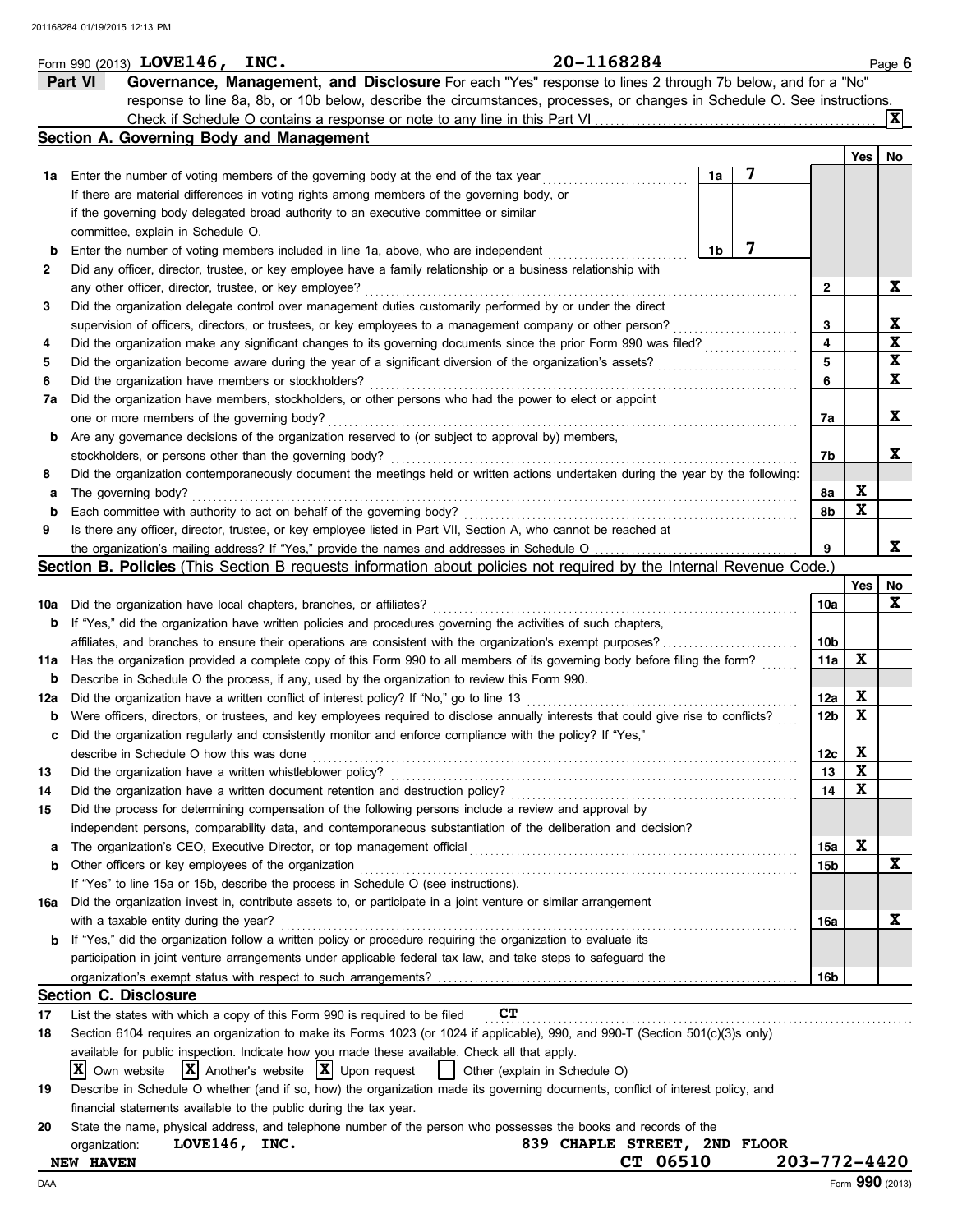|                                                                                                              | Form 990 (2013) LOVE146,       | INC.                                                                                                               | 20-1168284                                                                                                                                                                                                                                                  |  |  |  |  |  |  |
|--------------------------------------------------------------------------------------------------------------|--------------------------------|--------------------------------------------------------------------------------------------------------------------|-------------------------------------------------------------------------------------------------------------------------------------------------------------------------------------------------------------------------------------------------------------|--|--|--|--|--|--|
| Compensation of Officers, Directors, Trustees, Key Employees, Highest Compensated Employees, and<br>Part VII |                                |                                                                                                                    |                                                                                                                                                                                                                                                             |  |  |  |  |  |  |
|                                                                                                              | <b>Independent Contractors</b> |                                                                                                                    |                                                                                                                                                                                                                                                             |  |  |  |  |  |  |
|                                                                                                              |                                |                                                                                                                    |                                                                                                                                                                                                                                                             |  |  |  |  |  |  |
| Section A.                                                                                                   |                                | Officers, Directors, Trustees, Key Employees, and Highest Compensated Employees                                    |                                                                                                                                                                                                                                                             |  |  |  |  |  |  |
| organization's tax year.                                                                                     |                                |                                                                                                                    | 1a Complete this table for all persons required to be listed. Report compensation for the calendar year ending with or within the                                                                                                                           |  |  |  |  |  |  |
|                                                                                                              |                                | compensation. Enter -0- in columns (D), $(E)$ , and $(F)$ if no compensation was paid.                             | • List all of the organization's current officers, directors, trustees (whether individuals or organizations), regardless of amount of                                                                                                                      |  |  |  |  |  |  |
|                                                                                                              |                                | • List all of the organization's current key employees, if any. See instructions for definition of "key employee." |                                                                                                                                                                                                                                                             |  |  |  |  |  |  |
|                                                                                                              |                                |                                                                                                                    | • List the organization's five current highest compensated employees (other than an officer, director, trustee, or key employee)<br>who received reportable compensation (Rev 5 of Ferm W 2 and/or Rev 7 of Ferm 1000 MISC) of mere than \$100,000 from the |  |  |  |  |  |  |

who received reportable compensation (Box 5 of Form W-2 and/or Box 7 of Form 1099-MISC) of more than \$100,000 from the organization and any related organizations.

• List all of the organization's **former** officers, key employees, and highest compensated employees who received more than<br>00,000 of reportable compensation from the organization and any related organizations \$100,000 of reportable compensation from the organization and any related organizations.

• List all of the organization's **former directors or trustees** that received, in the capacity as a former director or trustee of the principle compensation from the organization and any related organizations organization, more than \$10,000 of reportable compensation from the organization and any related organizations. List persons in the following order: individual trustees or directors; institutional trustees; officers; key employees; highest compensated employees; and former such persons.

Check this box if neither the organization nor any related organizations compensated any current officer, director, or trustee.

| (A)<br>Name and Title               | (B)<br>Average<br>hours per<br>week<br>(list any               |                                   |                       |                           | (C)<br>Position | (do not check more than one<br>box, unless person is both an<br>officer and a director/trustee) |        | (D)<br>Reportable<br>compensation<br>from<br>the<br>organization | (E)<br>Reportable<br>compensation from<br>related<br>organizations<br>(W-2/1099-MISC) | (F)<br>Estimated<br>amount of<br>other<br>compensation<br>from the |
|-------------------------------------|----------------------------------------------------------------|-----------------------------------|-----------------------|---------------------------|-----------------|-------------------------------------------------------------------------------------------------|--------|------------------------------------------------------------------|---------------------------------------------------------------------------------------|--------------------------------------------------------------------|
|                                     | hours for<br>related<br>organizations<br>below dotted<br>line) | Individual trustee<br>or director | Institutional trustee | Officer                   | Key employee    | Highest compensated<br>employee                                                                 | Former | (W-2/1099-MISC)                                                  |                                                                                       | organization<br>and related<br>organizations                       |
| (1) PEGGY CRANE                     | 1.00                                                           |                                   |                       |                           |                 |                                                                                                 |        |                                                                  |                                                                                       |                                                                    |
| <b>DIRECTOR</b>                     | 0.00                                                           | $\boldsymbol{\mathrm{X}}$         |                       |                           |                 |                                                                                                 |        | 0                                                                | $\mathbf 0$                                                                           | $\mathbf 0$                                                        |
| $(2)$ ELLIE DYK                     | 1.00                                                           |                                   |                       |                           |                 |                                                                                                 |        |                                                                  |                                                                                       |                                                                    |
| <b>SECRETARY</b>                    | 0.00                                                           | $\mathbf x$                       |                       | $\mathbf x$               |                 |                                                                                                 |        | 0                                                                | 0                                                                                     | $\mathbf 0$                                                        |
| (3) PAUL GORDON                     |                                                                |                                   |                       |                           |                 |                                                                                                 |        |                                                                  |                                                                                       |                                                                    |
|                                     | 1.00                                                           |                                   |                       |                           |                 |                                                                                                 |        |                                                                  |                                                                                       |                                                                    |
| <b>TREASURER</b>                    | 0.00                                                           | $\boldsymbol{\mathrm{X}}$         |                       | $\mathbf x$               |                 |                                                                                                 |        | 0                                                                | $\mathbf 0$                                                                           | $\mathbf 0$                                                        |
| (4) RUDY CHAVEZ                     |                                                                |                                   |                       |                           |                 |                                                                                                 |        |                                                                  |                                                                                       |                                                                    |
|                                     | 1.00                                                           |                                   |                       |                           |                 |                                                                                                 |        |                                                                  |                                                                                       |                                                                    |
| <b>CHAIRMAN</b>                     | 0.00                                                           | $\mathbf x$                       |                       | $\mathbf x$               |                 |                                                                                                 |        | 0                                                                | $\mathbf 0$                                                                           | $\mathbf 0$                                                        |
| (5) KAREN OLCOTT                    |                                                                |                                   |                       |                           |                 |                                                                                                 |        |                                                                  |                                                                                       |                                                                    |
|                                     | 1.00                                                           |                                   |                       |                           |                 |                                                                                                 |        |                                                                  | $\mathbf 0$                                                                           | $\mathbf 0$                                                        |
| <b>DIRECTOR</b><br>(6) BRIAN MCGOWN | 0.00                                                           | $\mathbf x$                       |                       |                           |                 |                                                                                                 |        | 0                                                                |                                                                                       |                                                                    |
|                                     | 1.00                                                           |                                   |                       |                           |                 |                                                                                                 |        |                                                                  |                                                                                       |                                                                    |
| <b>DIRECTOR</b>                     | 0.00                                                           | $\mathbf x$                       |                       |                           |                 |                                                                                                 |        | 0                                                                | $\mathbf 0$                                                                           | $\mathbf 0$                                                        |
| (7) ROB MORRIS                      |                                                                |                                   |                       |                           |                 |                                                                                                 |        |                                                                  |                                                                                       |                                                                    |
|                                     | 40.00                                                          |                                   |                       |                           |                 |                                                                                                 |        |                                                                  |                                                                                       |                                                                    |
| <b>PRESIDENT&amp;CO-FOUNDER</b>     | 0.00                                                           |                                   |                       | $\mathbf x$               |                 |                                                                                                 |        | 91,855                                                           | $\mathbf 0$                                                                           | $\mathbf 0$                                                        |
| (8) STEVE MARTIN                    |                                                                |                                   |                       |                           |                 |                                                                                                 |        |                                                                  |                                                                                       |                                                                    |
|                                     | 40.00                                                          |                                   |                       |                           |                 |                                                                                                 |        |                                                                  |                                                                                       |                                                                    |
| CHIEF EXECUTIVE OFFI                | 0.00                                                           |                                   |                       | $\boldsymbol{\mathrm{X}}$ |                 |                                                                                                 |        | 90,515                                                           | $\mathbf 0$                                                                           | $\mathbf 0$                                                        |
| (9) JIM EHRMAN                      | 40.00                                                          |                                   |                       |                           |                 |                                                                                                 |        |                                                                  |                                                                                       |                                                                    |
| EXEC DIR NO AMERICA                 | 0.00                                                           |                                   |                       | $\mathbf x$               |                 |                                                                                                 |        | 80,000                                                           | $\mathbf 0$                                                                           | $\mathbf{o}$                                                       |
| (10)                                |                                                                |                                   |                       |                           |                 |                                                                                                 |        |                                                                  |                                                                                       |                                                                    |
|                                     |                                                                |                                   |                       |                           |                 |                                                                                                 |        |                                                                  |                                                                                       |                                                                    |
| (11)                                |                                                                |                                   |                       |                           |                 |                                                                                                 |        |                                                                  |                                                                                       |                                                                    |
|                                     |                                                                |                                   |                       |                           |                 |                                                                                                 |        |                                                                  |                                                                                       |                                                                    |
|                                     |                                                                |                                   |                       |                           |                 |                                                                                                 |        |                                                                  |                                                                                       |                                                                    |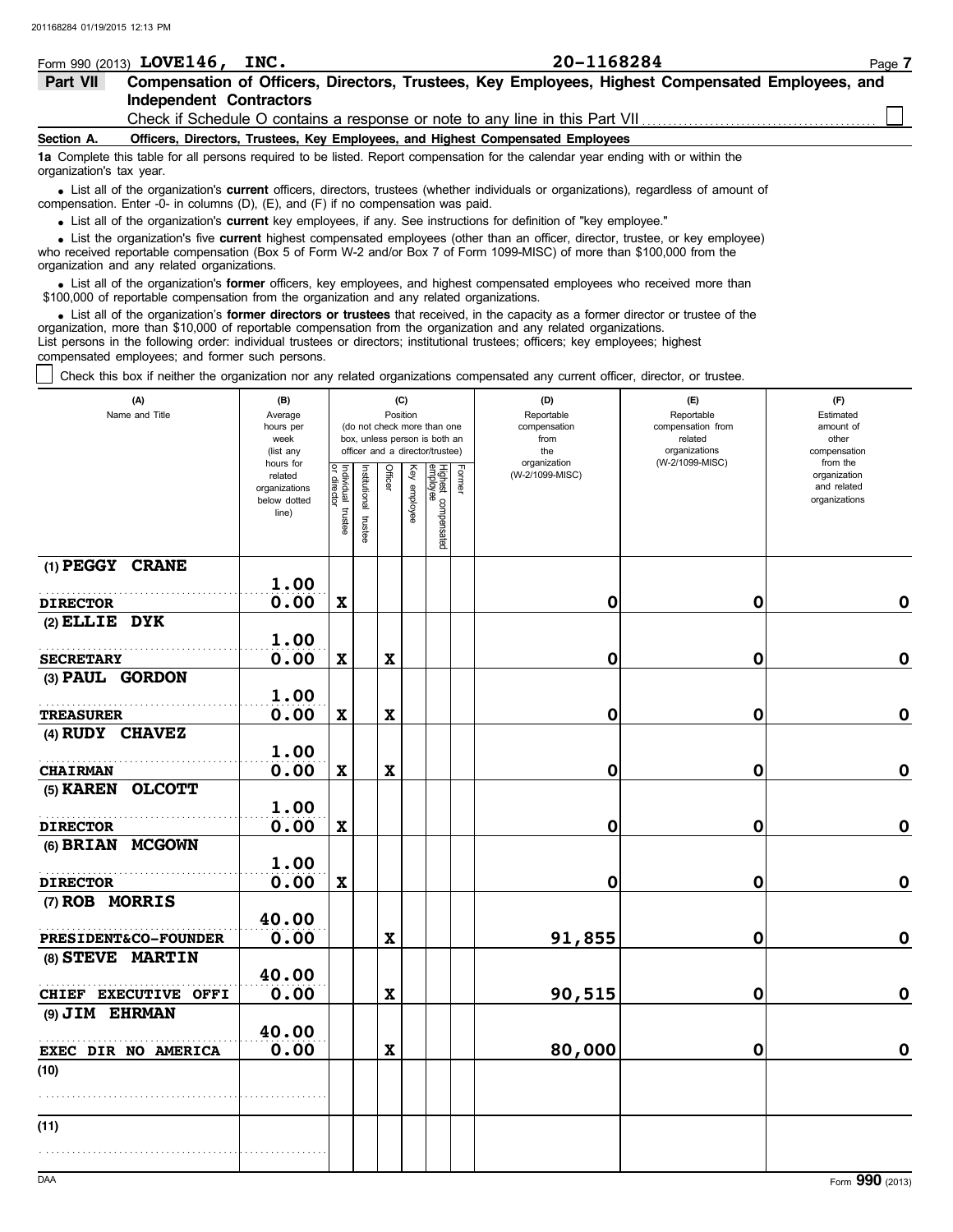|              | 201168284 01/19/2015 12:13 PM<br>Form 990 (2013) LOVE146,                                                                                                                                                            | INC.                                                          |                         |                       |         |                 |                                                                                                 |        | 20-1168284                                                                                             |                                                                                       |                                                                    |                     | Page 8 |
|--------------|----------------------------------------------------------------------------------------------------------------------------------------------------------------------------------------------------------------------|---------------------------------------------------------------|-------------------------|-----------------------|---------|-----------------|-------------------------------------------------------------------------------------------------|--------|--------------------------------------------------------------------------------------------------------|---------------------------------------------------------------------------------------|--------------------------------------------------------------------|---------------------|--------|
|              | Part VII                                                                                                                                                                                                             |                                                               |                         |                       |         |                 |                                                                                                 |        | Section A. Officers, Directors, Trustees, Key Employees, and Highest Compensated Employees (continued) |                                                                                       |                                                                    |                     |        |
|              | (A)<br>Name and title                                                                                                                                                                                                | (B)<br>Average<br>hours per<br>week<br>(list any<br>hours for |                         |                       |         | (C)<br>Position | (do not check more than one<br>box, unless person is both an<br>officer and a director/trustee) |        | (D)<br>Reportable<br>compensation<br>from<br>the<br>organization                                       | (F)<br>Reportable<br>compensation from<br>related<br>organizations<br>(W-2/1099-MISC) | (F)<br>Estimated<br>amount of<br>other<br>compensation<br>from the |                     |        |
|              |                                                                                                                                                                                                                      | related<br>organizations<br>below dotted<br>line)             | Individual 1<br>trustee | Institutional trustee | Officer | Key employee    | Highest compensated<br>employee                                                                 | Former | (W-2/1099-MISC)                                                                                        |                                                                                       | organization<br>and related<br>organizations                       |                     |        |
| (12)         |                                                                                                                                                                                                                      |                                                               |                         |                       |         |                 |                                                                                                 |        |                                                                                                        |                                                                                       |                                                                    |                     |        |
| (13)         |                                                                                                                                                                                                                      |                                                               |                         |                       |         |                 |                                                                                                 |        |                                                                                                        |                                                                                       |                                                                    |                     |        |
|              |                                                                                                                                                                                                                      |                                                               |                         |                       |         |                 |                                                                                                 |        |                                                                                                        |                                                                                       |                                                                    |                     |        |
| (14)         |                                                                                                                                                                                                                      |                                                               |                         |                       |         |                 |                                                                                                 |        |                                                                                                        |                                                                                       |                                                                    |                     |        |
| (15)         |                                                                                                                                                                                                                      |                                                               |                         |                       |         |                 |                                                                                                 |        |                                                                                                        |                                                                                       |                                                                    |                     |        |
|              |                                                                                                                                                                                                                      |                                                               |                         |                       |         |                 |                                                                                                 |        |                                                                                                        |                                                                                       |                                                                    |                     |        |
| (16)         |                                                                                                                                                                                                                      |                                                               |                         |                       |         |                 |                                                                                                 |        |                                                                                                        |                                                                                       |                                                                    |                     |        |
| (17)         |                                                                                                                                                                                                                      |                                                               |                         |                       |         |                 |                                                                                                 |        |                                                                                                        |                                                                                       |                                                                    |                     |        |
| (18)         |                                                                                                                                                                                                                      |                                                               |                         |                       |         |                 |                                                                                                 |        |                                                                                                        |                                                                                       |                                                                    |                     |        |
|              |                                                                                                                                                                                                                      |                                                               |                         |                       |         |                 |                                                                                                 |        |                                                                                                        |                                                                                       |                                                                    |                     |        |
| (19)         |                                                                                                                                                                                                                      |                                                               |                         |                       |         |                 |                                                                                                 |        |                                                                                                        |                                                                                       |                                                                    |                     |        |
|              |                                                                                                                                                                                                                      |                                                               |                         |                       |         |                 |                                                                                                 |        |                                                                                                        |                                                                                       |                                                                    |                     |        |
| 1b.          | Sub-total                                                                                                                                                                                                            |                                                               |                         |                       |         |                 |                                                                                                 |        | 262,370                                                                                                |                                                                                       |                                                                    |                     |        |
|              | c Total from continuation sheets to Part VII, Section A                                                                                                                                                              |                                                               |                         |                       |         |                 |                                                                                                 |        | 262,370                                                                                                |                                                                                       |                                                                    |                     |        |
| $\mathbf{2}$ | Total number of individuals (including but not limited to those listed above) who received more than \$100,000 in                                                                                                    |                                                               |                         |                       |         |                 |                                                                                                 |        |                                                                                                        |                                                                                       |                                                                    |                     |        |
|              | reportable compensation from the organization                                                                                                                                                                        |                                                               |                         | O                     |         |                 |                                                                                                 |        |                                                                                                        |                                                                                       |                                                                    | Yes                 | No     |
| 3            | Did the organization list any former officer, director, or trustee, key employee, or highest compensated                                                                                                             |                                                               |                         |                       |         |                 |                                                                                                 |        |                                                                                                        |                                                                                       | 3                                                                  |                     | X      |
| 4            | For any individual listed on line 1a, is the sum of reportable compensation and other compensation from the<br>organization and related organizations greater than \$150,000? If "Yes," complete Schedule J for such |                                                               |                         |                       |         |                 |                                                                                                 |        |                                                                                                        |                                                                                       |                                                                    |                     |        |
|              | individual<br>Did any person listed on line 1a receive or accrue compensation from any unrelated organization or individual                                                                                          |                                                               |                         |                       |         |                 |                                                                                                 |        |                                                                                                        |                                                                                       | 4                                                                  |                     | X      |
| 5            |                                                                                                                                                                                                                      |                                                               |                         |                       |         |                 |                                                                                                 |        |                                                                                                        |                                                                                       | 5                                                                  |                     | X      |
| 1            | Section B. Independent Contractors<br>Complete this table for your five highest compensated independent contractors that received more than \$100,000 of                                                             |                                                               |                         |                       |         |                 |                                                                                                 |        |                                                                                                        |                                                                                       |                                                                    |                     |        |
|              | compensation from the organization. Report compensation for the calendar year ending with or within the organization's tax year.                                                                                     |                                                               |                         |                       |         |                 |                                                                                                 |        |                                                                                                        |                                                                                       |                                                                    |                     |        |
|              |                                                                                                                                                                                                                      | (A)<br>Name and business address                              |                         |                       |         |                 |                                                                                                 |        |                                                                                                        | (B)<br>Description of services                                                        |                                                                    | (C)<br>Compensation |        |
|              |                                                                                                                                                                                                                      |                                                               |                         |                       |         |                 |                                                                                                 |        |                                                                                                        |                                                                                       |                                                                    |                     |        |
|              |                                                                                                                                                                                                                      |                                                               |                         |                       |         |                 |                                                                                                 |        |                                                                                                        |                                                                                       |                                                                    |                     |        |
|              |                                                                                                                                                                                                                      |                                                               |                         |                       |         |                 |                                                                                                 |        |                                                                                                        |                                                                                       |                                                                    |                     |        |
|              |                                                                                                                                                                                                                      |                                                               |                         |                       |         |                 |                                                                                                 |        |                                                                                                        |                                                                                       |                                                                    |                     |        |
| $\mathbf{2}$ | Total number of independent contractors (including but not limited to those listed above) who<br>received more than \$100,000 of compensation from the organization                                                  |                                                               |                         |                       |         |                 |                                                                                                 |        |                                                                                                        | 0                                                                                     |                                                                    |                     |        |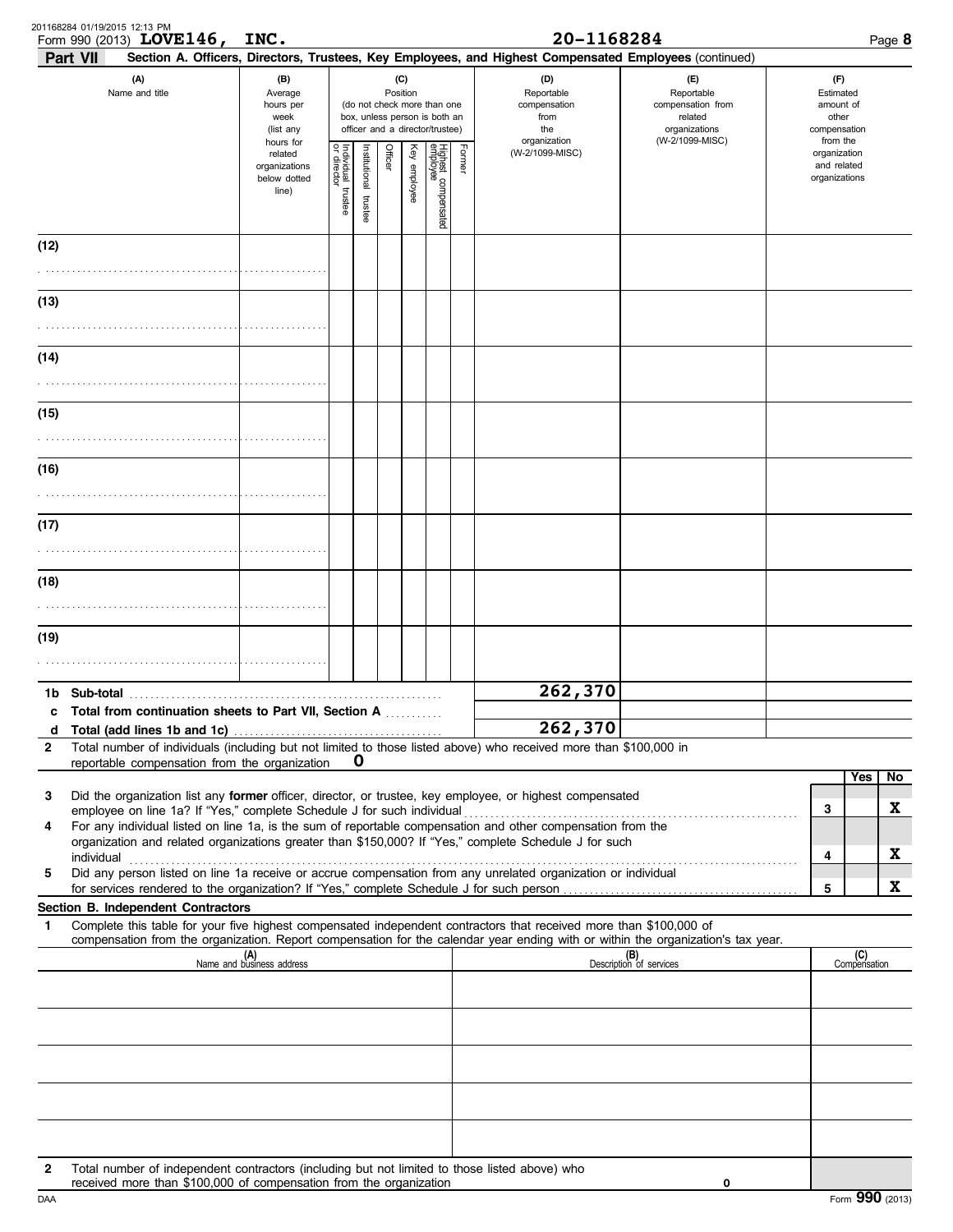# Form 990 (2013) Page **9 LOVE146, INC. 20-1168284 Part VIII Statement of Revenue**

|                                                           |     |                                                    |                           |             |  |                   |                      |                                                      | Check if Schedule O contains a response or note to any line in this Part VIII |                                                                  |
|-----------------------------------------------------------|-----|----------------------------------------------------|---------------------------|-------------|--|-------------------|----------------------|------------------------------------------------------|-------------------------------------------------------------------------------|------------------------------------------------------------------|
|                                                           |     |                                                    |                           |             |  |                   | (A)<br>Total revenue | $(B)$<br>Related or<br>exempt<br>function<br>revenue | (C)<br>Unrelated<br>business<br>revenue                                       | (D)<br>Revenue<br>excluded from tax<br>under sections<br>512-514 |
|                                                           |     | 1a Federated campaigns                             |                           | 1a          |  |                   |                      |                                                      |                                                                               |                                                                  |
| Contributions, Gifts, Grants<br>and Other Similar Amounts |     | <b>b</b> Membership dues                           |                           | 1b          |  |                   |                      |                                                      |                                                                               |                                                                  |
|                                                           |     | c Fundraising events                               |                           | 1c          |  | 327,946           |                      |                                                      |                                                                               |                                                                  |
|                                                           |     | d Related organizations                            |                           | 1d          |  |                   |                      |                                                      |                                                                               |                                                                  |
|                                                           |     | <b>e</b> Government grants (contributions)         |                           | 1e          |  |                   |                      |                                                      |                                                                               |                                                                  |
|                                                           |     | f All other contributions, gifts, grants,          |                           |             |  |                   |                      |                                                      |                                                                               |                                                                  |
|                                                           |     | and similar amounts not included above             |                           |             |  | 2,647,797         |                      |                                                      |                                                                               |                                                                  |
|                                                           |     |                                                    |                           | 1f          |  |                   |                      |                                                      |                                                                               |                                                                  |
|                                                           | g   | Noncash contributions included in lines 1a-1f:     |                           |             |  | $\frac{1}{2}$     |                      |                                                      |                                                                               |                                                                  |
|                                                           |     |                                                    |                           |             |  |                   | 2,975,743            |                                                      |                                                                               |                                                                  |
| Service Revenue                                           |     |                                                    |                           |             |  | <b>Busn. Code</b> |                      |                                                      |                                                                               |                                                                  |
|                                                           | 2a  |                                                    |                           |             |  |                   |                      |                                                      |                                                                               |                                                                  |
|                                                           | b   |                                                    |                           |             |  |                   |                      |                                                      |                                                                               |                                                                  |
|                                                           | с   |                                                    |                           |             |  |                   |                      |                                                      |                                                                               |                                                                  |
|                                                           | d   |                                                    |                           |             |  |                   |                      |                                                      |                                                                               |                                                                  |
|                                                           |     |                                                    |                           |             |  |                   |                      |                                                      |                                                                               |                                                                  |
| Program                                                   |     | f All other program service revenue                |                           |             |  |                   |                      |                                                      |                                                                               |                                                                  |
|                                                           | a   |                                                    |                           |             |  |                   |                      |                                                      |                                                                               |                                                                  |
|                                                           | 3   | Investment income (including dividends, interest,  |                           |             |  |                   |                      |                                                      |                                                                               |                                                                  |
|                                                           |     |                                                    |                           |             |  |                   | 990                  | 990                                                  |                                                                               |                                                                  |
|                                                           | 4   | Income from investment of tax-exempt bond proceeds |                           |             |  |                   |                      |                                                      |                                                                               |                                                                  |
|                                                           | 5   |                                                    |                           |             |  |                   |                      |                                                      |                                                                               |                                                                  |
|                                                           |     |                                                    | (i) Real                  |             |  | (ii) Personal     |                      |                                                      |                                                                               |                                                                  |
|                                                           | 6а  | Gross rents                                        |                           |             |  |                   |                      |                                                      |                                                                               |                                                                  |
|                                                           | b   | Less: rental exps.                                 |                           |             |  |                   |                      |                                                      |                                                                               |                                                                  |
|                                                           | c   | Rental inc. or (loss)                              |                           |             |  |                   |                      |                                                      |                                                                               |                                                                  |
|                                                           | d   |                                                    |                           |             |  |                   |                      |                                                      |                                                                               |                                                                  |
|                                                           |     | <b>7a</b> Gross amount from                        | (i) Securities            |             |  | (ii) Other        |                      |                                                      |                                                                               |                                                                  |
|                                                           |     | sales of assets                                    |                           |             |  |                   |                      |                                                      |                                                                               |                                                                  |
|                                                           |     | other than inventory                               |                           |             |  |                   |                      |                                                      |                                                                               |                                                                  |
|                                                           | b   | Less: cost or other                                |                           |             |  |                   |                      |                                                      |                                                                               |                                                                  |
|                                                           |     | basis & sales exps.                                |                           |             |  |                   |                      |                                                      |                                                                               |                                                                  |
|                                                           | c   | Gain or (loss)                                     |                           |             |  |                   |                      |                                                      |                                                                               |                                                                  |
|                                                           |     |                                                    |                           |             |  |                   |                      |                                                      |                                                                               |                                                                  |
| ୁ                                                         |     | 8a Gross income from fundraising events            |                           |             |  |                   |                      |                                                      |                                                                               |                                                                  |
|                                                           |     |                                                    | (not including \$327,946) |             |  |                   |                      |                                                      |                                                                               |                                                                  |
|                                                           |     | of contributions reported on line 1c).             |                           |             |  |                   |                      |                                                      |                                                                               |                                                                  |
| Other Revenu                                              |     |                                                    | See Part IV, line 18      | a           |  |                   |                      |                                                      |                                                                               |                                                                  |
|                                                           |     | <b>b</b> Less: direct expenses                     |                           | b           |  |                   |                      |                                                      |                                                                               |                                                                  |
|                                                           |     | c Net income or (loss) from fundraising events     |                           |             |  |                   |                      |                                                      |                                                                               |                                                                  |
|                                                           |     | 9a Gross income from gaming activities.            |                           |             |  |                   |                      |                                                      |                                                                               |                                                                  |
|                                                           |     |                                                    | See Part IV, line 19      | a           |  |                   |                      |                                                      |                                                                               |                                                                  |
|                                                           |     | <b>b</b> Less: direct expenses                     |                           | b           |  |                   |                      |                                                      |                                                                               |                                                                  |
|                                                           |     | c Net income or (loss) from gaming activities      |                           |             |  |                   |                      |                                                      |                                                                               |                                                                  |
|                                                           |     | 10a Gross sales of inventory, less                 |                           |             |  |                   |                      |                                                      |                                                                               |                                                                  |
|                                                           |     |                                                    | returns and allowances    | $\mathbf a$ |  | 1,130             |                      |                                                      |                                                                               |                                                                  |
|                                                           |     | <b>b</b> Less: cost of goods sold                  |                           | b           |  |                   |                      |                                                      |                                                                               |                                                                  |
|                                                           |     | c Net income or (loss) from sales of inventory     |                           |             |  |                   | 1,130                | 1,130                                                |                                                                               |                                                                  |
|                                                           |     |                                                    | Miscellaneous Revenue     |             |  | Busn. Code        |                      |                                                      |                                                                               |                                                                  |
|                                                           | 11a |                                                    |                           |             |  |                   |                      |                                                      |                                                                               |                                                                  |
|                                                           | b   |                                                    |                           |             |  |                   |                      |                                                      |                                                                               |                                                                  |
|                                                           |     |                                                    |                           |             |  |                   |                      |                                                      |                                                                               |                                                                  |
|                                                           | c   |                                                    |                           |             |  |                   |                      |                                                      |                                                                               |                                                                  |
|                                                           | d   | All other revenue                                  |                           |             |  |                   |                      |                                                      |                                                                               |                                                                  |
|                                                           | е   |                                                    |                           |             |  |                   |                      |                                                      | 0                                                                             | 0                                                                |
|                                                           | 12  | Total revenue. See instructions.                   |                           |             |  |                   | 2,977,863            | 2,120                                                |                                                                               |                                                                  |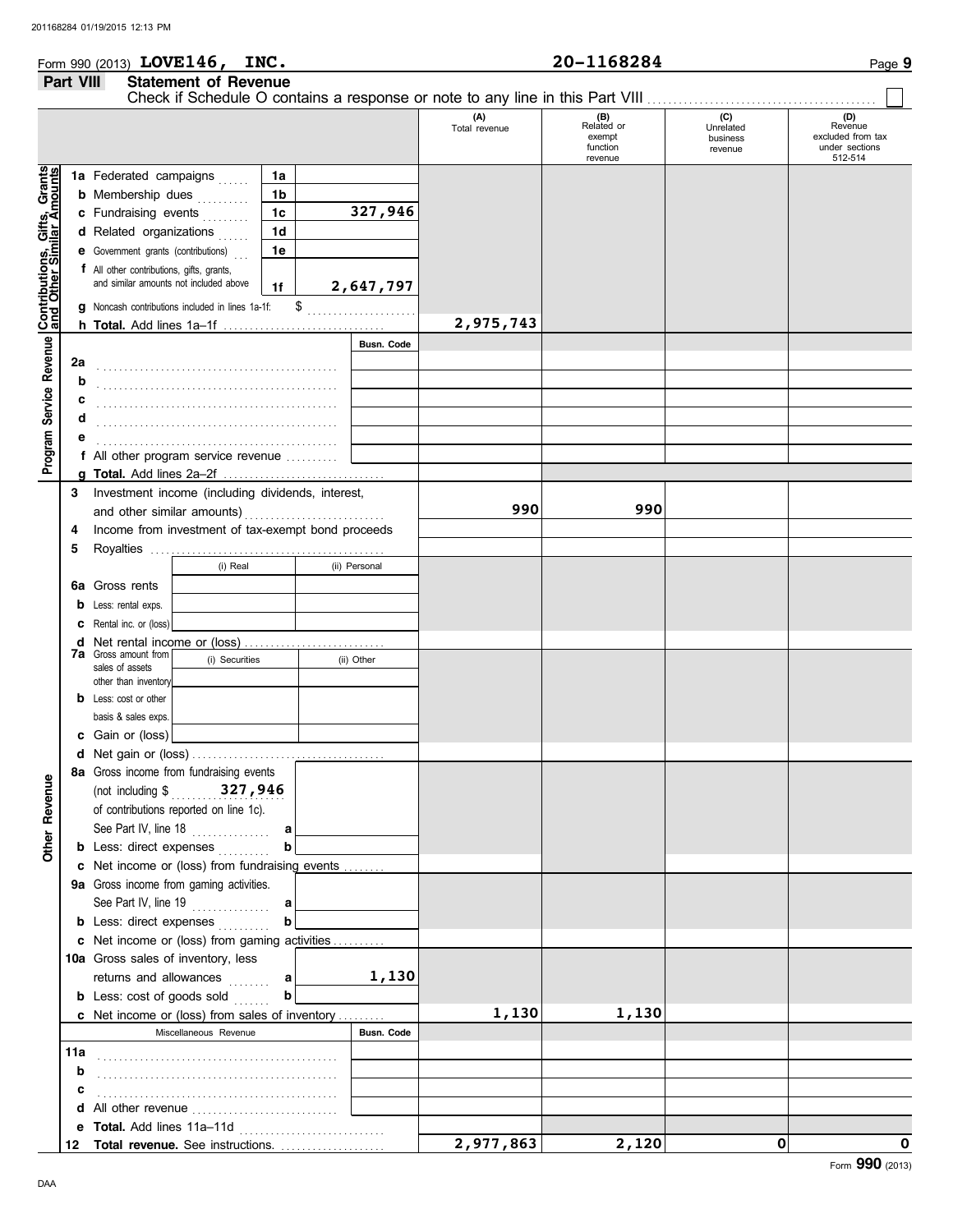## Form 990 (2013) Page **10 LOVE146, INC. 20-1168284**

**Part IX Statement of Functional Expenses**

#### Section 501(c)(3) and 501(c)(4) organizations must complete all columns. All other organizations must complete column (A). **Do not include amounts reported on lines 6b, 7b, 8b, 9b, and 10b of Part VIII. 1 2 3** Grants and other assistance to governments, **4 5 6** Compensation not included above, to disqualified **7 8 9 10 11 a** Management . . . . . . . . . . . . . . . . . . . . . . . . . . . . . . . . **b** Legal **c** Accounting . . . . . . . . . . . . . . . . . . . . . . . . . . . . . . . . . . **d** Lobbying . . . . . . . . . . . . . . . . . . . . . . . . . . . . . . . . . . . . . **e** Professional fundraising services. See Part IV, line 17 **f g** Other. (If line 11g amount exceeds 10% of line 25, column **12** Advertising and promotion . . . . . . . . . . . . . . . . . . **13 14 15 16 17 18 19 20 21 22 23 24** Other expenses. Itemize expenses not covered **a** . . . . . . . . . . . . . . . . . . . . . . . . . . . . . . . . . . . . . . . . . . . . . . . **CONTRACT LABOR 409,703 362,609 3,310 43,784 b c d e** All other expenses . . . . . . . . . . . . . . . . . . . . . . . . . . . 25 Total functional expenses. Add lines 1 through 24e ..... **26** Grants and other assistance to governments and organizations in the U.S. See Part IV, line 21 Grants and other assistance to individuals in the U.S. See Part IV, line 22 . . . . . . . . . . . . . . . . organizations, and individuals outside the U.S. See Part IV, lines 15 and 16 Benefits paid to or for members . . . . . . . . . . . . . Compensation of current officers, directors, trustees, and key employees persons (as defined under section 4958(f)(1)) and persons described in section  $4958(c)(3)(B)$ Other salaries and wages Pension plan accruals and contributions (include section 401(k) and 403(b) employer contributions) Other employee benefits ....................<br>Pavroll taxes Fees for services (non-employees): Legal . . . . . . . . . . . . . . . . . . . . . . . . . . . . . . . . . . . . . . . . Investment management fees ................. Office expenses . . . . . . . . . . . . . . . . . . . . . . . . . . . . . Information technology . . . . . . . . . . . . . . . . . . . . . . Royalties . . . . . . . . . . . . . . . . . . . . . . . . . . . . . . . . . . . . Occupancy . . . . . . . . . . . . . . . . . . . . . . . . . . . . . . . . . . Travel . . . . . . . . . . . . . . . . . . . . . . . . . . . . . . . . . . . . . . . . Payments of travel or entertainment expenses for any federal, state, or local public officials Conferences, conventions, and meetings Interest . . . . . . . . . . . . . . . . . . . . . . . . . . . . . . . . . . . . . . Payments to affiliates . . . . . . . . . . . . . . . . . . . . . . . Depreciation, depletion, and amortization Insurance . . . . . . . . . . . . . . . . . . . . . . . . . . . . . . . . . . . . above (List miscellaneous expenses in line 24e. If line 24e amount exceeds 10% of line 25, column (A) amount, list line 24e expenses on Schedule O.) fundraising solicitation. Check here | | if organization reported in column (B) joint costs from a combined educational campaign and following SOP 98-2 (ASC 958-720) **(A) (B) (C) (D)** Total expenses | Program service | Management and expenses and in the qeneral expenses Fundraising expenses **SPECIAL EVENTS EXPENSES** 94,591 94,990 94,591 BANK FEES SUPPLIES Check if Schedule O contains a response or note to any line in this Part IX . . . . . . . . . . . . . . . . . . . . . . . . . . . . . . . . . . . . . . . . . . . . . . . . . . . . . . . . . . . . . . . . **Joint costs.** Complete this line only if the (A) amount, list line 11g expenses on Schedule O.) **103,348 103,348 417,796 417,796 262,370 185,272 58,103 18,995 879,674 634,129 100,682 144,863 99,160 71,284 14,909 12,967 93,590 68,561 13,556 11,473 4,122 4,122 19,872 19,872 51,363 21,386 27,471 2,506 46,530 6,663 11,422 28,445 74,391 48,391 18,597 7,403 223,166 177,028 25,040 21,098 16,983 12,907 4,076 23,622 4,146 19,476 BANK FEES 48,019 1,157 46,728 134 SUPPLIES 28,657 7,896 17,255 3,506 47,200 22,515 22,566 2,119 2,944,157 2,145,088 407,185 391,884**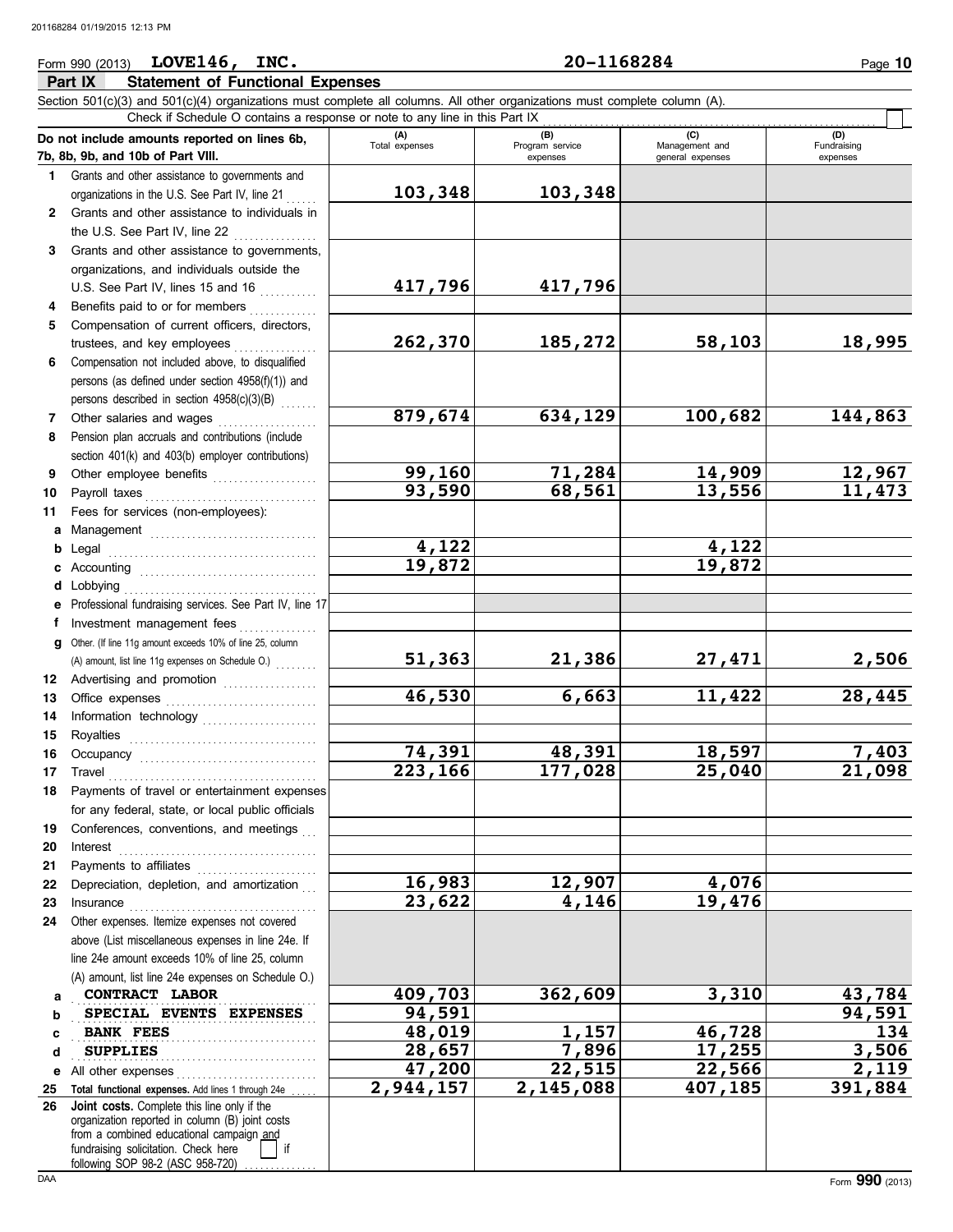# Form 990 (2013) **LOVE146, INC.**  $20-1168284$  Page 11

**Part X Balance Sheet**

|                     |     | Check if Schedule O contains a response or note to any line in this Part X                                                                                                                                                           |        |                               |                          |              |                    |
|---------------------|-----|--------------------------------------------------------------------------------------------------------------------------------------------------------------------------------------------------------------------------------------|--------|-------------------------------|--------------------------|--------------|--------------------|
|                     |     |                                                                                                                                                                                                                                      |        |                               | (A)<br>Beginning of year |              | (B)<br>End of year |
|                     | 1   | Cash-non-interest bearing                                                                                                                                                                                                            |        |                               | 749,747                  | $\mathbf{1}$ | 903,858            |
|                     | 2   |                                                                                                                                                                                                                                      |        |                               |                          | $\mathbf{2}$ |                    |
|                     | 3   | Pledges and grants receivable, net manufactured and grants receivable, net                                                                                                                                                           |        |                               | 124,511                  | 3            | 7,102              |
|                     | 4   | Accounts receivable, net                                                                                                                                                                                                             |        |                               |                          | 4            |                    |
|                     | 5   | Loans and other receivables from current and former officers, directors,                                                                                                                                                             |        |                               |                          |              |                    |
|                     |     | trustees, key employees, and highest compensated employees.                                                                                                                                                                          |        |                               |                          |              |                    |
|                     |     | Complete Part II of Schedule L                                                                                                                                                                                                       |        |                               |                          | 5            |                    |
|                     | 6   | Loans and other receivables from other disqualified persons (as defined under section                                                                                                                                                |        |                               |                          |              |                    |
|                     |     | $4958(f)(1)$ ), persons described in section $4958(c)(3)(B)$ , and contributing employers and                                                                                                                                        |        |                               |                          |              |                    |
|                     |     | sponsoring organizations of section 501(c)(9) voluntary employees' beneficiary                                                                                                                                                       |        |                               |                          |              |                    |
|                     |     |                                                                                                                                                                                                                                      |        |                               |                          | 6            |                    |
| Assets              | 7   | Notes and loans receivable, net manufactured and contact and loans receivable, net                                                                                                                                                   |        |                               | 7                        |              |                    |
|                     | 8   | Inventories for sale or use <i>communically contained as a measure of the sale</i> or use <i>communication</i>                                                                                                                       |        |                               | 8                        |              |                    |
|                     | 9   |                                                                                                                                                                                                                                      | 6,194  | 9                             | 3,000                    |              |                    |
|                     | 10a | Land, buildings, and equipment: cost or                                                                                                                                                                                              |        |                               |                          |              |                    |
|                     |     |                                                                                                                                                                                                                                      |        | 134,100                       |                          |              |                    |
|                     |     |                                                                                                                                                                                                                                      | 89,591 | 34,111                        | 10c                      | 44,509       |                    |
|                     | 11  |                                                                                                                                                                                                                                      |        |                               | 11                       |              |                    |
|                     | 12  |                                                                                                                                                                                                                                      |        |                               | 12                       |              |                    |
|                     | 13  |                                                                                                                                                                                                                                      |        |                               | 13                       |              |                    |
|                     | 14  | Intangible assets                                                                                                                                                                                                                    |        |                               | 14                       |              |                    |
|                     | 15  | Other assets. See Part IV, line 11 <b>Constanting the Constantine Constantine Constantine Constantine Constantine Constantine Constantine Constantine Constantine Constantine Constantine Constantine Constantine Constantine Co</b> |        | 4,789                         | 15                       | 4,789        |                    |
|                     | 16  |                                                                                                                                                                                                                                      |        |                               | 919,352                  | 16           | 963,258            |
|                     | 17  |                                                                                                                                                                                                                                      |        | 50,423                        | 17                       | 44,859       |                    |
|                     | 18  | Grants payable                                                                                                                                                                                                                       |        |                               | 18                       |              |                    |
|                     | 19  | Deferred revenue                                                                                                                                                                                                                     |        |                               | 19                       |              |                    |
|                     | 20  |                                                                                                                                                                                                                                      |        |                               | 20                       |              |                    |
|                     | 21  | Escrow or custodial account liability. Complete Part IV of Schedule D                                                                                                                                                                |        |                               | 21                       |              |                    |
|                     | 22  | Loans and other payables to current and former officers, directors,                                                                                                                                                                  |        |                               |                          |              |                    |
| Liabilities         |     | trustees, key employees, highest compensated employees, and                                                                                                                                                                          |        |                               |                          |              |                    |
|                     |     | disqualified persons. Complete Part II of Schedule L                                                                                                                                                                                 |        |                               |                          | 22           |                    |
|                     | 23  |                                                                                                                                                                                                                                      |        |                               |                          | 23           |                    |
|                     | 24  | Unsecured notes and loans payable to unrelated third parties                                                                                                                                                                         |        |                               |                          | 24           |                    |
|                     | 25  | Other liabilities (including federal income tax, payables to related third                                                                                                                                                           |        |                               |                          |              |                    |
|                     |     | parties, and other liabilities not included on lines 17-24). Complete Part X                                                                                                                                                         |        |                               |                          |              |                    |
|                     |     |                                                                                                                                                                                                                                      |        |                               |                          | 25           | 15,765             |
|                     | 26  |                                                                                                                                                                                                                                      |        |                               | 50,423                   | 26           | 60,624             |
|                     |     | Organizations that follow SFAS 117 (ASC 958), check here                                                                                                                                                                             |        | $ \mathbf{\overline{X}} $ and |                          |              |                    |
|                     |     | complete lines 27 through 29, and lines 33 and 34.                                                                                                                                                                                   |        |                               |                          |              |                    |
| <b>Balances</b>     | 27  | Unrestricted net assets                                                                                                                                                                                                              |        |                               | 805,878                  | 27           | <u>902,634</u>     |
|                     | 28  | Temporarily restricted net assets [[11][11][12] Temporarily restricted net assets [[11][11] Temporarily restricted net assets [[11][11] Temporarily restricted net assets [[11][11] Temporarily restricted in the stricted net       |        |                               | 63,051                   | 28           |                    |
| Fund                | 29  |                                                                                                                                                                                                                                      |        |                               |                          | 29           |                    |
| $\overline{\sigma}$ |     | Organizations that do not follow SFAS 117 (ASC 958), check here                                                                                                                                                                      |        | and                           |                          |              |                    |
|                     |     | complete lines 30 through 34.                                                                                                                                                                                                        |        |                               |                          |              |                    |
| Assets              | 30  | Capital stock or trust principal, or current funds                                                                                                                                                                                   |        |                               |                          | 30           |                    |
|                     | 31  |                                                                                                                                                                                                                                      |        |                               |                          | 31           |                    |
| ğ                   | 32  | Retained earnings, endowment, accumulated income, or other funds                                                                                                                                                                     |        |                               | 868,929                  | 32           | 902,634            |
|                     | 33  | Total net assets or fund balances                                                                                                                                                                                                    |        |                               | 33                       |              |                    |
|                     | 34  |                                                                                                                                                                                                                                      |        |                               | 919,352                  | 34           | 963,258            |

Form **990** (2013)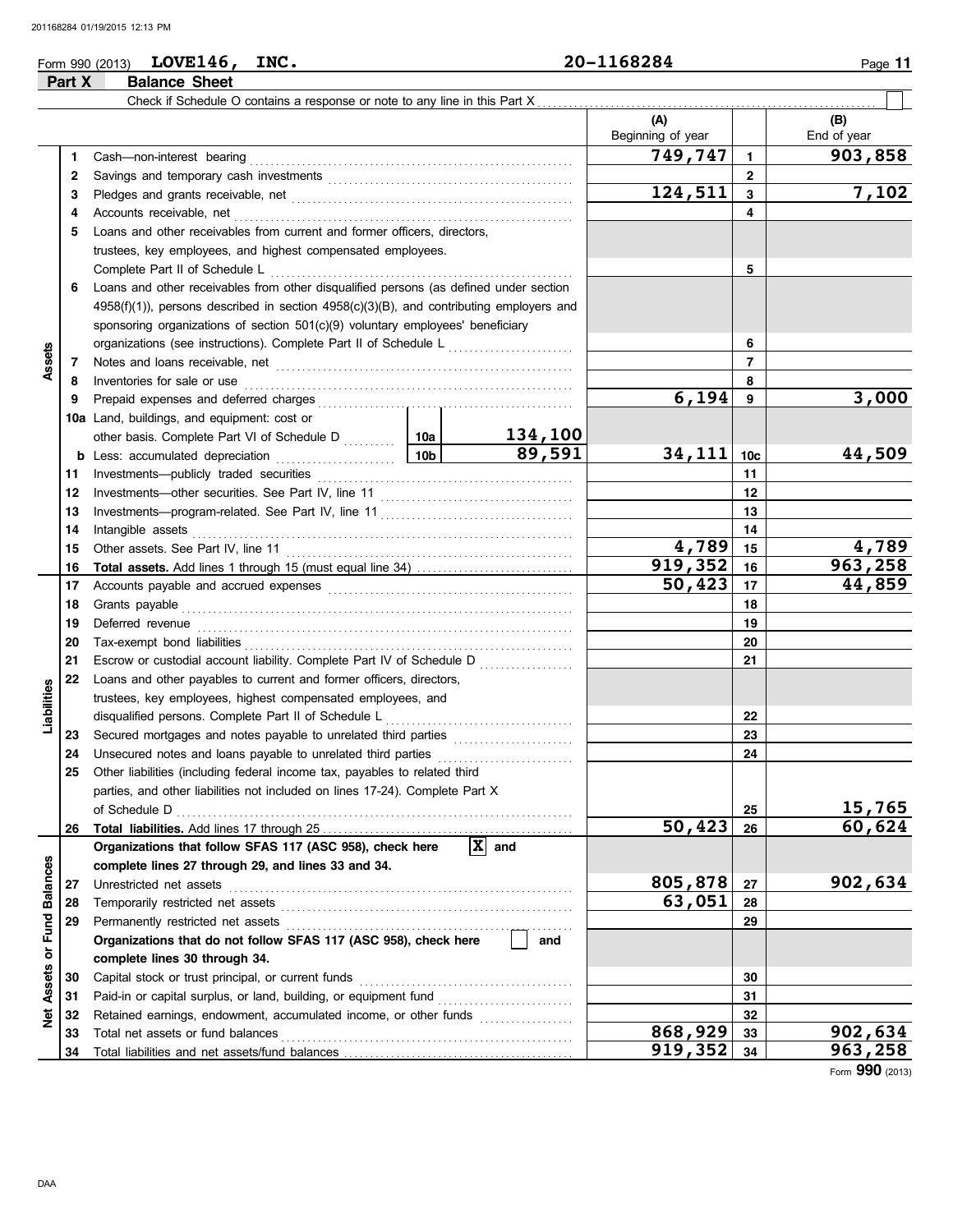|              | 20-1168284<br>Form 990 (2013) LOVE146, INC.                                                                                                                                                                                       |                |                        |     | Page 12           |  |  |  |
|--------------|-----------------------------------------------------------------------------------------------------------------------------------------------------------------------------------------------------------------------------------|----------------|------------------------|-----|-------------------|--|--|--|
| Part XI      | <b>Reconciliation of Net Assets</b>                                                                                                                                                                                               |                |                        |     |                   |  |  |  |
|              |                                                                                                                                                                                                                                   |                |                        |     |                   |  |  |  |
| 1            |                                                                                                                                                                                                                                   | $\mathbf{1}$   | $\overline{2,977,863}$ |     |                   |  |  |  |
| 2            |                                                                                                                                                                                                                                   | $\overline{2}$ | 2,944,157              |     |                   |  |  |  |
| 3            | Revenue less expenses. Subtract line 2 from line 1                                                                                                                                                                                | 3              |                        |     | 33,706<br>868,929 |  |  |  |
| 4            | $\overline{\mathbf{4}}$                                                                                                                                                                                                           |                |                        |     |                   |  |  |  |
| 5            | Net unrealized gains (losses) on investments [11] results and the university of the unrealized gains (losses) on investments [11] $\sim$ 0.000 m/m and the unrealized gains (losses) on investments [11] $\sim$ 0.000 m/m and the | 5              |                        |     |                   |  |  |  |
| 6            |                                                                                                                                                                                                                                   | 6              |                        |     |                   |  |  |  |
| 7            | Investment expenses                                                                                                                                                                                                               | $\overline{7}$ |                        |     |                   |  |  |  |
| 8            | Prior period adjustments                                                                                                                                                                                                          | 8              |                        |     |                   |  |  |  |
| 9            |                                                                                                                                                                                                                                   | 9              |                        |     | -1                |  |  |  |
| 10           | Net assets or fund balances at end of year. Combine lines 3 through 9 (must equal Part X, line                                                                                                                                    |                |                        |     |                   |  |  |  |
|              | 33, column (B))                                                                                                                                                                                                                   | 10             |                        |     | 902,634           |  |  |  |
| Part XII     | <b>Financial Statements and Reporting</b>                                                                                                                                                                                         |                |                        |     |                   |  |  |  |
|              |                                                                                                                                                                                                                                   |                |                        |     |                   |  |  |  |
|              |                                                                                                                                                                                                                                   |                |                        | Yes | <b>No</b>         |  |  |  |
| 1.           | $ \mathbf{X} $ Accrual<br>Cash<br>Other<br>Accounting method used to prepare the Form 990:                                                                                                                                        |                |                        |     |                   |  |  |  |
|              | If the organization changed its method of accounting from a prior year or checked "Other," explain in                                                                                                                             |                |                        |     |                   |  |  |  |
|              | Schedule O.                                                                                                                                                                                                                       |                |                        |     |                   |  |  |  |
|              | 2a Were the organization's financial statements compiled or reviewed by an independent accountant?                                                                                                                                |                | 2a                     |     | X                 |  |  |  |
|              | If "Yes," check a box below to indicate whether the financial statements for the year were compiled or                                                                                                                            |                |                        |     |                   |  |  |  |
|              | reviewed on a separate basis, consolidated basis, or both:                                                                                                                                                                        |                |                        |     |                   |  |  |  |
|              | Separate basis<br>Consolidated basis<br>Both consolidated and separate basis                                                                                                                                                      |                |                        |     |                   |  |  |  |
|              | <b>b</b> Were the organization's financial statements audited by an independent accountant?                                                                                                                                       |                | 2 <sub>b</sub>         | X   |                   |  |  |  |
|              | If "Yes," check a box below to indicate whether the financial statements for the year were audited on a                                                                                                                           |                |                        |     |                   |  |  |  |
|              | separate basis, consolidated basis, or both:                                                                                                                                                                                      |                |                        |     |                   |  |  |  |
| $\mathbf{x}$ | Separate basis<br>Both consolidated and separate basis<br>Consolidated basis                                                                                                                                                      |                |                        |     |                   |  |  |  |
|              | c If "Yes" to line 2a or 2b, does the organization have a committee that assumes responsibility for oversight                                                                                                                     |                |                        |     |                   |  |  |  |
|              | of the audit, review, or compilation of its financial statements and selection of an independent accountant?                                                                                                                      |                | 2c                     | X   |                   |  |  |  |
|              | If the organization changed either its oversight process or selection process during the tax year, explain in                                                                                                                     |                |                        |     |                   |  |  |  |
|              | Schedule O.                                                                                                                                                                                                                       |                |                        |     |                   |  |  |  |
|              | 3a As a result of a federal award, was the organization required to undergo an audit or audits as set forth in                                                                                                                    |                |                        |     |                   |  |  |  |
|              | the Single Audit Act and OMB Circular A-133?                                                                                                                                                                                      |                | За                     |     | X                 |  |  |  |
|              | <b>b</b> If "Yes," did the organization undergo the required audit or audits? If the organization did not undergo the                                                                                                             |                |                        |     |                   |  |  |  |
|              |                                                                                                                                                                                                                                   |                | 3b                     |     |                   |  |  |  |

Form **990** (2013)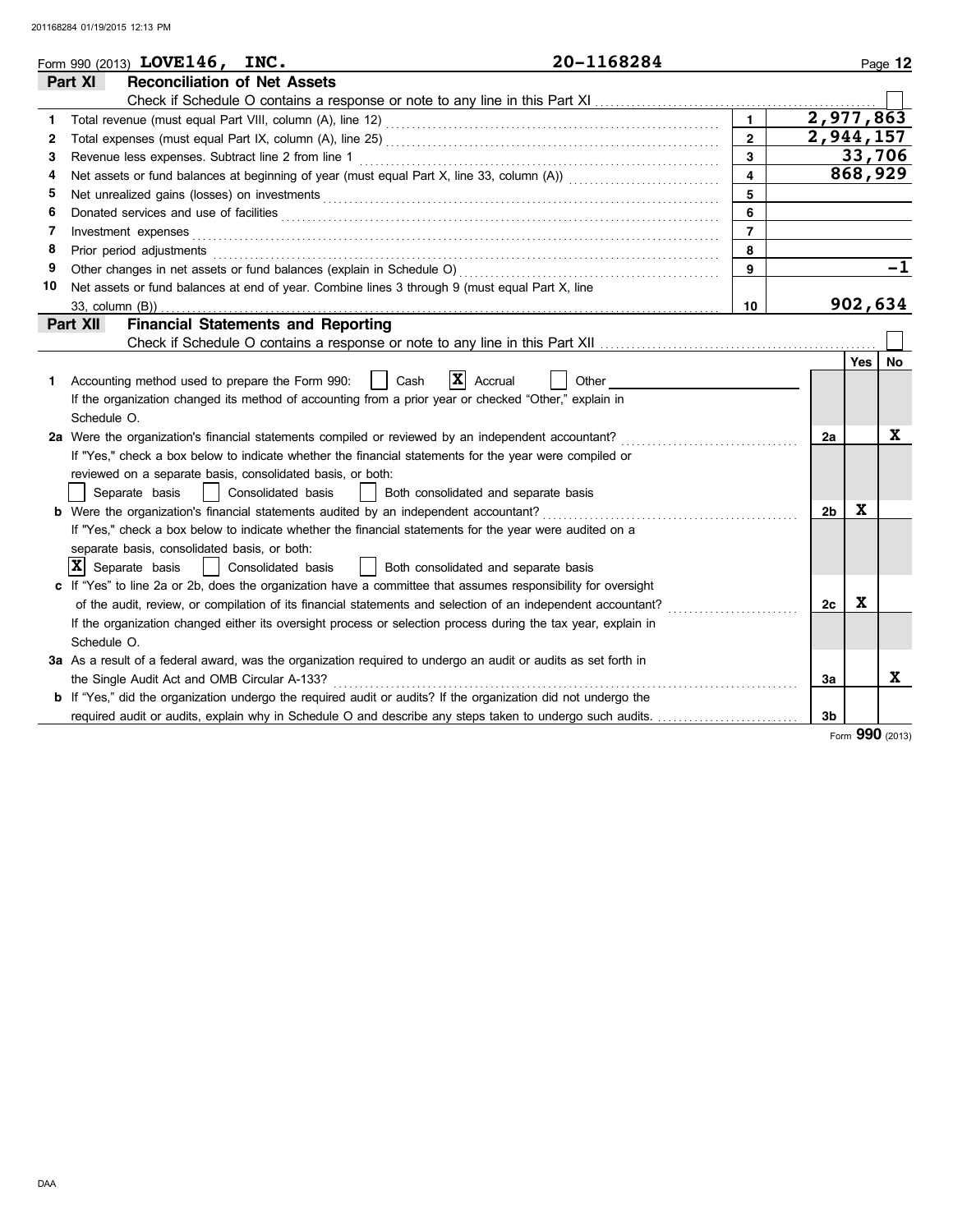| <b>SCHEDULE A</b>            |                                                                                                                                            | <b>Public Charity Status and Public Support</b>                                                                                                                                                                                 |     |                            |     |                              |                      |                               |                                      | OMB No. 1545-0047        |
|------------------------------|--------------------------------------------------------------------------------------------------------------------------------------------|---------------------------------------------------------------------------------------------------------------------------------------------------------------------------------------------------------------------------------|-----|----------------------------|-----|------------------------------|----------------------|-------------------------------|--------------------------------------|--------------------------|
| (Form 990 or 990-EZ)         |                                                                                                                                            | Complete if the organization is a section $501(c)(3)$ organization or a section<br>4947(a)(1) nonexempt charitable trust.                                                                                                       |     |                            |     |                              |                      |                               |                                      | <b>2013</b>              |
| Department of the Treasury   |                                                                                                                                            | Attach to Form 990 or Form 990-EZ.                                                                                                                                                                                              |     |                            |     |                              |                      |                               |                                      | Open to Public           |
| Internal Revenue Service     |                                                                                                                                            | Information about Schedule A (Form 990 or 990-EZ) and its instructions is at www.irs.gov/form990.                                                                                                                               |     |                            |     |                              |                      |                               |                                      | Inspection               |
| Name of the organization     |                                                                                                                                            |                                                                                                                                                                                                                                 |     |                            |     |                              |                      |                               | Employer identification number       |                          |
|                              | LOVE146, INC.                                                                                                                              |                                                                                                                                                                                                                                 |     |                            |     |                              |                      |                               | 20-1168284                           |                          |
| Part I                       |                                                                                                                                            | Reason for Public Charity Status (All organizations must complete this part.) See instructions.                                                                                                                                 |     |                            |     |                              |                      |                               |                                      |                          |
| 1                            |                                                                                                                                            | The organization is not a private foundation because it is: (For lines 1 through 11, check only one box.)<br>A church, convention of churches, or association of churches described in section 170(b)(1)(A)(i).                 |     |                            |     |                              |                      |                               |                                      |                          |
| 2                            |                                                                                                                                            | A school described in section 170(b)(1)(A)(ii). (Attach Schedule E.)                                                                                                                                                            |     |                            |     |                              |                      |                               |                                      |                          |
| 3                            |                                                                                                                                            | A hospital or a cooperative hospital service organization described in section 170(b)(1)(A)(iii).                                                                                                                               |     |                            |     |                              |                      |                               |                                      |                          |
| 4                            |                                                                                                                                            |                                                                                                                                                                                                                                 |     |                            |     |                              |                      |                               |                                      |                          |
| city, and state:             | A medical research organization operated in conjunction with a hospital described in section 170(b)(1)(A)(iii). Enter the hospital's name, |                                                                                                                                                                                                                                 |     |                            |     |                              |                      |                               |                                      |                          |
| 5                            | An organization operated for the benefit of a college or university owned or operated by a governmental unit described in                  |                                                                                                                                                                                                                                 |     |                            |     |                              |                      |                               |                                      |                          |
|                              | section 170(b)(1)(A)(iv). (Complete Part II.)                                                                                              |                                                                                                                                                                                                                                 |     |                            |     |                              |                      |                               |                                      |                          |
| 6                            |                                                                                                                                            | A federal, state, or local government or governmental unit described in section 170(b)(1)(A)(v).                                                                                                                                |     |                            |     |                              |                      |                               |                                      |                          |
| 7                            |                                                                                                                                            | An organization that normally receives a substantial part of its support from a governmental unit or from the general public                                                                                                    |     |                            |     |                              |                      |                               |                                      |                          |
|                              | described in section 170(b)(1)(A)(vi). (Complete Part II.)                                                                                 |                                                                                                                                                                                                                                 |     |                            |     |                              |                      |                               |                                      |                          |
| 8                            |                                                                                                                                            | A community trust described in section 170(b)(1)(A)(vi). (Complete Part II.)                                                                                                                                                    |     |                            |     |                              |                      |                               |                                      |                          |
| X<br>9                       |                                                                                                                                            | An organization that normally receives: (1) more than 33 1/3% of its support from contributions, membership fees, and gross                                                                                                     |     |                            |     |                              |                      |                               |                                      |                          |
|                              |                                                                                                                                            | receipts from activities related to its exempt functions—subject to certain exceptions, and (2) no more than 33 1/3% of its                                                                                                     |     |                            |     |                              |                      |                               |                                      |                          |
|                              |                                                                                                                                            | support from gross investment income and unrelated business taxable income (less section 511 tax) from businesses                                                                                                               |     |                            |     |                              |                      |                               |                                      |                          |
|                              |                                                                                                                                            | acquired by the organization after June 30, 1975. See section 509(a)(2). (Complete Part III.)                                                                                                                                   |     |                            |     |                              |                      |                               |                                      |                          |
| 10<br>11                     |                                                                                                                                            | An organization organized and operated exclusively to test for public safety. See section 509(a)(4).<br>An organization organized and operated exclusively for the benefit of, to perform the functions of, or to carry out the |     |                            |     |                              |                      |                               |                                      |                          |
|                              |                                                                                                                                            | purposes of one or more publicly supported organizations described in section $509(a)(1)$ or section $509(a)(2)$ . See section                                                                                                  |     |                            |     |                              |                      |                               |                                      |                          |
|                              |                                                                                                                                            | 509(a)(3). Check the box that describes the type of supporting organization and complete lines 11e through 11h.                                                                                                                 |     |                            |     |                              |                      |                               |                                      |                          |
| Type I<br>a                  | Type II<br>b                                                                                                                               | Type III-Functionally integrated<br>c                                                                                                                                                                                           |     |                            | d   |                              |                      |                               | Type III-Non-functionally integrated |                          |
| е                            |                                                                                                                                            | By checking this box, I certify that the organization is not controlled directly or indirectly by one or more disqualified persons                                                                                              |     |                            |     |                              |                      |                               |                                      |                          |
|                              |                                                                                                                                            | other than foundation managers and other than one or more publicly supported organizations described in section 509(a)(1)                                                                                                       |     |                            |     |                              |                      |                               |                                      |                          |
| or section $509(a)(2)$ .     |                                                                                                                                            |                                                                                                                                                                                                                                 |     |                            |     |                              |                      |                               |                                      |                          |
| f                            |                                                                                                                                            | If the organization received a written determination from the IRS that it is a Type I, Type II, or Type III supporting                                                                                                          |     |                            |     |                              |                      |                               |                                      |                          |
| organization, check this box |                                                                                                                                            |                                                                                                                                                                                                                                 |     |                            |     |                              |                      |                               |                                      |                          |
| g                            |                                                                                                                                            | Since August 17, 2006, has the organization accepted any gift or contribution from any of the                                                                                                                                   |     |                            |     |                              |                      |                               |                                      |                          |
| following persons?           |                                                                                                                                            |                                                                                                                                                                                                                                 |     |                            |     |                              |                      |                               |                                      |                          |
|                              |                                                                                                                                            | (i) A person who directly or indirectly controls, either alone or together with persons described in (ii) and                                                                                                                   |     |                            |     |                              |                      |                               |                                      | Yes<br>No                |
|                              |                                                                                                                                            |                                                                                                                                                                                                                                 |     |                            |     |                              |                      |                               | 11g(i)                               |                          |
|                              | (ii) A family member of a person described in (i) above?                                                                                   |                                                                                                                                                                                                                                 |     |                            |     |                              |                      |                               | 11g(ii)                              |                          |
|                              |                                                                                                                                            | (iii) A 35% controlled entity of a person described in (i) or (ii) above?                                                                                                                                                       |     |                            |     |                              |                      |                               | 11g(iii)                             |                          |
| h<br>(i) Name of supported   | $(ii)$ $EIN$                                                                                                                               | Provide the following information about the supported organization(s).<br>(iii) Type of organization                                                                                                                            |     | (iv) Is the organization   |     | (v) Did you notify           |                      | (vi) is the                   |                                      | (vii) Amount of monetary |
| organization                 |                                                                                                                                            | (described on lines 1-9                                                                                                                                                                                                         |     | in col. (i) listed in your |     | the organization in          | organization in col. |                               |                                      | support                  |
|                              |                                                                                                                                            | above or IRC section                                                                                                                                                                                                            |     | qoverning document?        |     | col. (i) of your<br>support? |                      | (i) organized in the<br>U.S.? |                                      |                          |
|                              |                                                                                                                                            | (see instructions))                                                                                                                                                                                                             | Yes | No                         | Yes | No                           | Yes                  | No                            |                                      |                          |
| (A)                          |                                                                                                                                            |                                                                                                                                                                                                                                 |     |                            |     |                              |                      |                               |                                      |                          |
|                              |                                                                                                                                            |                                                                                                                                                                                                                                 |     |                            |     |                              |                      |                               |                                      |                          |
| (B)                          |                                                                                                                                            |                                                                                                                                                                                                                                 |     |                            |     |                              |                      |                               |                                      |                          |
|                              |                                                                                                                                            |                                                                                                                                                                                                                                 |     |                            |     |                              |                      |                               |                                      |                          |
| (C)                          |                                                                                                                                            |                                                                                                                                                                                                                                 |     |                            |     |                              |                      |                               |                                      |                          |
| (D)                          |                                                                                                                                            |                                                                                                                                                                                                                                 |     |                            |     |                              |                      |                               |                                      |                          |
| (E)                          |                                                                                                                                            |                                                                                                                                                                                                                                 |     |                            |     |                              |                      |                               |                                      |                          |
|                              |                                                                                                                                            |                                                                                                                                                                                                                                 |     |                            |     |                              |                      |                               |                                      |                          |
| Total                        |                                                                                                                                            |                                                                                                                                                                                                                                 |     |                            |     |                              |                      |                               |                                      |                          |

**For Paperwork Reduction Act Notice, see the Instructions for Form 990 or 990-EZ.**

**Schedule A (Form 990 or 990-EZ) 2013**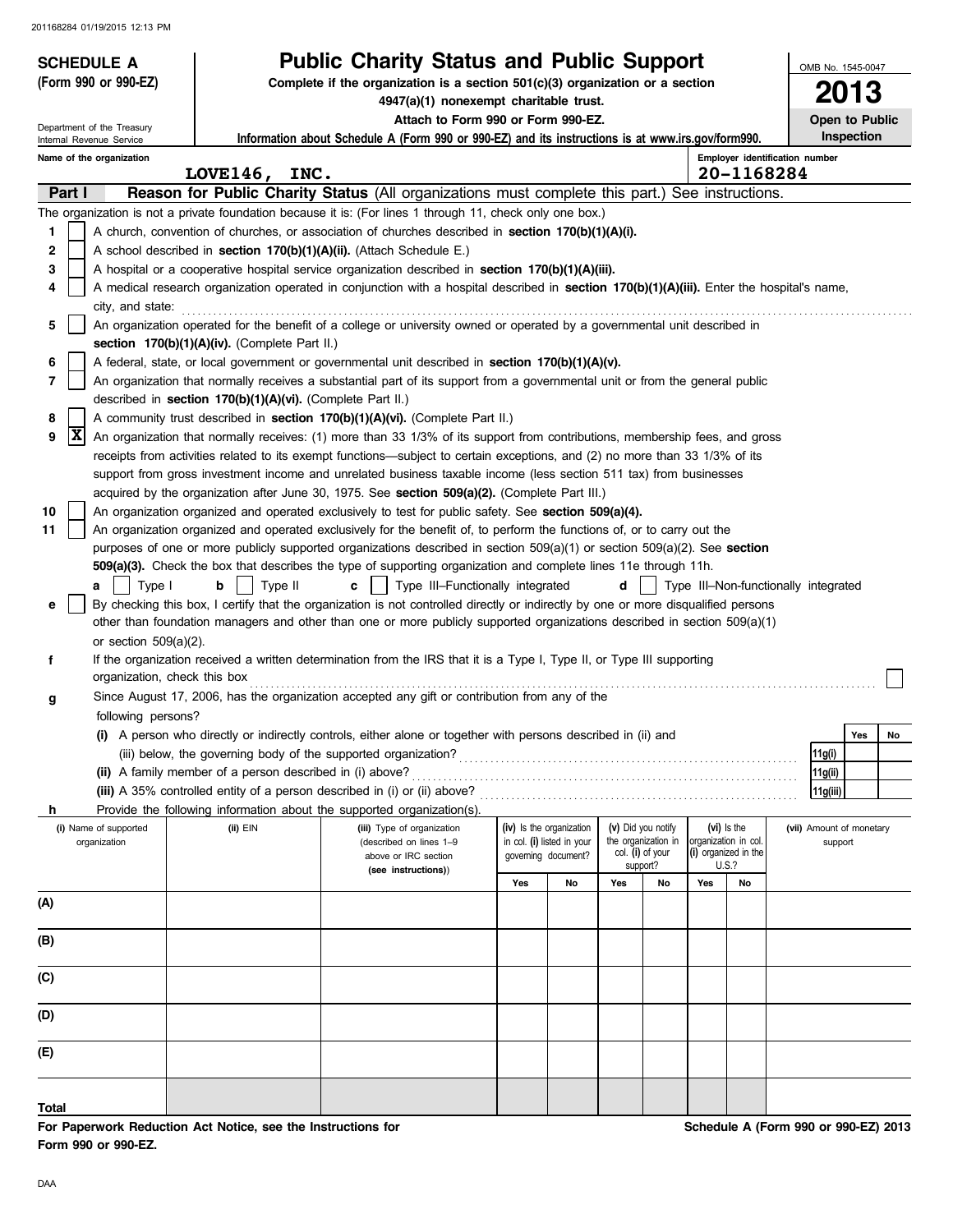## **Schedule A (Form 990 or 990-EZ) 2013 LOVE146, INC.** 20 **20 - 1168284** Page 2

(Complete only if you checked the box on line 5, 7, or 8 of Part I or if the organization failed to qualify under **Part II** Support Schedule for Organizations Described in Sections 170(b)(1)(A)(iv) and 170(b)(1)(A)(vi) Part III. If the organization fails to qualify under the tests listed below, please complete Part III.)

|           | <b>Section A. Public Support</b>                                                                                                                                                                                                                                                                                                                                                                                                                                                                                              |          |          |            |            |            |    |           |
|-----------|-------------------------------------------------------------------------------------------------------------------------------------------------------------------------------------------------------------------------------------------------------------------------------------------------------------------------------------------------------------------------------------------------------------------------------------------------------------------------------------------------------------------------------|----------|----------|------------|------------|------------|----|-----------|
|           | Calendar year (or fiscal year beginning in)                                                                                                                                                                                                                                                                                                                                                                                                                                                                                   | (a) 2009 | (b) 2010 | $(c)$ 2011 | $(d)$ 2012 | (e) $2013$ |    | (f) Total |
| 1         | Gifts, grants, contributions, and<br>membership fees received. (Do not<br>include any "unusual grants.")                                                                                                                                                                                                                                                                                                                                                                                                                      |          |          |            |            |            |    |           |
| 2         | Tax revenues levied for the<br>organization's benefit and either paid<br>to or expended on its behalf                                                                                                                                                                                                                                                                                                                                                                                                                         |          |          |            |            |            |    |           |
| 3         | The value of services or facilities<br>furnished by a governmental unit to the<br>organization without charge                                                                                                                                                                                                                                                                                                                                                                                                                 |          |          |            |            |            |    |           |
| 4<br>5    | Total. Add lines 1 through 3<br>The portion of total contributions by<br>each person (other than a<br>governmental unit or publicly<br>supported organization) included on<br>line 1 that exceeds 2% of the amount<br>shown on line 11, column (f)                                                                                                                                                                                                                                                                            |          |          |            |            |            |    |           |
| 6         | Public_support. Subtract line 5 from line 4.                                                                                                                                                                                                                                                                                                                                                                                                                                                                                  |          |          |            |            |            |    |           |
|           | <b>Section B. Total Support</b>                                                                                                                                                                                                                                                                                                                                                                                                                                                                                               |          |          |            |            |            |    |           |
|           | Calendar year (or fiscal year beginning in)                                                                                                                                                                                                                                                                                                                                                                                                                                                                                   | (a) 2009 | (b) 2010 | $(c)$ 2011 | $(d)$ 2012 | (e) $2013$ |    | (f) Total |
| 7         | Amounts from line 4                                                                                                                                                                                                                                                                                                                                                                                                                                                                                                           |          |          |            |            |            |    |           |
| 8         | Gross income from interest, dividends,<br>payments received on securities loans,<br>rents, royalties and income from similar                                                                                                                                                                                                                                                                                                                                                                                                  |          |          |            |            |            |    |           |
| 9         | Net income from unrelated business<br>activities, whether or not the business<br>is regularly carried on                                                                                                                                                                                                                                                                                                                                                                                                                      |          |          |            |            |            |    |           |
| 10        | Other income. Do not include gain or<br>loss from the sale of capital assets<br>(Explain in Part IV.)                                                                                                                                                                                                                                                                                                                                                                                                                         |          |          |            |            |            |    |           |
| 11        | Total support. Add lines 7 through 10                                                                                                                                                                                                                                                                                                                                                                                                                                                                                         |          |          |            |            |            |    |           |
| 12        | Gross receipts from related activities, etc. (see instructions)                                                                                                                                                                                                                                                                                                                                                                                                                                                               |          |          |            |            |            | 12 |           |
| 13        | First five years. If the Form 990 is for the organization's first, second, third, fourth, or fifth tax year as a section 501(c)(3)                                                                                                                                                                                                                                                                                                                                                                                            |          |          |            |            |            |    |           |
|           | organization, check this box and stop here<br>Section C. Computation of Public Support Percentage                                                                                                                                                                                                                                                                                                                                                                                                                             |          |          |            |            |            |    |           |
|           |                                                                                                                                                                                                                                                                                                                                                                                                                                                                                                                               |          |          |            |            |            |    |           |
| 14        |                                                                                                                                                                                                                                                                                                                                                                                                                                                                                                                               |          |          |            |            |            | 14 | %         |
| 15<br>16a | Public support percentage from 2012 Schedule A, Part II, line 14<br>33 1/3% support test-2013. If the organization did not check the box on line 13, and line 14 is 33 1/3% or more, check this                                                                                                                                                                                                                                                                                                                               |          |          |            |            |            | 15 | %         |
|           | box and stop here. The organization qualifies as a publicly supported organization                                                                                                                                                                                                                                                                                                                                                                                                                                            |          |          |            |            |            |    |           |
|           | b 33 1/3% support test-2012. If the organization did not check a box on line 13 or 16a, and line 15 is 33 1/3% or more,                                                                                                                                                                                                                                                                                                                                                                                                       |          |          |            |            |            |    |           |
|           | check this box and stop here. The organization qualifies as a publicly supported organization [11] condition [11] change and stop here. The organization change as a publicly supported organization                                                                                                                                                                                                                                                                                                                          |          |          |            |            |            |    |           |
|           | 17a 10%-facts-and-circumstances test-2013. If the organization did not check a box on line 13, 16a, or 16b, and line 14 is                                                                                                                                                                                                                                                                                                                                                                                                    |          |          |            |            |            |    |           |
|           | 10% or more, and if the organization meets the "facts-and-circumstances" test, check this box and stop here. Explain in                                                                                                                                                                                                                                                                                                                                                                                                       |          |          |            |            |            |    |           |
| b         | Part IV how the organization meets the "facts-and-circumstances" test. The organization qualifies as a publicly supported<br>organization<br>10%-facts-and-circumstances test-2012. If the organization did not check a box on line 13, 16a, 16b, or 17a, and line<br>15 is 10% or more, and if the organization meets the "facts-and-circumstances" test, check this box and <b>stop here.</b><br>Explain in Part IV how the organization meets the "facts-and-circumstances" test. The organization qualifies as a publicly |          |          |            |            |            |    |           |
|           | supported organization                                                                                                                                                                                                                                                                                                                                                                                                                                                                                                        |          |          |            |            |            |    |           |
| 18        | Private foundation. If the organization did not check a box on line 13, 16a, 16b, 17a, or 17b, check this box and see                                                                                                                                                                                                                                                                                                                                                                                                         |          |          |            |            |            |    |           |
|           | instructions                                                                                                                                                                                                                                                                                                                                                                                                                                                                                                                  |          |          |            |            |            |    |           |

**Schedule A (Form 990 or 990-EZ) 2013**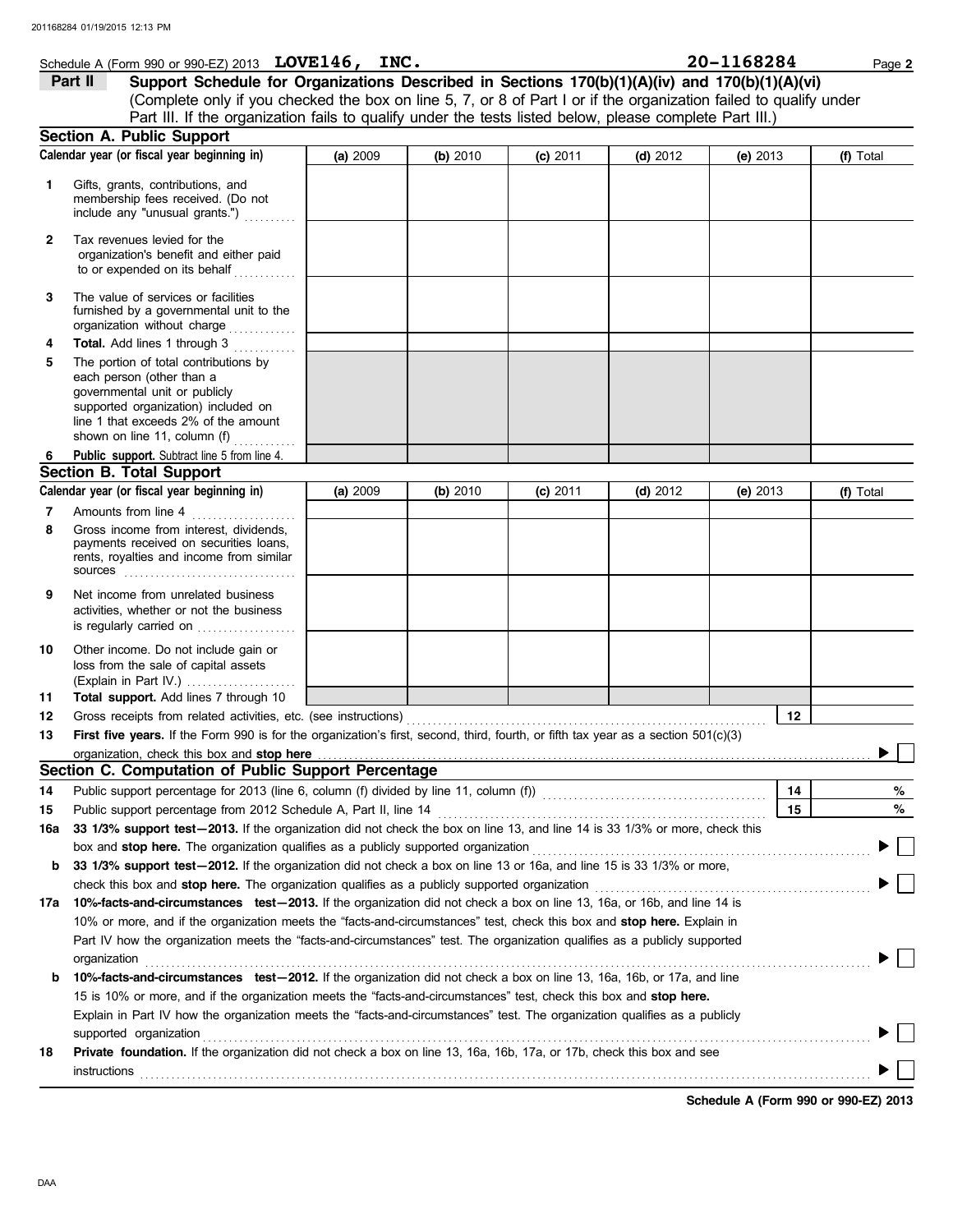## **Schedule A (Form 990 or 990-EZ) 2013 LOVE146, INC.** 20 **20 - 1168284** Page 3

# **Part III** Support Schedule for Organizations Described in Section 509(a)(2)

(Complete only if you checked the box on line 9 of Part I or if the organization failed to qualify under Part II. If the organization fails to qualify under the tests listed below, please complete Part II.)

|              | Section A. Public Support                                                                                                                                                                                                                                       |           |             |            |            |            |                                        |
|--------------|-----------------------------------------------------------------------------------------------------------------------------------------------------------------------------------------------------------------------------------------------------------------|-----------|-------------|------------|------------|------------|----------------------------------------|
|              | Calendar year (or fiscal year beginning in)                                                                                                                                                                                                                     | (a) 2009  | (b) 2010    | $(c)$ 2011 | $(d)$ 2012 | (e) $2013$ | (f) Total                              |
| 1            | Gifts, grants, contributions, and membership<br>fees received. (Do not include any "unusual<br>grants.") $\ldots \ldots \ldots \ldots \ldots \ldots \ldots \ldots \ldots \ldots \ldots \ldots$                                                                  | 1,834,506 | 2,229,107   | 2,360,775  | 2,637,580  | 2,975,743  | 12,037,711                             |
| $\mathbf{2}$ | Gross receipts from admissions, merchandise<br>sold or services performed, or facilities<br>furnished in any activity that is related to the<br>organization's tax-exempt purpose                                                                               | 51,865    | 49,829      | 48,328     | 5,617      | 1,130      | 156,769                                |
| 3            | Gross receipts from activities that are not an<br>unrelated trade or business under section 513                                                                                                                                                                 |           |             |            |            |            |                                        |
| 4            | Tax revenues levied for the<br>organization's benefit and either paid<br>to or expended on its behalf<br>.                                                                                                                                                      |           |             |            |            |            |                                        |
| 5            | The value of services or facilities<br>furnished by a governmental unit to the<br>organization without charge                                                                                                                                                   |           |             |            |            |            |                                        |
| 6            | Total. Add lines 1 through 5                                                                                                                                                                                                                                    | 1,886,371 | 2,278,936   | 2,409,103  | 2,643,197  | 2,976,873  | 12, 194, 480                           |
|              | <b>7a</b> Amounts included on lines 1, 2, and 3<br>received from disqualified persons                                                                                                                                                                           |           |             |            |            |            |                                        |
| b            | Amounts included on lines 2 and 3<br>received from other than disqualified<br>persons that exceed the greater of \$5,000<br>or 1% of the amount on line 13 for the year                                                                                         |           |             |            |            |            |                                        |
| c.<br>8      | Add lines 7a and 7b<br>.<br>Public support (Subtract line 7c from                                                                                                                                                                                               |           |             |            |            |            |                                        |
|              | line 6.) $\ldots$ $\ldots$ $\ldots$ $\ldots$ $\ldots$ $\ldots$ $\ldots$                                                                                                                                                                                         |           |             |            |            |            | 12,194,480                             |
|              | <b>Section B. Total Support</b>                                                                                                                                                                                                                                 |           |             |            |            |            |                                        |
|              | Calendar year (or fiscal year beginning in)                                                                                                                                                                                                                     | (a) 2009  | (b) 2010    | $(c)$ 2011 | $(d)$ 2012 | (e) $2013$ | (f) Total                              |
| 9            | Amounts from line 6<br><u> 1966 - Johann Stoff, Amerikaansk kanton (</u>                                                                                                                                                                                        | 1,886,371 | 2,278,936   | 2,409,103  | 2,643,197  | 2,976,873  | 12,194,480                             |
| 10a          | Gross income from interest, dividends,<br>payments received on securities loans, rents,<br>royalties and income from similar sources                                                                                                                            | 1,786     | 209         | 453        | 1,049      | 990        | 4,487                                  |
| b            | Unrelated business taxable income (less<br>section 511 taxes) from businesses<br>acquired after June 30, 1975                                                                                                                                                   |           |             |            |            |            |                                        |
| C            | Add lines 10a and 10b                                                                                                                                                                                                                                           | 1,786     | 209         | 453        | 1,049      | 990        | 4,487                                  |
| 11           | Net income from unrelated business<br>activities not included in line 10b, whether<br>or not the business is regularly carried on                                                                                                                               |           |             |            |            |            |                                        |
| 12           | Other income. Do not include gain or<br>loss from the sale of capital assets<br>(Explain in Part IV.)<br>.                                                                                                                                                      |           |             |            |            |            |                                        |
| 13           | Total support. (Add lines 9, 10c, 11,                                                                                                                                                                                                                           |           |             |            |            |            |                                        |
| 14           | and 12.) $\ldots$<br>First five years. If the Form 990 is for the organization's first, second, third, fourth, or fifth tax year as a section 501(c)(3)                                                                                                         | 1,888,157 | 2, 279, 145 | 2,409,556  | 2,644,246  | 2,977,863  | 12,198,967                             |
|              | organization, check this box and stop here <b>constant and the constant of the state of the state of state and stop here constant and stop here constant and stop here constant and stop here constant and state and sta</b>                                    |           |             |            |            |            |                                        |
|              | Section C. Computation of Public Support Percentage                                                                                                                                                                                                             |           |             |            |            |            |                                        |
| 15           |                                                                                                                                                                                                                                                                 |           |             |            |            | 15         | 99.96%                                 |
| 16           |                                                                                                                                                                                                                                                                 |           |             |            |            | 16         | 99.96 %                                |
|              | Section D. Computation of Investment Income Percentage                                                                                                                                                                                                          |           |             |            |            |            |                                        |
| 17           |                                                                                                                                                                                                                                                                 |           |             |            |            | 17         | %                                      |
| 18           | Investment income percentage from 2012 Schedule A, Part III, line 17                                                                                                                                                                                            |           |             |            |            | 18         | %                                      |
| 19a          | 33 1/3% support tests - 2013. If the organization did not check the box on line 14, and line 15 is more than 33 1/3%, and line                                                                                                                                  |           |             |            |            |            |                                        |
| b            | 17 is not more than 33 1/3%, check this box and stop here. The organization qualifies as a publicly supported organization<br>33 1/3% support tests-2012. If the organization did not check a box on line 14 or line 19a, and line 16 is more than 33 1/3%, and |           |             |            |            |            | $\blacktriangleright \boxed{\text{X}}$ |
|              | line 18 is not more than 33 1/3%, check this box and stop here. The organization qualifies as a publicly supported organization                                                                                                                                 |           |             |            |            |            |                                        |
| 20           | Private foundation. If the organization did not check a box on line 14, 19a, or 19b, check this box and see instructions                                                                                                                                        |           |             |            |            |            |                                        |

**Schedule A (Form 990 or 990-EZ) 2013**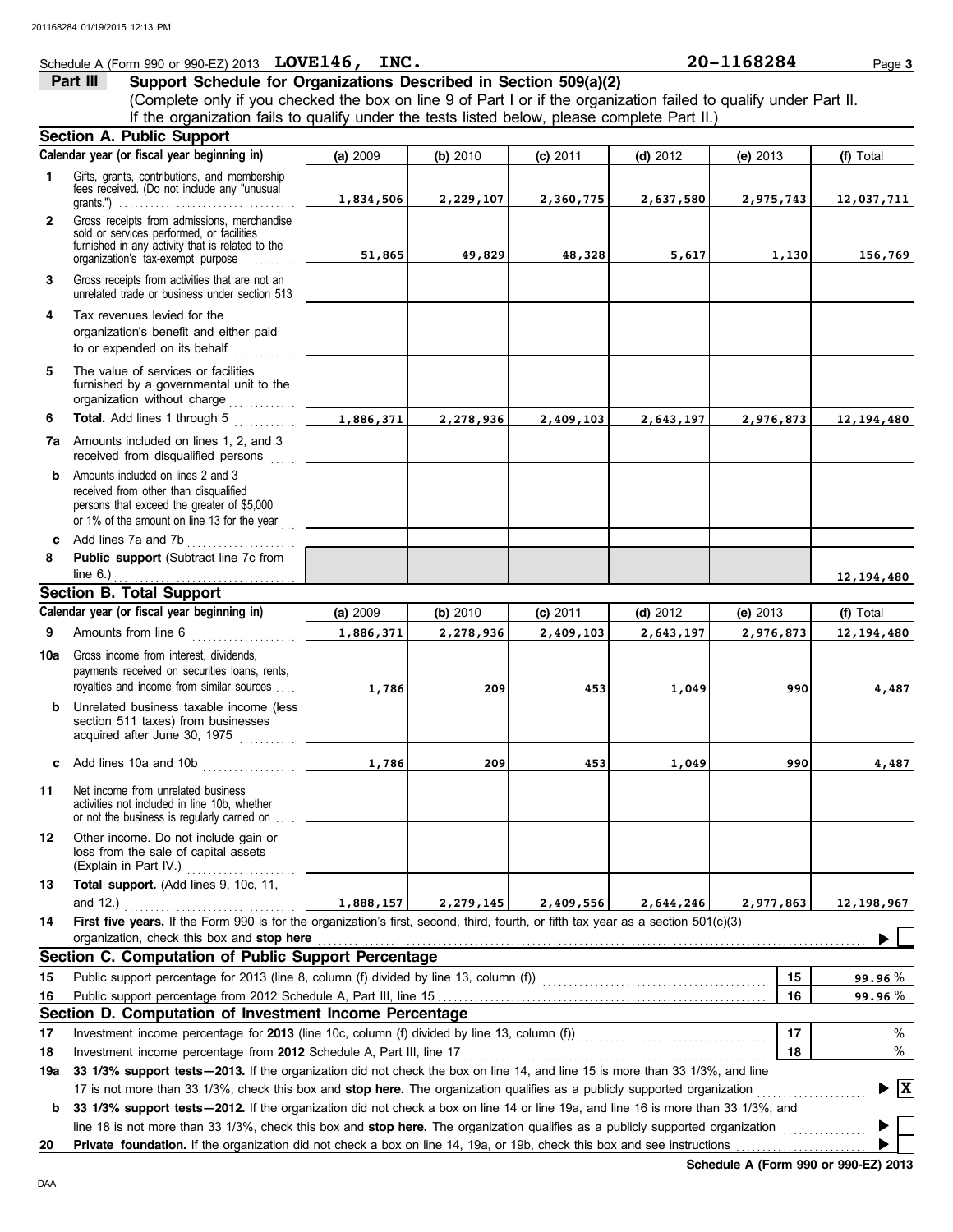|         | Schedule A (Form 990 or 990-EZ) 2013 LOVE146, INC. |                                                                                                | 20-1168284                                                                                                     | Page 4 |
|---------|----------------------------------------------------|------------------------------------------------------------------------------------------------|----------------------------------------------------------------------------------------------------------------|--------|
| Part IV |                                                    |                                                                                                | Supplemental Information. Provide the explanations required by Part II, line 10; Part II, line 17a or 17b; and |        |
|         |                                                    | Part III, line 12. Also complete this part for any additional information. (See instructions). |                                                                                                                |        |
|         |                                                    |                                                                                                |                                                                                                                |        |
|         |                                                    |                                                                                                |                                                                                                                |        |
|         |                                                    |                                                                                                |                                                                                                                |        |
|         |                                                    |                                                                                                |                                                                                                                |        |
|         |                                                    |                                                                                                |                                                                                                                |        |
|         |                                                    |                                                                                                |                                                                                                                |        |
|         |                                                    |                                                                                                |                                                                                                                |        |
|         |                                                    |                                                                                                |                                                                                                                |        |
|         |                                                    |                                                                                                |                                                                                                                |        |
|         |                                                    |                                                                                                |                                                                                                                |        |
|         |                                                    |                                                                                                |                                                                                                                |        |
|         |                                                    |                                                                                                |                                                                                                                |        |
|         |                                                    |                                                                                                |                                                                                                                |        |
|         |                                                    |                                                                                                |                                                                                                                |        |
|         |                                                    |                                                                                                |                                                                                                                |        |
|         |                                                    |                                                                                                |                                                                                                                |        |
|         |                                                    |                                                                                                |                                                                                                                |        |
|         |                                                    |                                                                                                |                                                                                                                |        |
|         |                                                    |                                                                                                |                                                                                                                |        |
|         |                                                    |                                                                                                |                                                                                                                |        |
|         |                                                    |                                                                                                |                                                                                                                |        |
|         |                                                    |                                                                                                |                                                                                                                |        |
|         |                                                    |                                                                                                |                                                                                                                |        |
|         |                                                    |                                                                                                |                                                                                                                |        |
|         |                                                    |                                                                                                |                                                                                                                |        |
|         |                                                    |                                                                                                |                                                                                                                |        |
|         |                                                    |                                                                                                |                                                                                                                |        |
|         |                                                    |                                                                                                |                                                                                                                |        |
|         |                                                    |                                                                                                |                                                                                                                |        |
|         |                                                    |                                                                                                |                                                                                                                |        |
|         |                                                    |                                                                                                |                                                                                                                |        |
|         |                                                    |                                                                                                |                                                                                                                |        |
|         |                                                    |                                                                                                |                                                                                                                |        |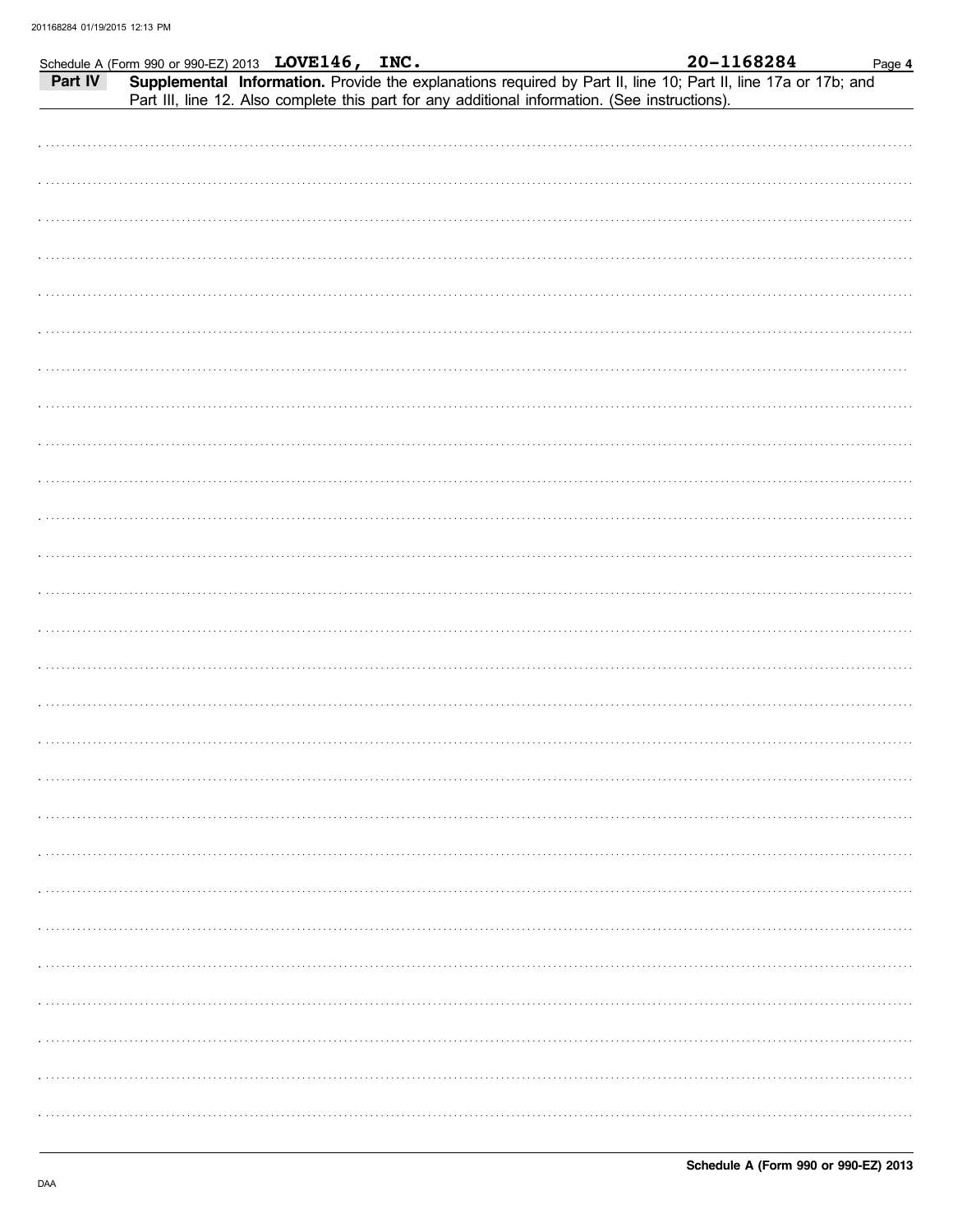# **Schedule of Contributors Schedule B**

**2013**

**or 990-PF) Attach to Form 990, Form 990-EZ, or Form 990-PF.**

 **Information about Schedule B (Form 990, 990-EZ, 990-PF) and its instructions is at www.irs.gov/form990.**

Internal Revenue Service **Name of the organization**

**Organization type** (check one):

Department of the Treasury

**(Form 990, 990-EZ,**

**Employer identification number**

| LOVE146, INC. |  | $ 20 - 1168284$ |
|---------------|--|-----------------|

| Filers of:         | Section:                                                                          |
|--------------------|-----------------------------------------------------------------------------------|
| Form 990 or 990-EZ | $ \mathbf{X} $ 501(c)( <b>3</b> ) (enter number) organization                     |
|                    | $\vert$ 4947(a)(1) nonexempt charitable trust not treated as a private foundation |
|                    | 527 political organization                                                        |
| Form 990-PF        | 501(c)(3) exempt private foundation                                               |
|                    | 4947(a)(1) nonexempt charitable trust treated as a private foundation             |
|                    | 501(c)(3) taxable private foundation                                              |

Check if your organization is covered by the **General Rule** or a **Special Rule. Note.** Only a section 501(c)(7), (8), or (10) organization can check boxes for both the General Rule and a Special Rule. See instructions.

### **General Rule**

For an organization filing Form 990, 990-EZ, or 990-PF that received, during the year, \$5,000 or more (in money or property) from any one contributor. Complete Parts I and II.

#### **Special Rules**

| <b>X</b> For a section 501(c)(3) organization filing Form 990 or 990-EZ that met the 33 <sup>1</sup> /3 % support test of the regulations |
|-------------------------------------------------------------------------------------------------------------------------------------------|
| under sections $509(a)(1)$ and $170(b)(1)(A)(vi)$ and received from any one contributor, during the year, a contribution of               |
| the greater of (1) \$5,000 or (2) 2% of the amount on (i) Form 990, Part VIII, line 1h, or (ii) Form 990-EZ, line 1.                      |
| Complete Parts I and II.                                                                                                                  |

or educational purposes, or the prevention of cruelty to children or animals. Complete Parts I, II, and III. For a section 501(c)(7), (8), or (10) organization filing Form 990 or 990-EZ that received from any one contributor, during the year, total contributions of more than \$1,000 for use exclusively for religious, charitable, scientific, literary,

For a section 501(c)(7), (8), or (10) organization filing Form 990 or 990-EZ that received from any one contributor, during the year, contributions for use exclusively for religious, charitable, etc., purposes, but these contributions did not total to more than \$1,000. If this box is checked, enter here the total contributions that were received during the year for an exclusively religious, charitable, etc., purpose. Do not complete any of the parts unless the **General Rule** applies to this organization because it received nonexclusively religious, charitable, etc., contributions of \$5,000 or more during the year  $\qquad \qquad$   $\qquad$   $\qquad$   $\qquad$   $\qquad$   $\qquad$   $\qquad$   $\qquad$   $\qquad$   $\qquad$   $\qquad$   $\qquad$   $\qquad$   $\qquad$   $\qquad$   $\qquad$   $\qquad$   $\qquad$   $\qquad$   $\qquad$   $\qquad$   $\qquad$   $\qquad$   $\qquad$   $\qquad$   $\qquad$   $\qquad$   $\qquad$   $\qquad$   $\qquad$   $\qquad$   $\qquad$   $\qquad$ 

990-EZ, or 990-PF), but it **must** answer "No" on Part IV, line 2, of its Form 990; or check the box on line H of its Form 990-EZ or on its Form 990-PF, Part I, line 2, to certify that it does not meet the filing requirements of Schedule B (Form 990, 990-EZ, or 990-PF). **Caution.** An organization that is not covered by the General Rule and/or the Special Rules does not file Schedule B (Form 990,

**For Paperwork Reduction Act Notice, see the Instructions for Form 990, 990-EZ, or 990-PF.**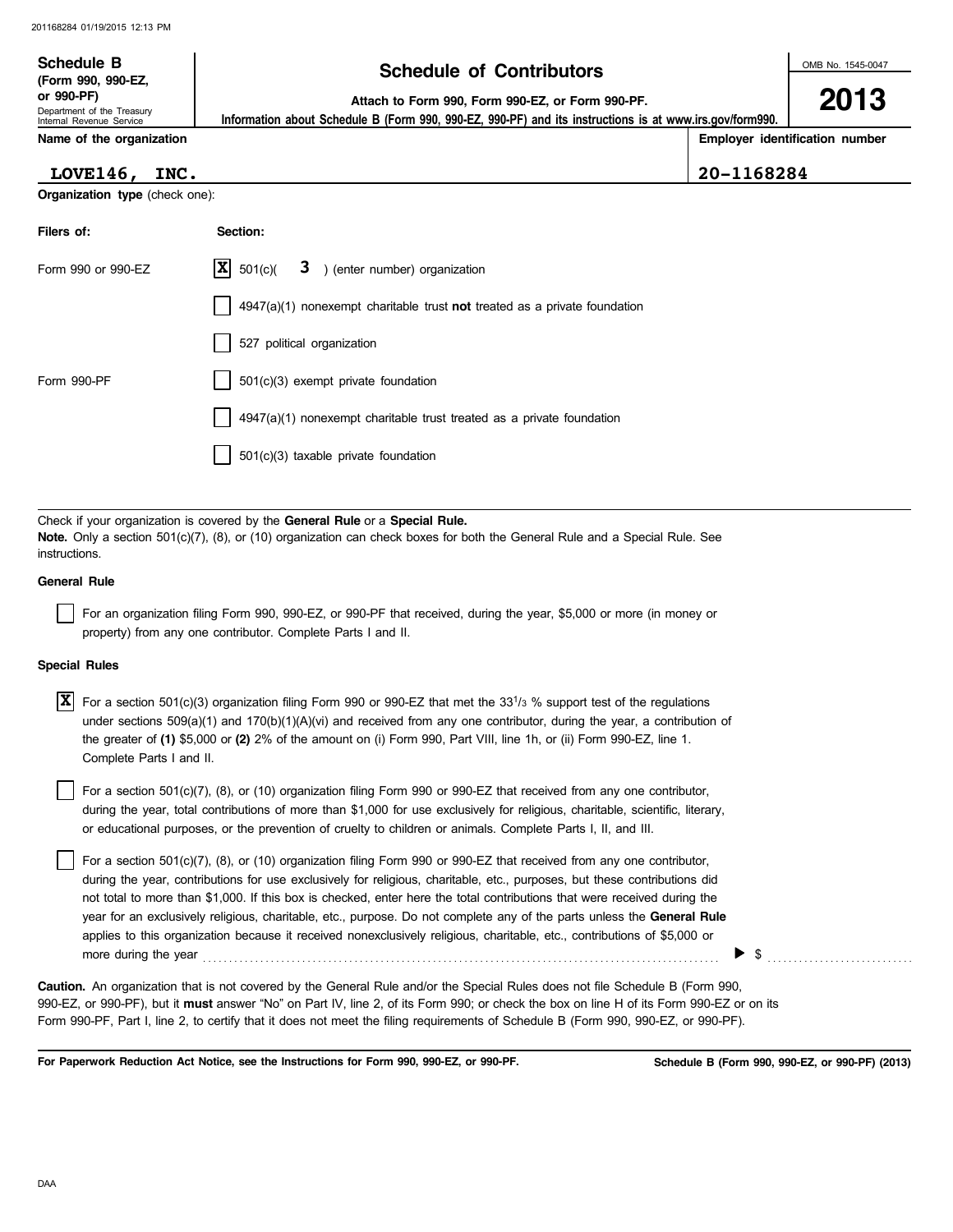Schedule B (Form 990, 990-EZ, or 990-PF) (2013) Name of organization<br> **LOVE146, INC.**<br>
20-1168284 **LOVE146, INC. 20-1168284**

| Part I                | <b>Contributors</b> (see instructions). Use duplicate copies of Part I if additional space is needed. |                                                      |                                                                                                                         |
|-----------------------|-------------------------------------------------------------------------------------------------------|------------------------------------------------------|-------------------------------------------------------------------------------------------------------------------------|
| (a)<br>No.            | (b)<br>Name, address, and ZIP + 4                                                                     | (c)<br><b>Total contributions</b>                    | (d)<br>Type of contribution                                                                                             |
| $\mathbf{1}_{\ldots}$ |                                                                                                       | 150,000<br>$\mathsf{\$}$                             | $\mathbf x$<br>Person<br>Payroll<br>Noncash<br>(Complete Part II for<br>noncash contributions.)                         |
| (a)                   | (b)                                                                                                   | (c)                                                  | (d)                                                                                                                     |
| No.<br>$\mathbf{2}$   | Name, address, and ZIP + 4                                                                            | <b>Total contributions</b><br>65,000<br>$\mathsf{S}$ | Type of contribution<br>$\mathbf x$<br>Person<br>Payroll<br>Noncash<br>(Complete Part II for<br>noncash contributions.) |
| (a)                   | (b)<br>Name, address, and ZIP + 4                                                                     | (c)<br><b>Total contributions</b>                    | (d)<br>Type of contribution                                                                                             |
| No.<br>$\mathbf{3}$   |                                                                                                       | 143,000<br>\$                                        | Person<br>Payroll<br>Noncash<br>(Complete Part II for<br>noncash contributions.)                                        |
| (a)<br>No.            | (b)<br>Name, address, and ZIP + 4                                                                     | (c)<br><b>Total contributions</b>                    | (d)<br>Type of contribution                                                                                             |
| 4                     |                                                                                                       | 112,522<br>\$                                        | x<br>Person<br>Payroll<br>Noncash<br>(Complete Part II for<br>noncash contributions.)                                   |
| (a)<br>No.            | (b)<br>Name, address, and ZIP + 4                                                                     | (c)<br><b>Total contributions</b>                    | (d)<br>Type of contribution                                                                                             |
| 5 <sub>1</sub>        |                                                                                                       | 250,000<br>$\mathsf{S}$ .                            | Χ<br>Person<br>Payroll<br>Noncash<br>(Complete Part II for<br>noncash contributions.)                                   |
| (a)<br>No.            | (b)<br>Name, address, and ZIP + 4                                                                     | (c)<br><b>Total contributions</b>                    | (d)<br>Type of contribution                                                                                             |
| 6                     |                                                                                                       | 135,000<br>$\mathsf{S}$                              | Χ<br>Person<br>Payroll<br>Noncash<br>(Complete Part II for<br>noncash contributions.)                                   |

**Schedule B (Form 990, 990-EZ, or 990-PF) (2013)**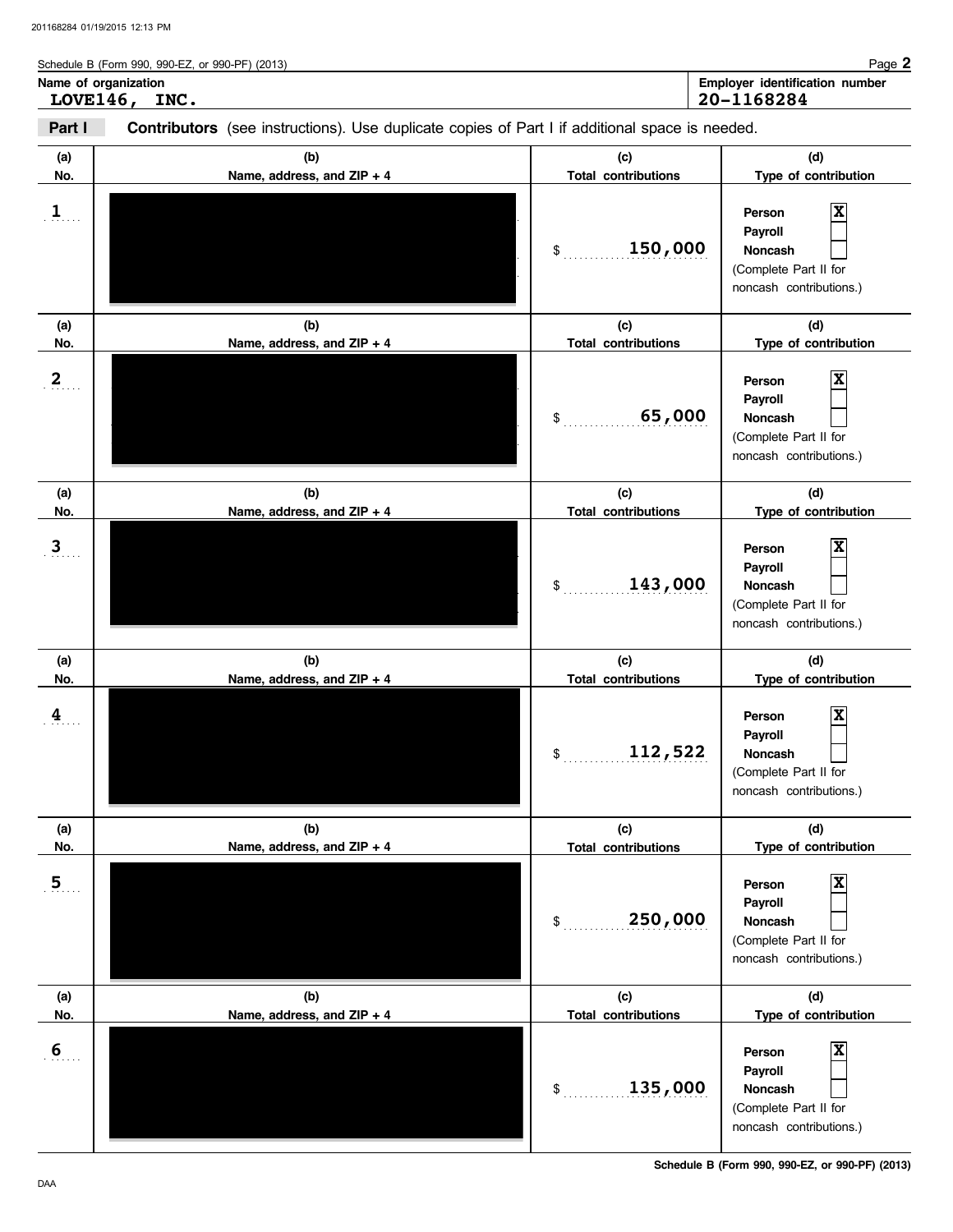**(Form 990)**

Department of the Treasury Internal Revenue Service

# **SCHEDULE D Supplemental Financial Statements**

**Part IV, line 6, 7, 8, 9, 10, 11a, 11b, 11c, 11d, 11e, 11f, 12a, or 12b. Complete if the organization answered "Yes," to Form 990,**

 **Attach to Form 990. Information about Schedule D (Form 990) and its instructions is at www.irs.gov/form990.**

**Employer identification number Inspection**

**2013**

**Open to Public**

OMB No. 1545-0047

|    | Name of the organization                                                                                                                                                              |                                                     |                | Employer identification number  |
|----|---------------------------------------------------------------------------------------------------------------------------------------------------------------------------------------|-----------------------------------------------------|----------------|---------------------------------|
|    | LOVE146, INC.                                                                                                                                                                         |                                                     |                | 20-1168284                      |
|    | Organizations Maintaining Donor Advised Funds or Other Similar Funds or Accounts.<br>Part I<br>Complete if the organization answered "Yes" to Form 990, Part IV, line 6.              |                                                     |                |                                 |
|    |                                                                                                                                                                                       | (a) Donor advised funds                             |                | (b) Funds and other accounts    |
| 1. | Total number at end of year                                                                                                                                                           |                                                     |                |                                 |
| 2  |                                                                                                                                                                                       |                                                     |                |                                 |
| 3  |                                                                                                                                                                                       |                                                     |                |                                 |
| 4  |                                                                                                                                                                                       |                                                     |                |                                 |
| 5  | Did the organization inform all donors and donor advisors in writing that the assets held in donor advised                                                                            |                                                     |                |                                 |
|    |                                                                                                                                                                                       |                                                     |                | Yes<br>No                       |
| 6  | Did the organization inform all grantees, donors, and donor advisors in writing that grant funds can be used                                                                          |                                                     |                |                                 |
|    | only for charitable purposes and not for the benefit of the donor or donor advisor, or for any other purpose                                                                          |                                                     |                |                                 |
|    |                                                                                                                                                                                       |                                                     |                | Yes<br>No                       |
|    | <b>Conservation Easements.</b><br>Part II                                                                                                                                             |                                                     |                |                                 |
|    | Complete if the organization answered "Yes" to Form 990, Part IV, line 7.                                                                                                             |                                                     |                |                                 |
| 1. | Purpose(s) of conservation easements held by the organization (check all that apply).                                                                                                 |                                                     |                |                                 |
|    | Preservation of land for public use (e.g., recreation or education)                                                                                                                   | Preservation of an historically important land area |                |                                 |
|    | Protection of natural habitat                                                                                                                                                         | Preservation of a certified historic structure      |                |                                 |
|    | Preservation of open space                                                                                                                                                            |                                                     |                |                                 |
| 2  | Complete lines 2a through 2d if the organization held a qualified conservation contribution in the form of a conservation                                                             |                                                     |                |                                 |
|    | easement on the last day of the tax year.                                                                                                                                             |                                                     |                | Held at the End of the Tax Year |
| а  | Total number of conservation easements                                                                                                                                                |                                                     | 2a             |                                 |
| b  |                                                                                                                                                                                       |                                                     | 2 <sub>b</sub> |                                 |
| с  | Number of conservation easements on a certified historic structure included in (a) [[[[[[[[[[[[[[[[[[[[[[[[[]]]]]]]                                                                   |                                                     | 2c             |                                 |
| d  | Number of conservation easements included in (c) acquired after 8/17/06, and not on a                                                                                                 |                                                     |                |                                 |
|    | historic structure listed in the National Register                                                                                                                                    |                                                     | 2d             |                                 |
| 3  | Number of conservation easements modified, transferred, released, extinguished, or terminated by the organization during the                                                          |                                                     |                |                                 |
|    | tax year                                                                                                                                                                              |                                                     |                |                                 |
| 4  | Number of states where property subject to conservation easement is located                                                                                                           |                                                     |                |                                 |
| 5  | Does the organization have a written policy regarding the periodic monitoring, inspection, handling of                                                                                |                                                     |                |                                 |
|    | violations, and enforcement of the conservation easements it holds?                                                                                                                   |                                                     |                | Yes<br>No                       |
| 6  | Staff and volunteer hours devoted to monitoring, inspecting, and enforcing conservation easements during the year                                                                     |                                                     |                |                                 |
| 7  | Amount of expenses incurred in monitoring, inspecting, and enforcing conservation easements during the year                                                                           |                                                     |                |                                 |
|    | \$                                                                                                                                                                                    |                                                     |                |                                 |
|    | Does each conservation easement reported on line 2(d) above satisfy the requirements of section 170(h)(4)(B)                                                                          |                                                     |                |                                 |
|    | (i) and section $170(h)(4)(B)(ii)?$                                                                                                                                                   |                                                     |                | Yes<br>No                       |
| 9  | In Part XIII, describe how the organization reports conservation easements in its revenue and expense statement, and                                                                  |                                                     |                |                                 |
|    | balance sheet, and include, if applicable, the text of the footnote to the organization's financial statements that describes the                                                     |                                                     |                |                                 |
|    | organization's accounting for conservation easements.                                                                                                                                 |                                                     |                |                                 |
|    | Organizations Maintaining Collections of Art, Historical Treasures, or Other Similar Assets.<br>Part III<br>Complete if the organization answered "Yes" to Form 990, Part IV, line 8. |                                                     |                |                                 |
|    | 1a If the organization elected, as permitted under SFAS 116 (ASC 958), not to report in its revenue statement and balance sheet                                                       |                                                     |                |                                 |
|    | works of art, historical treasures, or other similar assets held for public exhibition, education, or research in furtherance of                                                      |                                                     |                |                                 |
|    | public service, provide, in Part XIII, the text of the footnote to its financial statements that describes these items.                                                               |                                                     |                |                                 |
| b  | If the organization elected, as permitted under SFAS 116 (ASC 958), to report in its revenue statement and balance sheet                                                              |                                                     |                |                                 |
|    | works of art, historical treasures, or other similar assets held for public exhibition, education, or research in furtherance of                                                      |                                                     |                |                                 |
|    | public service, provide the following amounts relating to these items:                                                                                                                |                                                     |                |                                 |
|    | (i)                                                                                                                                                                                   |                                                     |                | \$                              |
|    | (ii) Assets included in Form 990, Part X                                                                                                                                              |                                                     |                |                                 |
| 2  | If the organization received or held works of art, historical treasures, or other similar assets for financial gain, provide the                                                      |                                                     |                |                                 |
|    | following amounts required to be reported under SFAS 116 (ASC 958) relating to these items:                                                                                           |                                                     |                |                                 |
| а  |                                                                                                                                                                                       |                                                     |                | \$                              |
| b  |                                                                                                                                                                                       |                                                     |                | \$                              |

|     |  |  |  | For Paperwork Reduction Act Notice, see the Instructions for Form 990. |  |  |
|-----|--|--|--|------------------------------------------------------------------------|--|--|
| DAA |  |  |  |                                                                        |  |  |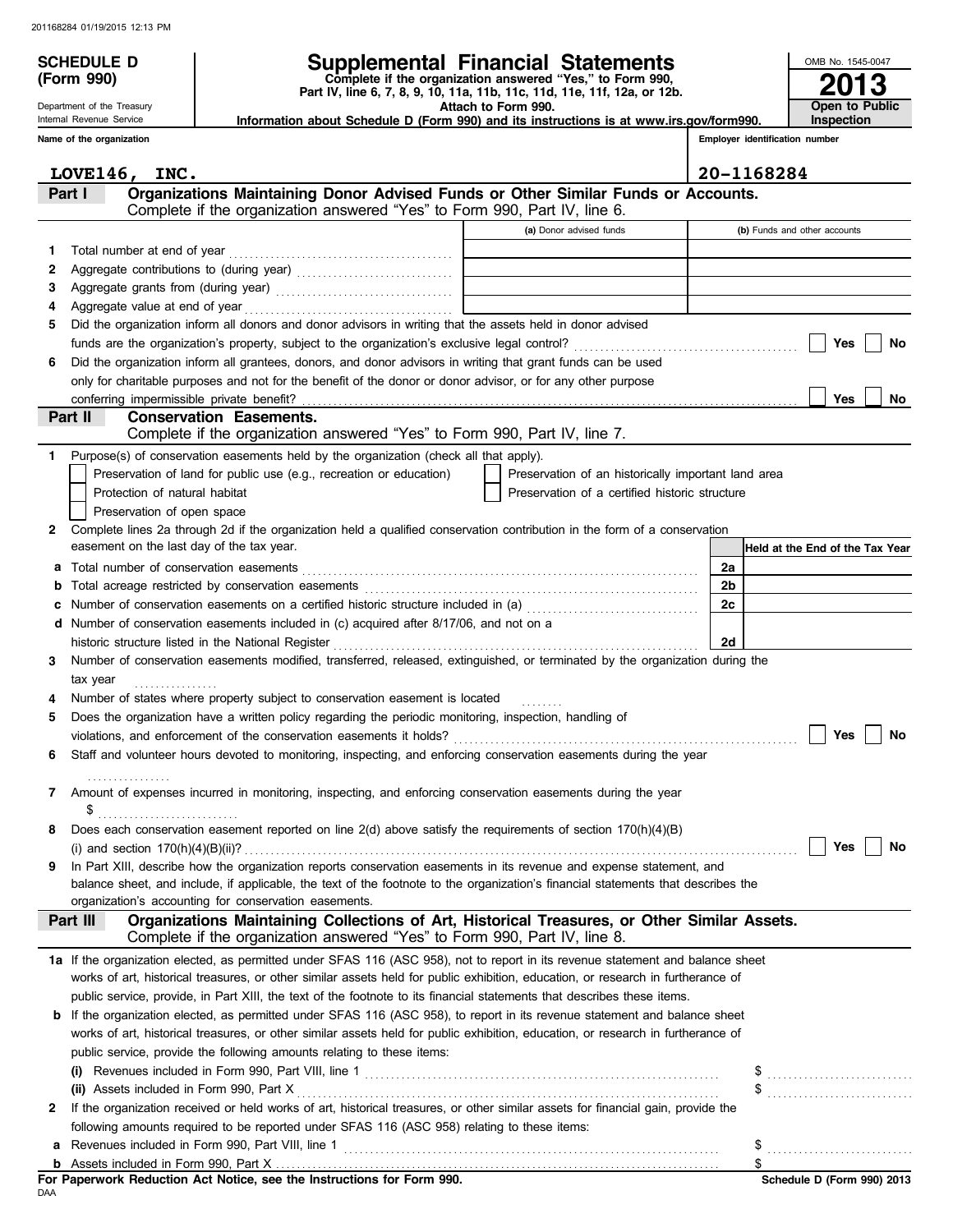|    | Schedule D (Form 990) 2013 LOVE146, INC.                                                                                                                                                                                             |                         |                           |                         | 20-1168284      |                      | Page 2              |           |
|----|--------------------------------------------------------------------------------------------------------------------------------------------------------------------------------------------------------------------------------------|-------------------------|---------------------------|-------------------------|-----------------|----------------------|---------------------|-----------|
|    | Organizations Maintaining Collections of Art, Historical Treasures, or Other Similar Assets (continued)<br>Part III                                                                                                                  |                         |                           |                         |                 |                      |                     |           |
| 3  | Using the organization's acquisition, accession, and other records, check any of the following that are a significant use of its<br>collection items (check all that apply):                                                         |                         |                           |                         |                 |                      |                     |           |
| a  | Public exhibition                                                                                                                                                                                                                    | d                       | Loan or exchange programs |                         |                 |                      |                     |           |
| b  | Scholarly research                                                                                                                                                                                                                   | е                       |                           |                         |                 |                      |                     |           |
| c  | Preservation for future generations                                                                                                                                                                                                  |                         |                           |                         |                 |                      |                     |           |
|    | Provide a description of the organization's collections and explain how they further the organization's exempt purpose in Part                                                                                                       |                         |                           |                         |                 |                      |                     |           |
|    | XIII.                                                                                                                                                                                                                                |                         |                           |                         |                 |                      |                     |           |
| 5  | During the year, did the organization solicit or receive donations of art, historical treasures, or other similar                                                                                                                    |                         |                           |                         |                 |                      |                     |           |
|    |                                                                                                                                                                                                                                      |                         |                           |                         |                 |                      | <b>Yes</b>          | No        |
|    | <b>Part IV</b><br><b>Escrow and Custodial Arrangements.</b>                                                                                                                                                                          |                         |                           |                         |                 |                      |                     |           |
|    | Complete if the organization answered "Yes" to Form 990, Part IV, line 9, or reported an amount on Form                                                                                                                              |                         |                           |                         |                 |                      |                     |           |
|    | 990, Part X, line 21.                                                                                                                                                                                                                |                         |                           |                         |                 |                      |                     |           |
|    | 1a Is the organization an agent, trustee, custodian or other intermediary for contributions or other assets not                                                                                                                      |                         |                           |                         |                 |                      |                     |           |
|    |                                                                                                                                                                                                                                      |                         |                           |                         |                 |                      | Yes                 | No        |
|    | <b>b</b> If "Yes," explain the arrangement in Part XIII and complete the following table:                                                                                                                                            |                         |                           |                         |                 |                      |                     |           |
|    |                                                                                                                                                                                                                                      |                         |                           |                         |                 |                      | Amount              |           |
|    | c Beginning balance <b>contract to the contract of the contract of the contract of the contract of the contract of the contract of the contract of the contract of the contract of the contract of the contract of the contract </b> |                         |                           |                         |                 | 1c                   |                     |           |
|    |                                                                                                                                                                                                                                      |                         |                           |                         |                 | 1 <sub>d</sub>       |                     |           |
|    | Distributions during the year <i>manufacture contained and a contained and a contained and a contained and a contained and a contained and a contained and a contained and a contained and a contained and a contained and a con</i> |                         |                           |                         |                 | 1e                   |                     |           |
|    |                                                                                                                                                                                                                                      |                         |                           |                         |                 | 1f                   | <b>Yes</b>          | <b>No</b> |
|    | 2a Did the organization include an amount on Form 990, Part X, line 21? <b>Constitution contracts</b> contained and an                                                                                                               |                         |                           |                         |                 |                      |                     |           |
|    | <b>Endowment Funds.</b><br>Part V                                                                                                                                                                                                    |                         |                           |                         |                 |                      |                     |           |
|    | Complete if the organization answered "Yes" to Form 990, Part IV, line 10.                                                                                                                                                           |                         |                           |                         |                 |                      |                     |           |
|    |                                                                                                                                                                                                                                      | (a) Current year        | (b) Prior year            | (c) Two years back      |                 | (d) Three years back | (e) Four years back |           |
|    | <b>1a</b> Beginning of year balance                                                                                                                                                                                                  |                         |                           |                         |                 |                      |                     |           |
|    |                                                                                                                                                                                                                                      |                         |                           |                         |                 |                      |                     |           |
|    | c Net investment earnings, gains, and                                                                                                                                                                                                |                         |                           |                         |                 |                      |                     |           |
|    | losses                                                                                                                                                                                                                               |                         |                           |                         |                 |                      |                     |           |
|    | d Grants or scholarships                                                                                                                                                                                                             |                         |                           |                         |                 |                      |                     |           |
|    | e Other expenditures for facilities and                                                                                                                                                                                              |                         |                           |                         |                 |                      |                     |           |
|    |                                                                                                                                                                                                                                      |                         |                           |                         |                 |                      |                     |           |
|    | f Administrative expenses                                                                                                                                                                                                            |                         |                           |                         |                 |                      |                     |           |
|    |                                                                                                                                                                                                                                      |                         |                           |                         |                 |                      |                     |           |
|    | 2 Provide the estimated percentage of the current year end balance (line 1g, column (a)) held as:                                                                                                                                    |                         |                           |                         |                 |                      |                     |           |
|    | <b>a</b> Board designated or quasi-endowment                                                                                                                                                                                         |                         |                           |                         |                 |                      |                     |           |
|    | <b>b</b> Permanent endowment                                                                                                                                                                                                         |                         |                           |                         |                 |                      |                     |           |
| c. | Temporarily restricted endowment                                                                                                                                                                                                     | %<br>.                  |                           |                         |                 |                      |                     |           |
|    | The percentages in lines 2a, 2b, and 2c should equal 100%.                                                                                                                                                                           |                         |                           |                         |                 |                      |                     |           |
|    | 3a Are there endowment funds not in the possession of the organization that are held and administered for the                                                                                                                        |                         |                           |                         |                 |                      |                     |           |
|    | organization by:                                                                                                                                                                                                                     |                         |                           |                         |                 |                      | Yes                 | No.       |
|    |                                                                                                                                                                                                                                      |                         |                           |                         |                 |                      | 3a(i)               |           |
|    |                                                                                                                                                                                                                                      |                         |                           |                         |                 |                      | 3a(ii)              |           |
|    |                                                                                                                                                                                                                                      |                         |                           |                         |                 |                      | 3b                  |           |
|    | Describe in Part XIII the intended uses of the organization's endowment funds.                                                                                                                                                       |                         |                           |                         |                 |                      |                     |           |
|    | Part VI<br>Land, Buildings, and Equipment.                                                                                                                                                                                           |                         |                           |                         |                 |                      |                     |           |
|    | Complete if the organization answered "Yes" to Form 990, Part IV, line 11a. See Form 990, Part X, line 10.                                                                                                                           |                         |                           |                         |                 |                      |                     |           |
|    | Description of property                                                                                                                                                                                                              | (a) Cost or other basis |                           | (b) Cost or other basis | (c) Accumulated |                      | (d) Book value      |           |
|    |                                                                                                                                                                                                                                      | (investment)            | (other)                   |                         | depreciation    |                      |                     |           |
|    |                                                                                                                                                                                                                                      |                         |                           |                         |                 |                      |                     |           |
|    | <b>b</b> Buildings                                                                                                                                                                                                                   |                         |                           |                         |                 |                      |                     |           |
|    | c Leasehold improvements                                                                                                                                                                                                             |                         |                           | 9,980                   |                 | 6,736                | 3,244               |           |
|    |                                                                                                                                                                                                                                      |                         |                           | 103,532                 |                 | 81,139               | 22,393              |           |
|    | e Other                                                                                                                                                                                                                              |                         |                           | 20,588                  |                 | 1,716                | 18,872              |           |
|    | Total. Add lines 1a through 1e. (Column (d) must equal Form 990, Part X, column (B), line 10(c).)                                                                                                                                    |                         |                           |                         |                 |                      | 44,509              |           |

**Schedule D (Form 990) 2013**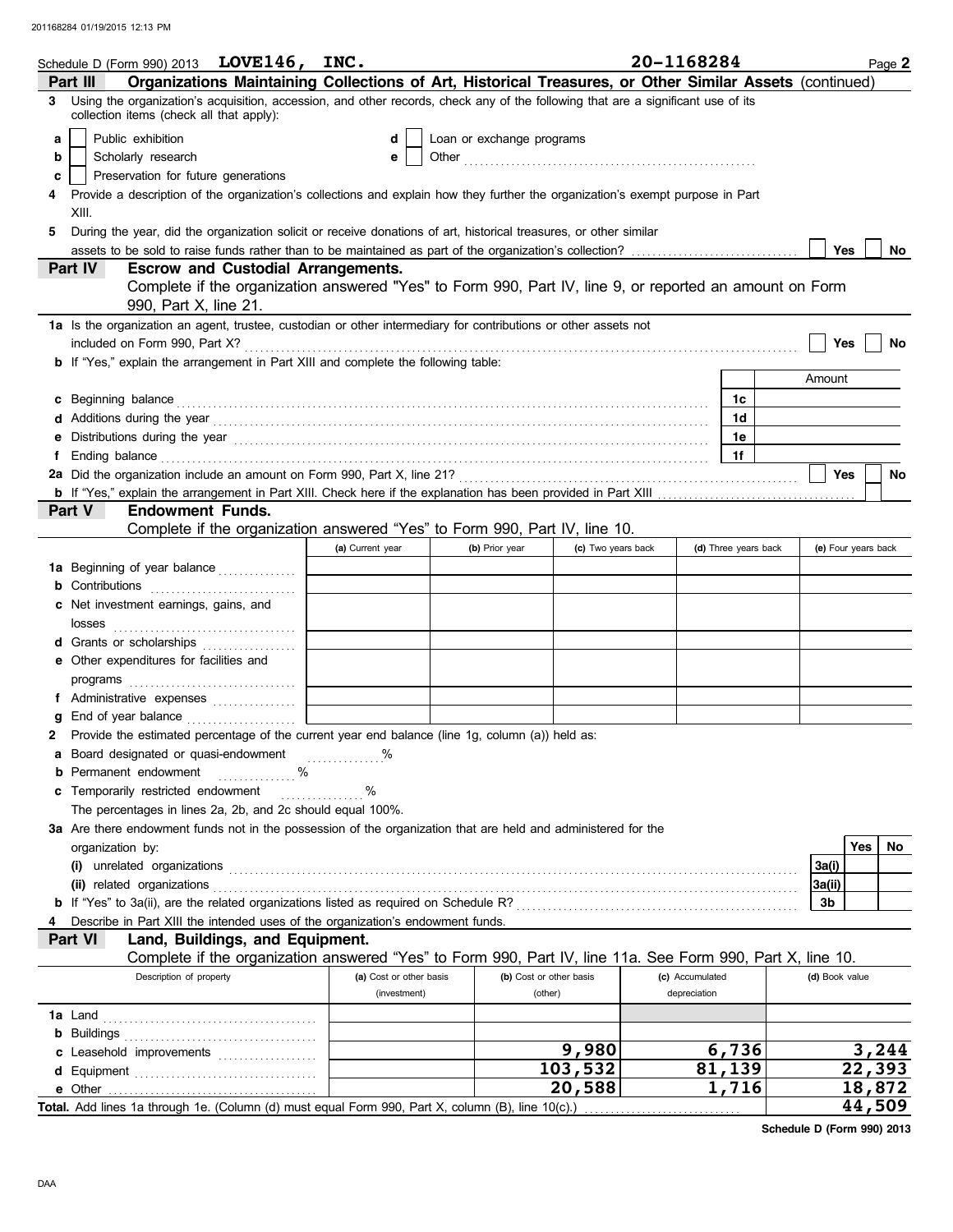|                           | Schedule D (Form 990) 2013 $LOWE146$ ,<br>INC.                                                                                                                                                                                      |                | 20-1168284                       | Page 3         |
|---------------------------|-------------------------------------------------------------------------------------------------------------------------------------------------------------------------------------------------------------------------------------|----------------|----------------------------------|----------------|
| Part VII                  | Investments-Other Securities.                                                                                                                                                                                                       |                |                                  |                |
|                           | Complete if the organization answered "Yes" to Form 990, Part IV, line 11b. See Form 990, Part X, line 12.                                                                                                                          |                |                                  |                |
|                           | (a) Description of security or category                                                                                                                                                                                             | (b) Book value | (c) Method of valuation:         |                |
|                           | (including name of security)                                                                                                                                                                                                        |                | Cost or end-of-year market value |                |
| (1) Financial derivatives |                                                                                                                                                                                                                                     |                |                                  |                |
|                           | (2) Closely-held equity interests                                                                                                                                                                                                   |                |                                  |                |
| $(3)$ Other               |                                                                                                                                                                                                                                     |                |                                  |                |
|                           |                                                                                                                                                                                                                                     |                |                                  |                |
| (A)                       |                                                                                                                                                                                                                                     |                |                                  |                |
| (B)                       |                                                                                                                                                                                                                                     |                |                                  |                |
| (C)                       |                                                                                                                                                                                                                                     |                |                                  |                |
| (D)                       |                                                                                                                                                                                                                                     |                |                                  |                |
|                           | $\overline{E}$ (E) and the contract of the contract of the contract of the contract of the contract of the contract of the contract of the contract of the contract of the contract of the contract of the contract of the contract |                |                                  |                |
| (F)                       |                                                                                                                                                                                                                                     |                |                                  |                |
| (G)                       |                                                                                                                                                                                                                                     |                |                                  |                |
| (H)                       |                                                                                                                                                                                                                                     |                |                                  |                |
|                           | Total. (Column (b) must equal Form 990, Part X, col. (B) line 12.)                                                                                                                                                                  |                |                                  |                |
| Part VIII                 | Investments-Program Related.                                                                                                                                                                                                        |                |                                  |                |
|                           | Complete if the organization answered "Yes" to Form 990, Part IV, line 11c. See Form 990, Part X, line 13.                                                                                                                          |                |                                  |                |
|                           | (a) Description of investment                                                                                                                                                                                                       | (b) Book value | (c) Method of valuation:         |                |
|                           |                                                                                                                                                                                                                                     |                | Cost or end-of-year market value |                |
| (1)                       |                                                                                                                                                                                                                                     |                |                                  |                |
| (2)                       |                                                                                                                                                                                                                                     |                |                                  |                |
| (3)                       |                                                                                                                                                                                                                                     |                |                                  |                |
| (4)                       |                                                                                                                                                                                                                                     |                |                                  |                |
| (5)                       |                                                                                                                                                                                                                                     |                |                                  |                |
| (6)                       |                                                                                                                                                                                                                                     |                |                                  |                |
|                           |                                                                                                                                                                                                                                     |                |                                  |                |
| (7)                       |                                                                                                                                                                                                                                     |                |                                  |                |
| (8)                       |                                                                                                                                                                                                                                     |                |                                  |                |
| (9)                       |                                                                                                                                                                                                                                     |                |                                  |                |
| Part IX                   | Total. (Column (b) must equal Form 990, Part X, col. (B) line 13.)<br><b>Other Assets.</b>                                                                                                                                          |                |                                  |                |
|                           |                                                                                                                                                                                                                                     |                |                                  |                |
|                           | Complete if the organization answered "Yes" to Form 990, Part IV, line 11d. See Form 990, Part X, line 15.                                                                                                                          |                |                                  |                |
|                           | (a) Description                                                                                                                                                                                                                     |                |                                  | (b) Book value |
| (1)                       |                                                                                                                                                                                                                                     |                |                                  |                |
| (2)                       |                                                                                                                                                                                                                                     |                |                                  |                |
| (3)                       |                                                                                                                                                                                                                                     |                |                                  |                |
| (4)                       |                                                                                                                                                                                                                                     |                |                                  |                |
| (5)                       |                                                                                                                                                                                                                                     |                |                                  |                |
| (6)                       |                                                                                                                                                                                                                                     |                |                                  |                |
| (7)                       |                                                                                                                                                                                                                                     |                |                                  |                |
| (8)                       |                                                                                                                                                                                                                                     |                |                                  |                |
| (9)                       |                                                                                                                                                                                                                                     |                |                                  |                |
|                           | Total. (Column (b) must equal Form 990, Part X, col. (B) line 15.)                                                                                                                                                                  |                |                                  |                |
| Part X                    | Other Liabilities.                                                                                                                                                                                                                  |                |                                  |                |
|                           | Complete if the organization answered "Yes" to Form 990, Part IV, line 11e or 11f. See Form 990, Part X,                                                                                                                            |                |                                  |                |
|                           | line 25.                                                                                                                                                                                                                            |                |                                  |                |
| 1.                        | (a) Description of liability                                                                                                                                                                                                        | (b) Book value |                                  |                |
| (1)                       | Federal income taxes                                                                                                                                                                                                                |                |                                  |                |
| (2)                       | CAPITAL LEASE NET<br><b>CURRENT</b><br>OF                                                                                                                                                                                           | 15,765         |                                  |                |
|                           |                                                                                                                                                                                                                                     |                |                                  |                |
| (3)                       |                                                                                                                                                                                                                                     |                |                                  |                |
| (4)                       |                                                                                                                                                                                                                                     |                |                                  |                |
| (5)                       |                                                                                                                                                                                                                                     |                |                                  |                |
| (6)                       |                                                                                                                                                                                                                                     |                |                                  |                |
| (7)                       |                                                                                                                                                                                                                                     |                |                                  |                |
| (8)                       |                                                                                                                                                                                                                                     |                |                                  |                |
| (9)                       |                                                                                                                                                                                                                                     |                |                                  |                |

**Total.** (Column (b) must equal Form 990, Part X, col. (B) line 25.) **15,765**

Liability for uncertain tax positions. In Part XIII, provide the text of the footnote to the organization's financial statements that reports the **2.** organization's liability for uncertain tax positions under FIN 48 (ASC 740). Check here if the text of the footnote has been provided in Part XIII .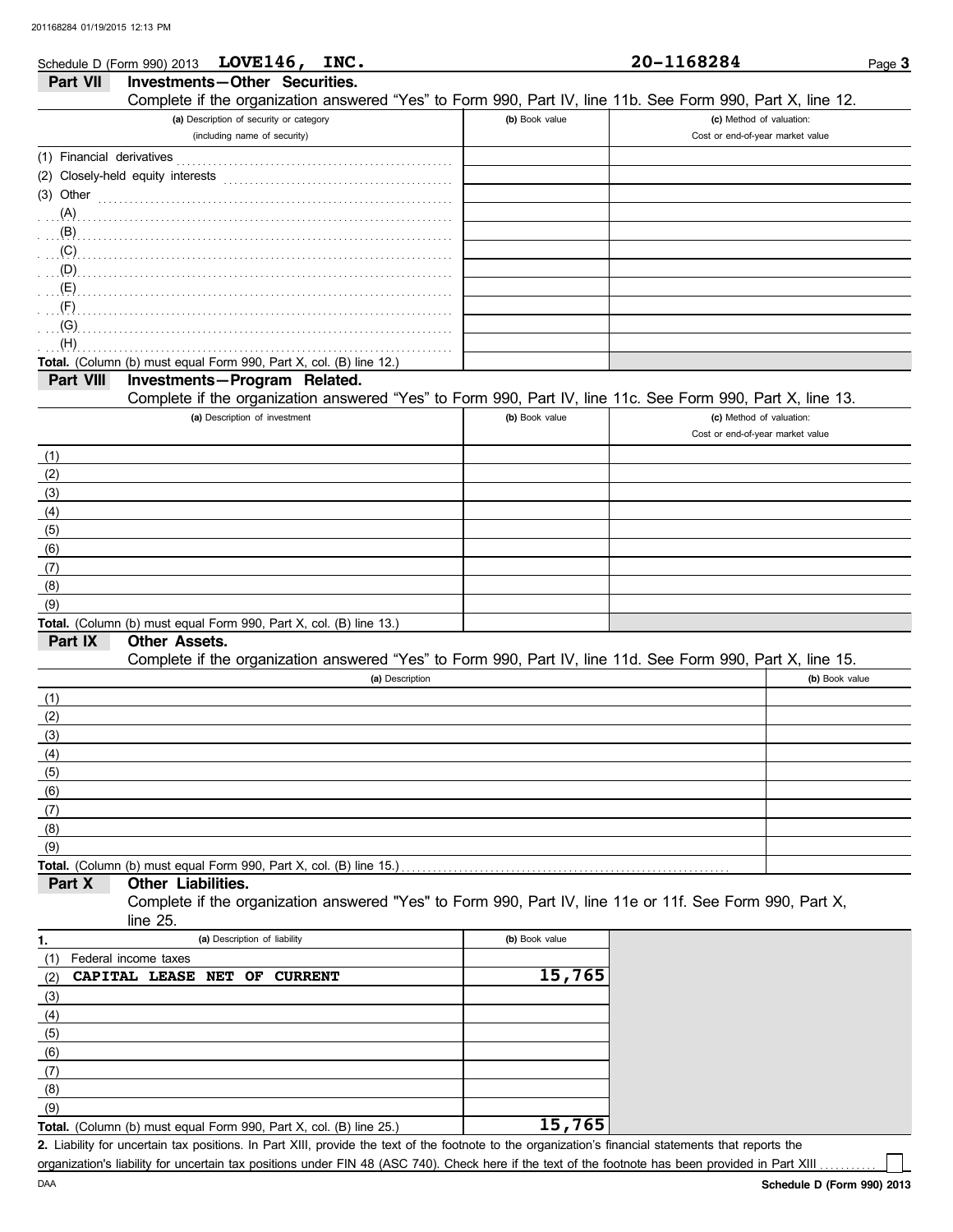|        | Schedule D (Form 990) 2013 LOVE146, INC.                                                                                                                                                                                       |                                                                                                                | 20-1168284   | Page 4    |
|--------|--------------------------------------------------------------------------------------------------------------------------------------------------------------------------------------------------------------------------------|----------------------------------------------------------------------------------------------------------------|--------------|-----------|
|        | Reconciliation of Revenue per Audited Financial Statements With Revenue per Return.<br>Part XI                                                                                                                                 |                                                                                                                |              |           |
|        | Complete if the organization answered "Yes" to Form 990, Part IV, line 12a.                                                                                                                                                    |                                                                                                                |              |           |
| 1      | Total revenue, gains, and other support per audited financial statements                                                                                                                                                       | and a complete the contract of the complete the contract of the complete the complete the complete that the co | $\mathbf{1}$ | 2,977,863 |
| 2      | Amounts included on line 1 but not on Form 990, Part VIII, line 12:                                                                                                                                                            |                                                                                                                |              |           |
| a      |                                                                                                                                                                                                                                | 2a                                                                                                             |              |           |
| b      |                                                                                                                                                                                                                                | 2 <sub>b</sub><br>2c                                                                                           |              |           |
| c      |                                                                                                                                                                                                                                | 2d                                                                                                             |              |           |
| d<br>е |                                                                                                                                                                                                                                |                                                                                                                | 2e           |           |
| 3      |                                                                                                                                                                                                                                |                                                                                                                | 3            | 2,977,863 |
| 4      | Amounts included on Form 990, Part VIII, line 12, but not on line 1:                                                                                                                                                           |                                                                                                                |              |           |
| а      |                                                                                                                                                                                                                                | 4a                                                                                                             |              |           |
| b      |                                                                                                                                                                                                                                | 4b                                                                                                             |              |           |
|        | Add lines 4a and 4b                                                                                                                                                                                                            |                                                                                                                | 4c           |           |
| 5      |                                                                                                                                                                                                                                |                                                                                                                | 5            | 2,977,863 |
|        | Reconciliation of Expenses per Audited Financial Statements With Expenses per Return.<br>Part XII                                                                                                                              |                                                                                                                |              |           |
|        | Complete if the organization answered "Yes" to Form 990, Part IV, line 12a.                                                                                                                                                    |                                                                                                                |              |           |
| 1.     | Total expenses and losses per audited financial statements                                                                                                                                                                     |                                                                                                                | 1            | 2,944,157 |
| 2      | Amounts included on line 1 but not on Form 990, Part IX, line 25:                                                                                                                                                              |                                                                                                                |              |           |
|        |                                                                                                                                                                                                                                | 2a                                                                                                             |              |           |
| b      | Prior year adjustments [11, 12] and the contract of the contract of the contract of the contract of the contract of the contract of the contract of the contract of the contract of the contract of the contract of the contra | 2 <sub>b</sub>                                                                                                 |              |           |
| c      | Other losses                                                                                                                                                                                                                   | 2c<br>2d                                                                                                       |              |           |
| d      |                                                                                                                                                                                                                                |                                                                                                                | 2e           |           |
| 3      |                                                                                                                                                                                                                                |                                                                                                                | 3            | 2,944,157 |
| 4      | Amounts included on Form 990, Part IX, line 25, but not on line 1:                                                                                                                                                             |                                                                                                                |              |           |
| а      |                                                                                                                                                                                                                                | 4a                                                                                                             |              |           |
|        |                                                                                                                                                                                                                                | 4b                                                                                                             |              |           |
|        | c Add lines 4a and 4b                                                                                                                                                                                                          |                                                                                                                | 4c           |           |
| 5.     | Total expenses. Add lines 3 and 4c. (This must equal Form 990, Part I, line 18.) [100] Total expenses. Add lines 3 and 4c. (This must equal Form 990, Part I, line 18.)                                                        |                                                                                                                | 5            | 2,944,157 |
|        | Part XIII Supplemental Information                                                                                                                                                                                             |                                                                                                                |              |           |
|        | Provide the descriptions required for Part II, lines 3, 5, and 9; Part III, lines 1a and 4; Part IV, lines 1b and 2b; Part V, line 4; Part X, line                                                                             |                                                                                                                |              |           |
|        | 2; Part XI, lines 2d and 4b; and Part XII, lines 2d and 4b. Also complete this part to provide any additional information.                                                                                                     |                                                                                                                |              |           |
|        |                                                                                                                                                                                                                                |                                                                                                                |              |           |
|        |                                                                                                                                                                                                                                |                                                                                                                |              |           |
|        |                                                                                                                                                                                                                                |                                                                                                                |              |           |
|        |                                                                                                                                                                                                                                |                                                                                                                |              |           |
|        |                                                                                                                                                                                                                                |                                                                                                                |              |           |
|        |                                                                                                                                                                                                                                |                                                                                                                |              |           |
|        |                                                                                                                                                                                                                                |                                                                                                                |              |           |
|        |                                                                                                                                                                                                                                |                                                                                                                |              |           |
|        |                                                                                                                                                                                                                                |                                                                                                                |              |           |
|        |                                                                                                                                                                                                                                |                                                                                                                |              |           |
|        |                                                                                                                                                                                                                                |                                                                                                                |              |           |
|        |                                                                                                                                                                                                                                |                                                                                                                |              |           |
|        |                                                                                                                                                                                                                                |                                                                                                                |              |           |
|        |                                                                                                                                                                                                                                |                                                                                                                |              |           |
|        |                                                                                                                                                                                                                                |                                                                                                                |              |           |
|        |                                                                                                                                                                                                                                |                                                                                                                |              |           |
|        |                                                                                                                                                                                                                                |                                                                                                                |              |           |
|        |                                                                                                                                                                                                                                |                                                                                                                |              |           |
|        |                                                                                                                                                                                                                                |                                                                                                                |              |           |
|        |                                                                                                                                                                                                                                |                                                                                                                |              |           |
|        |                                                                                                                                                                                                                                |                                                                                                                |              |           |
|        |                                                                                                                                                                                                                                |                                                                                                                |              |           |
|        |                                                                                                                                                                                                                                |                                                                                                                |              |           |
|        |                                                                                                                                                                                                                                |                                                                                                                |              |           |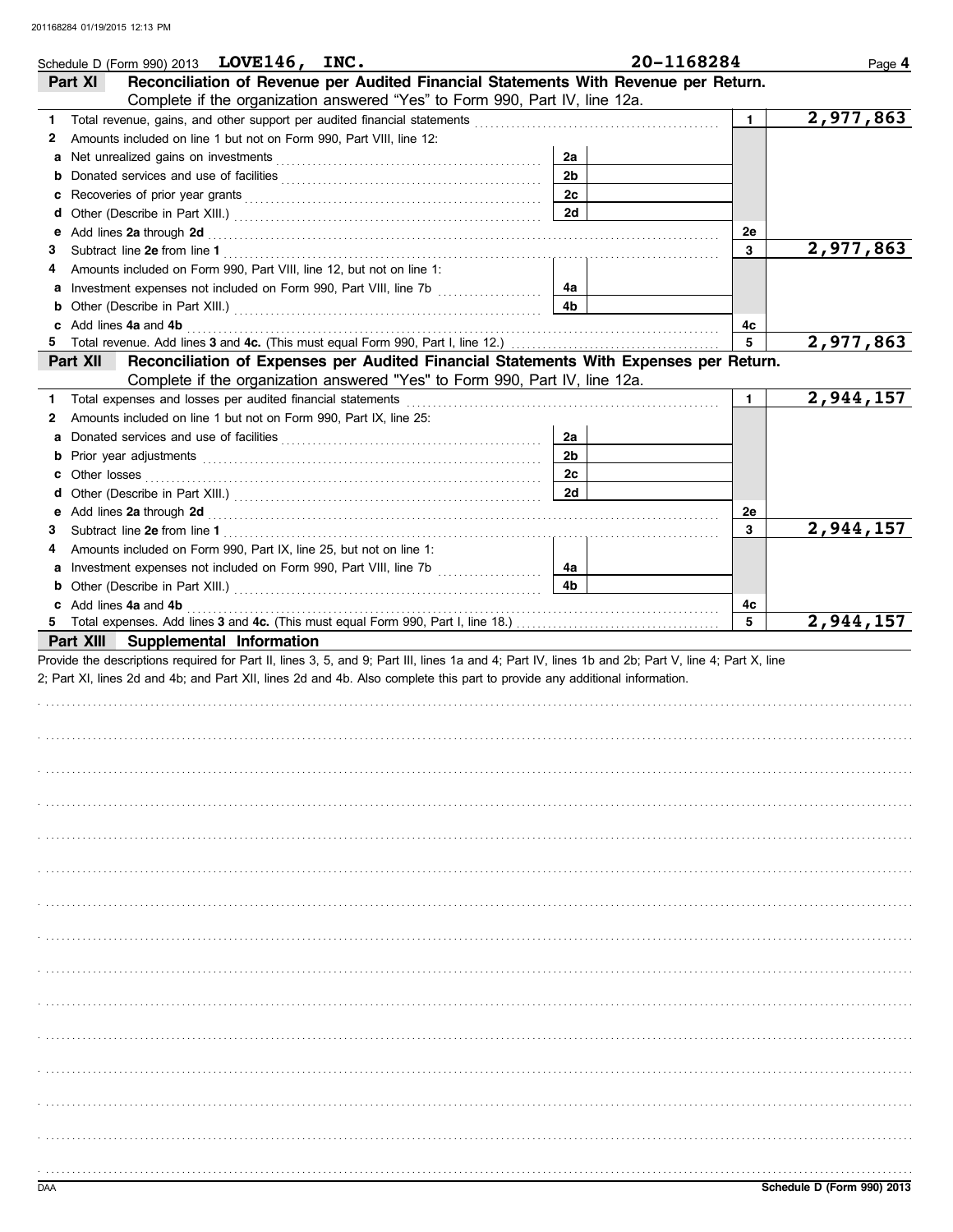|  | Schedule D (Form 990) 2013 LOVE146, INC.<br>Part XIII Supplemental Information (continued) |  | 20-1168284 | Page 5 |
|--|--------------------------------------------------------------------------------------------|--|------------|--------|
|  |                                                                                            |  |            |        |
|  |                                                                                            |  |            |        |
|  |                                                                                            |  |            |        |
|  |                                                                                            |  |            |        |
|  |                                                                                            |  |            |        |
|  |                                                                                            |  |            |        |
|  |                                                                                            |  |            |        |
|  |                                                                                            |  |            |        |
|  |                                                                                            |  |            |        |
|  |                                                                                            |  |            |        |
|  |                                                                                            |  |            |        |
|  |                                                                                            |  |            |        |
|  |                                                                                            |  |            |        |
|  |                                                                                            |  |            |        |
|  |                                                                                            |  |            |        |
|  |                                                                                            |  |            |        |
|  |                                                                                            |  |            |        |
|  |                                                                                            |  |            |        |
|  |                                                                                            |  |            |        |
|  |                                                                                            |  |            |        |
|  |                                                                                            |  |            |        |
|  |                                                                                            |  |            |        |
|  |                                                                                            |  |            |        |
|  |                                                                                            |  |            |        |
|  |                                                                                            |  |            |        |
|  |                                                                                            |  |            |        |
|  |                                                                                            |  |            |        |
|  |                                                                                            |  |            |        |
|  |                                                                                            |  |            |        |
|  |                                                                                            |  |            |        |
|  |                                                                                            |  |            |        |
|  |                                                                                            |  |            |        |
|  |                                                                                            |  |            |        |
|  |                                                                                            |  |            |        |
|  |                                                                                            |  |            |        |
|  |                                                                                            |  |            |        |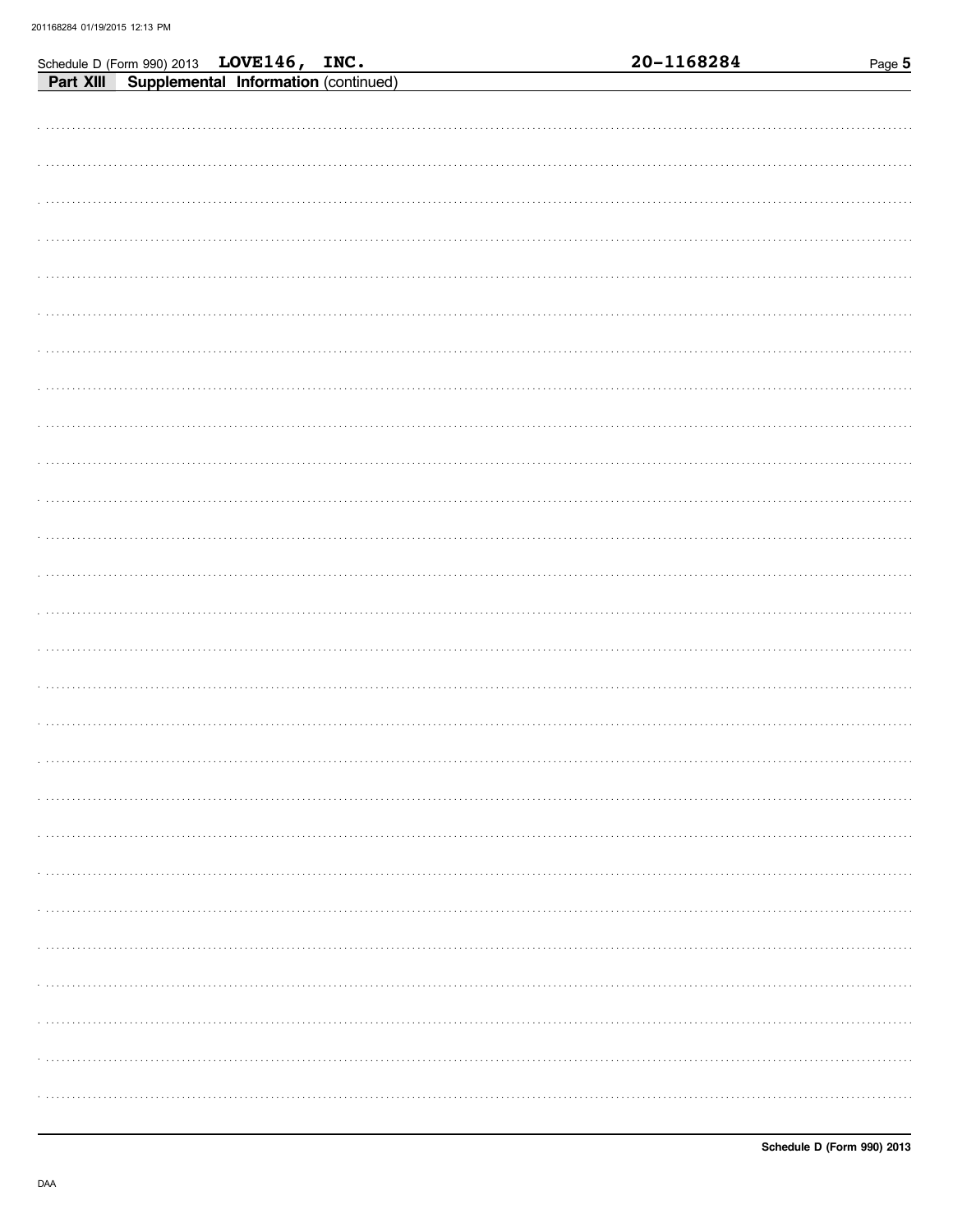| <b>SCHEDULE F</b>                                       |  | <b>Statement of Activities Outside the United States</b> |                                                                                    |                                                                                                                                                                                                                                  | OMB No. 1545-0047                                                                                           |                                |                                                               |  |  |
|---------------------------------------------------------|--|----------------------------------------------------------|------------------------------------------------------------------------------------|----------------------------------------------------------------------------------------------------------------------------------------------------------------------------------------------------------------------------------|-------------------------------------------------------------------------------------------------------------|--------------------------------|---------------------------------------------------------------|--|--|
| (Form 990)                                              |  |                                                          |                                                                                    | Complete if the organization answered "Yes" on Form 990, Part IV, line 14b, 15, or 16.                                                                                                                                           |                                                                                                             |                                | 2013                                                          |  |  |
| Department of the Treasury<br>Internal Revenue Service  |  |                                                          |                                                                                    | Attach to Form 990.<br>Information about Schedule F (Form 990) and its instructions is at www.irs.gov/form990.                                                                                                                   | See separate instructions.                                                                                  |                                | Open to Public<br>Inspection                                  |  |  |
| Name of the organization                                |  |                                                          |                                                                                    |                                                                                                                                                                                                                                  |                                                                                                             | Employer identification number |                                                               |  |  |
| Part I                                                  |  | LOVE146, INC.                                            |                                                                                    | General Information on Activities Outside the United States. Complete if the organization answered "Yes" on                                                                                                                      |                                                                                                             | 20-1168284                     |                                                               |  |  |
|                                                         |  | Form 990, Part IV, line 14b.                             |                                                                                    |                                                                                                                                                                                                                                  |                                                                                                             |                                |                                                               |  |  |
| grants or assistance?                                   |  |                                                          |                                                                                    | 1 For grantmakers. Does the organization maintain records to substantiate the amount of its grants and other<br>assistance, the grantees' eligibility for the grants or assistance, and the selection criteria used to award the |                                                                                                             |                                | $ X $ Yes<br>No                                               |  |  |
| $\mathbf{2}$                                            |  | assistance outside the United States.                    |                                                                                    | For grantmakers. Describe in Part V the organization's procedures for monitoring the use of its grants and other                                                                                                                 |                                                                                                             |                                |                                                               |  |  |
| 3                                                       |  |                                                          |                                                                                    | Activities per Region. (The following Part I, line 3 table can be duplicated if additional space is needed.)                                                                                                                     |                                                                                                             |                                |                                                               |  |  |
| (a) Region                                              |  | (b) Number of<br>offices in the<br>region                | (c) Number of<br>employees, agents,<br>and independent<br>contractors<br>in region | (d) Activities conducted in<br>region (by type) (e.g.,<br>fundraising, program services,<br>investments,<br>grants to recipients<br>located in the region)                                                                       | (e) If activity listed in (d) is<br>a program service,<br>describe specific type of<br>service(s) in region |                                | (f) Total<br>expenditures for<br>and investments<br>in region |  |  |
| EAST ASIA AND THE PACIFIC<br>(1)                        |  |                                                          |                                                                                    | <b>ISSUE GRANTS</b>                                                                                                                                                                                                              | CHILD SAFETY                                                                                                |                                | 322,360                                                       |  |  |
| <b>EUROPE</b>                                           |  |                                                          |                                                                                    |                                                                                                                                                                                                                                  |                                                                                                             |                                |                                                               |  |  |
| (2)                                                     |  |                                                          |                                                                                    | <b>ISSUE GRANTS</b>                                                                                                                                                                                                              | CHILD SAFETY                                                                                                |                                | 95,436                                                        |  |  |
| (3)                                                     |  |                                                          |                                                                                    |                                                                                                                                                                                                                                  |                                                                                                             |                                |                                                               |  |  |
| (4)                                                     |  |                                                          |                                                                                    |                                                                                                                                                                                                                                  |                                                                                                             |                                |                                                               |  |  |
| (5)                                                     |  |                                                          |                                                                                    |                                                                                                                                                                                                                                  |                                                                                                             |                                |                                                               |  |  |
| (6)                                                     |  |                                                          |                                                                                    |                                                                                                                                                                                                                                  |                                                                                                             |                                |                                                               |  |  |
| (7)                                                     |  |                                                          |                                                                                    |                                                                                                                                                                                                                                  |                                                                                                             |                                |                                                               |  |  |
|                                                         |  |                                                          |                                                                                    |                                                                                                                                                                                                                                  |                                                                                                             |                                |                                                               |  |  |
| (8)                                                     |  |                                                          |                                                                                    |                                                                                                                                                                                                                                  |                                                                                                             |                                |                                                               |  |  |
| (9)                                                     |  |                                                          |                                                                                    |                                                                                                                                                                                                                                  |                                                                                                             |                                |                                                               |  |  |
| (10)                                                    |  |                                                          |                                                                                    |                                                                                                                                                                                                                                  |                                                                                                             |                                |                                                               |  |  |
| (11)                                                    |  |                                                          |                                                                                    |                                                                                                                                                                                                                                  |                                                                                                             |                                |                                                               |  |  |
| (12)                                                    |  |                                                          |                                                                                    |                                                                                                                                                                                                                                  |                                                                                                             |                                |                                                               |  |  |
| (13)                                                    |  |                                                          |                                                                                    |                                                                                                                                                                                                                                  |                                                                                                             |                                |                                                               |  |  |
| (14)                                                    |  |                                                          |                                                                                    |                                                                                                                                                                                                                                  |                                                                                                             |                                |                                                               |  |  |
|                                                         |  |                                                          |                                                                                    |                                                                                                                                                                                                                                  |                                                                                                             |                                |                                                               |  |  |
| (15)                                                    |  |                                                          |                                                                                    |                                                                                                                                                                                                                                  |                                                                                                             |                                |                                                               |  |  |
| (16)                                                    |  |                                                          |                                                                                    |                                                                                                                                                                                                                                  |                                                                                                             |                                |                                                               |  |  |
| (17)                                                    |  |                                                          |                                                                                    |                                                                                                                                                                                                                                  |                                                                                                             |                                |                                                               |  |  |
| <b>3a</b> Sub-total<br><b>b</b> Total from continuation |  |                                                          |                                                                                    |                                                                                                                                                                                                                                  |                                                                                                             |                                | 417,796                                                       |  |  |
| sheets to Part I                                        |  |                                                          |                                                                                    |                                                                                                                                                                                                                                  |                                                                                                             |                                |                                                               |  |  |
| c Totals (add<br>lines 3a and 3b)                       |  |                                                          |                                                                                    |                                                                                                                                                                                                                                  |                                                                                                             |                                | 417,796                                                       |  |  |

**For Paperwork Reduction Act Notice, see the Instructions for Form 990.** Schedule F (Form 990) 2013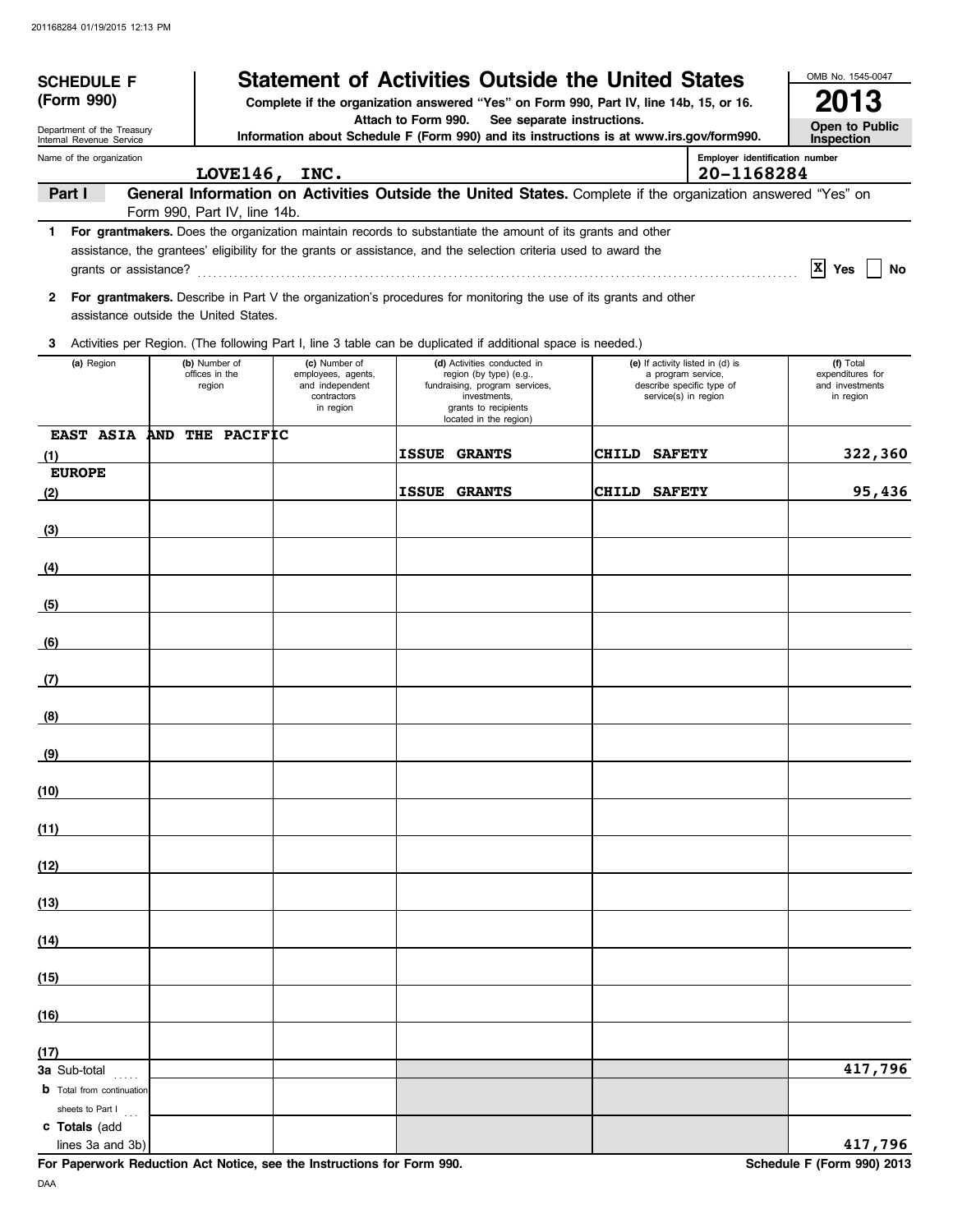# Schedule F (Form 990) 2013 Page **2 LOVE146, INC. 20-1168284**

| $\mathbf{1}$ | (a) Name of<br>organization | (b) IRS code<br>section and EIN<br>(if applicable) | (c) Region    | (d) Purpose of<br>grant                           | (e) Amount of<br>cash grant | (f) Manner of<br>cash<br>disbursement | (g) Amount of<br>non-cash<br>assistance | (h) Description<br>of non-cash<br>assistance | (i) Method of<br>valuation<br>(book, FMV,<br>appraisal,<br>other) |
|--------------|-----------------------------|----------------------------------------------------|---------------|---------------------------------------------------|-----------------------------|---------------------------------------|-----------------------------------------|----------------------------------------------|-------------------------------------------------------------------|
| (1)          |                             |                                                    |               | SUPPORT CHILD ADVOCA<br>EAST ASIA AND THE PACIFIC | 259,360                     | <b>WIRED</b>                          |                                         |                                              |                                                                   |
|              |                             |                                                    |               | SUPPORT CHILD ADVOCA                              | 12,000                      | <b>WIRED</b>                          |                                         |                                              |                                                                   |
| (2)          |                             |                                                    |               | EAST ASIA AND THE PACIFIC                         |                             |                                       |                                         |                                              |                                                                   |
|              |                             |                                                    |               | SUPPORT CHILD ADVOCA                              | 12,000                      | <b>WIRED</b>                          |                                         |                                              |                                                                   |
| (3)          |                             |                                                    | EAST ASIA     | AND THE PACIFIC                                   |                             |                                       |                                         |                                              |                                                                   |
|              |                             |                                                    |               | SUPPORT CHILD ADVOCA                              | 95,436                      | <b>WIRED</b>                          |                                         |                                              |                                                                   |
| (4)          |                             |                                                    | <b>EUROPE</b> |                                                   |                             |                                       |                                         |                                              |                                                                   |
|              |                             |                                                    |               | SUPPORT CHILD ADVOCA                              | 12,000                      | <b>WIRED</b>                          |                                         |                                              |                                                                   |
| (5)          |                             |                                                    |               | EAST ASIA AND THE PACIFIC                         |                             |                                       |                                         |                                              |                                                                   |
|              |                             |                                                    |               | SUPPORT CHILD ADVOCA                              | 15,000                      | <b>WIRED</b>                          |                                         |                                              |                                                                   |
| (6)          |                             |                                                    |               | EAST ASIA AND THE PACIFIC                         |                             |                                       |                                         |                                              |                                                                   |
|              |                             |                                                    |               | SUPPORT CHILD ADVOCA                              | 12,000                      | <b>WIRED</b>                          |                                         |                                              |                                                                   |
| (7)          |                             |                                                    |               | EAST ASIA AND THE PACIFIC                         |                             |                                       |                                         |                                              |                                                                   |
|              |                             |                                                    |               |                                                   |                             |                                       |                                         |                                              |                                                                   |
| (8)          |                             |                                                    |               |                                                   |                             |                                       |                                         |                                              |                                                                   |
|              |                             |                                                    |               |                                                   |                             |                                       |                                         |                                              |                                                                   |
| (9)          |                             |                                                    |               |                                                   |                             |                                       |                                         |                                              |                                                                   |
|              |                             |                                                    |               |                                                   |                             |                                       |                                         |                                              |                                                                   |
| (10)         |                             |                                                    |               |                                                   |                             |                                       |                                         |                                              |                                                                   |
|              |                             |                                                    |               |                                                   |                             |                                       |                                         |                                              |                                                                   |
| (11)         |                             |                                                    |               |                                                   |                             |                                       |                                         |                                              |                                                                   |
|              |                             |                                                    |               |                                                   |                             |                                       |                                         |                                              |                                                                   |
| (12)         |                             |                                                    |               |                                                   |                             |                                       |                                         |                                              |                                                                   |
|              |                             |                                                    |               |                                                   |                             |                                       |                                         |                                              |                                                                   |
| (13)         |                             |                                                    |               |                                                   |                             |                                       |                                         |                                              |                                                                   |
|              |                             |                                                    |               |                                                   |                             |                                       |                                         |                                              |                                                                   |
| (14)         |                             |                                                    |               |                                                   |                             |                                       |                                         |                                              |                                                                   |
|              |                             |                                                    |               |                                                   |                             |                                       |                                         |                                              |                                                                   |
| (15)         |                             |                                                    |               |                                                   |                             |                                       |                                         |                                              |                                                                   |
|              |                             |                                                    |               |                                                   |                             |                                       |                                         |                                              |                                                                   |
| (16)         |                             |                                                    |               |                                                   |                             |                                       |                                         |                                              |                                                                   |

| 2 Enter total number of recipient organizations listed above that are recognized as charities by the foreign country, recognized as tax-exempt |  |
|------------------------------------------------------------------------------------------------------------------------------------------------|--|
| by the IRS, or for which the grantee or counsel has provided a section $501(c)(3)$ equivalency letter                                          |  |
| 3 Enter total number of other organizations or entities                                                                                        |  |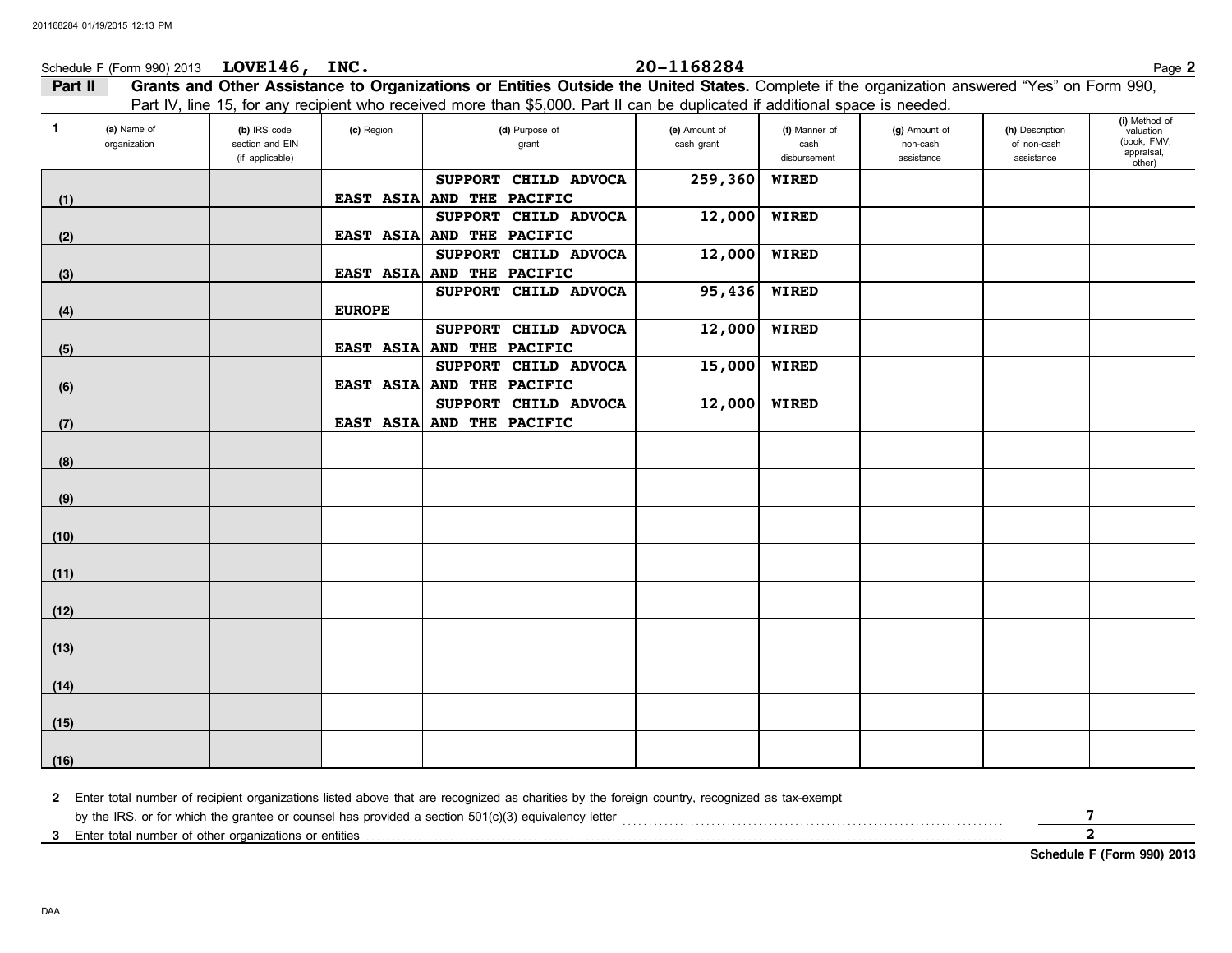|    | Schedule F (Form 990) 2013 LOVE146, INC. |  | 20-1168284                                                                                                                                                                                                                                                                                                                                                                                                                                 |     | Page 4               |
|----|------------------------------------------|--|--------------------------------------------------------------------------------------------------------------------------------------------------------------------------------------------------------------------------------------------------------------------------------------------------------------------------------------------------------------------------------------------------------------------------------------------|-----|----------------------|
|    | <b>Foreign Forms</b><br>Part IV          |  |                                                                                                                                                                                                                                                                                                                                                                                                                                            |     |                      |
| 1. |                                          |  | Was the organization a U.S. transferor of property to a foreign corporation during the tax year? If "Yes,"<br>the organization may be required to file Form 926, Return by a U.S. Transferor of Property to a Foreign                                                                                                                                                                                                                      | Yes | $ \mathbf{x} $<br>No |
| 2  |                                          |  | Did the organization have an interest in a foreign trust during the tax year? If "Yes," the organization<br>may be required to file Form 3520, Annual Return to Report Transactions with Foreign Trusts and<br>Receipt of Certain Foreign Gifts, and/or Form 3520-A, Annual Information Return of Foreign Trust With a<br>U.S. Owner (see Instructions for Forms 3520 and 3520-A) Material Construction Construction Construction Constant | Yes | $ \mathbf{x} $<br>No |
| 3  |                                          |  | Did the organization have an ownership interest in a foreign corporation during the tax year? If "Yes,"<br>the organization may be required to file Form 5471, Information Return of U.S. Persons With Respect To<br>Certain Foreign Corporations. (see Instructions for Form 5471) [11] [2010] [2010] [2010] [2010] [2010] [2010] [                                                                                                       | Yes | $ \mathbf{x} $<br>No |
| 4  |                                          |  | Was the organization a direct or indirect shareholder of a passive foreign investment company or a<br>qualified electing fund during the tax year? If "Yes," the organization may be required to file Form 8621,<br>Information Return by a Shareholder of a Passive Foreign Investment Company or Qualified Electing                                                                                                                      | Yes | $ \mathbf{x} $<br>No |
| 5. |                                          |  | Did the organization have an ownership interest in a foreign partnership during the tax year? If "Yes,"<br>the organization may be required to file Form 8865, Return of U.S. Persons With Respect To Certain                                                                                                                                                                                                                              | Yes | $ \mathbf{x} $<br>No |
| 6  | for Form $5713$ )                        |  | Did the organization have any operations in or related to any boycotting countries during the tax year? If<br>"Yes," the organization may be required to file Form 5713, International Boycott Report (see Instructions                                                                                                                                                                                                                    | Yes | $ \mathbf{X} $<br>No |

**Schedule F (Form 990) 2013**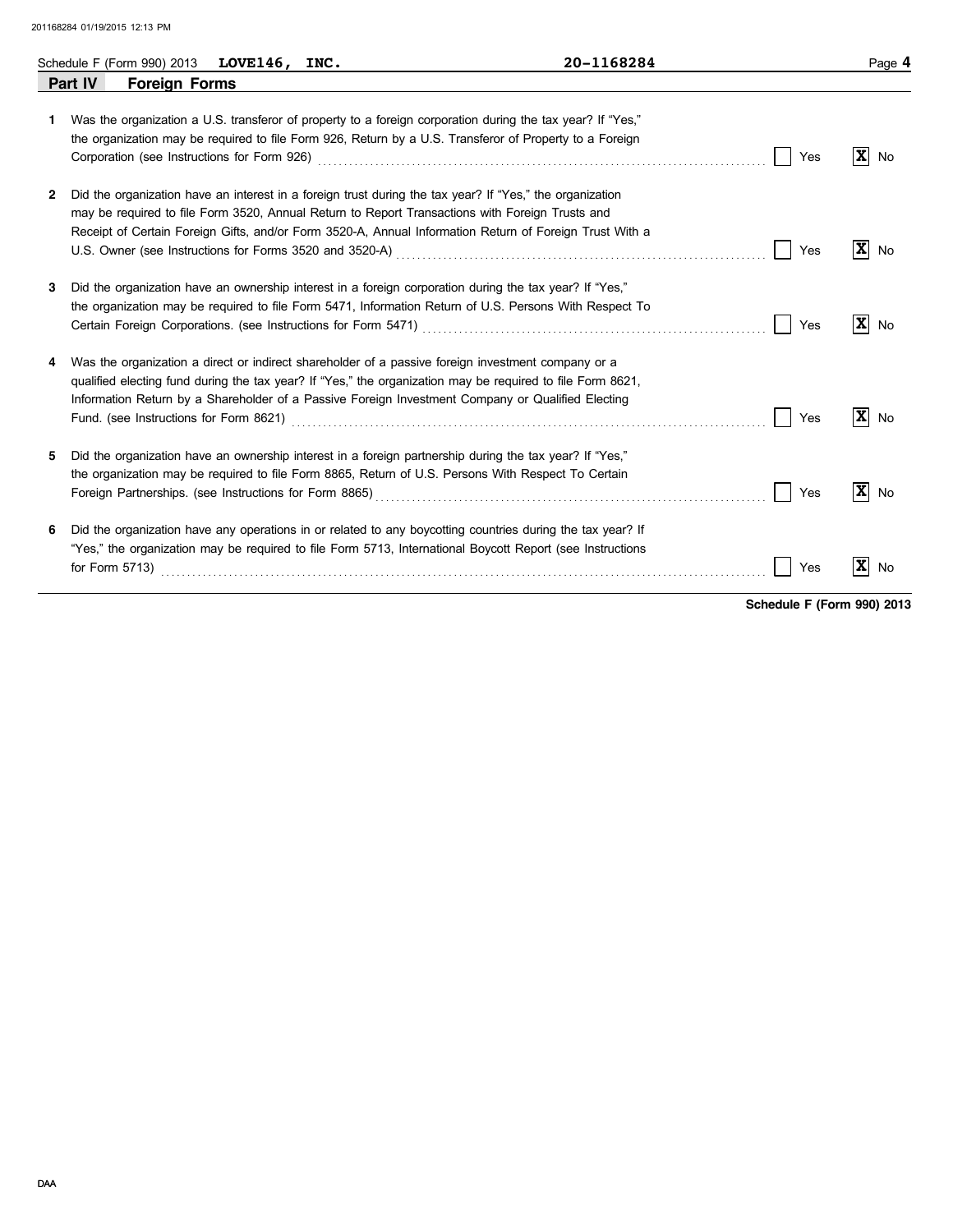| Part V                                                                                                                                                                                                                                                                                                                                                                                                                                                                                                                                                                                                                                                                                                                                                                                                                                                                                                                                                                                                                                  | Supplemental Information        |  |  |
|-----------------------------------------------------------------------------------------------------------------------------------------------------------------------------------------------------------------------------------------------------------------------------------------------------------------------------------------------------------------------------------------------------------------------------------------------------------------------------------------------------------------------------------------------------------------------------------------------------------------------------------------------------------------------------------------------------------------------------------------------------------------------------------------------------------------------------------------------------------------------------------------------------------------------------------------------------------------------------------------------------------------------------------------|---------------------------------|--|--|
|                                                                                                                                                                                                                                                                                                                                                                                                                                                                                                                                                                                                                                                                                                                                                                                                                                                                                                                                                                                                                                         |                                 |  |  |
|                                                                                                                                                                                                                                                                                                                                                                                                                                                                                                                                                                                                                                                                                                                                                                                                                                                                                                                                                                                                                                         | information (see instructions). |  |  |
| Provide the information required by Part I, line 2 (monitoring of funds); Part I, line 3, column (f) (accounting method;<br>amounts of investments vs. expenditures per region); Part II, line 1 (accounting method); Part III (accounting method); and<br>Part III, column (c) (estimated number of recipients), as applicable. Also complete this part to provide any additional<br>PART I, LINE 2 - PROCEDURES FOR MONITORING THE USE OF GRANT FUNDS<br>THE ORGANIZATION REQUIRES ENTITIES RECEIVING GRANT FUNDING TO REPORT AT A<br>MINIMUM ANNUALLY ON THE USE OF THE FUNDS RECEIVED.<br>PART I, LINE 3 - ACTIVITIES PER REGION<br><b>REGION</b><br><b>EXPENDITURES</b><br><b>INVESTMENTS</b><br>EAST ASIA AND THE PACIFIC 5 322,360 \$<br>$\mathbf 0$<br>$\frac{1}{5}$ 95,436 \$ 0<br><b>EUROPE</b><br>PART V - ADDITIONAL INFORMATION<br>THE ORGANIZATION MAINTAINES RECORDS OF ALL GRANT ASSISTANCE, MONITORS THE<br>USE OF ASSITANCE AND UTILIZES THEIR FINANICAL SYSTEMS TO ACCOUNT AND TRACK<br><b>GRANT</b><br>INFORMATION. |                                 |  |  |
|                                                                                                                                                                                                                                                                                                                                                                                                                                                                                                                                                                                                                                                                                                                                                                                                                                                                                                                                                                                                                                         |                                 |  |  |
|                                                                                                                                                                                                                                                                                                                                                                                                                                                                                                                                                                                                                                                                                                                                                                                                                                                                                                                                                                                                                                         |                                 |  |  |
|                                                                                                                                                                                                                                                                                                                                                                                                                                                                                                                                                                                                                                                                                                                                                                                                                                                                                                                                                                                                                                         |                                 |  |  |
|                                                                                                                                                                                                                                                                                                                                                                                                                                                                                                                                                                                                                                                                                                                                                                                                                                                                                                                                                                                                                                         |                                 |  |  |
|                                                                                                                                                                                                                                                                                                                                                                                                                                                                                                                                                                                                                                                                                                                                                                                                                                                                                                                                                                                                                                         |                                 |  |  |
|                                                                                                                                                                                                                                                                                                                                                                                                                                                                                                                                                                                                                                                                                                                                                                                                                                                                                                                                                                                                                                         |                                 |  |  |
|                                                                                                                                                                                                                                                                                                                                                                                                                                                                                                                                                                                                                                                                                                                                                                                                                                                                                                                                                                                                                                         |                                 |  |  |
|                                                                                                                                                                                                                                                                                                                                                                                                                                                                                                                                                                                                                                                                                                                                                                                                                                                                                                                                                                                                                                         |                                 |  |  |
|                                                                                                                                                                                                                                                                                                                                                                                                                                                                                                                                                                                                                                                                                                                                                                                                                                                                                                                                                                                                                                         |                                 |  |  |
|                                                                                                                                                                                                                                                                                                                                                                                                                                                                                                                                                                                                                                                                                                                                                                                                                                                                                                                                                                                                                                         |                                 |  |  |
|                                                                                                                                                                                                                                                                                                                                                                                                                                                                                                                                                                                                                                                                                                                                                                                                                                                                                                                                                                                                                                         |                                 |  |  |
|                                                                                                                                                                                                                                                                                                                                                                                                                                                                                                                                                                                                                                                                                                                                                                                                                                                                                                                                                                                                                                         |                                 |  |  |
|                                                                                                                                                                                                                                                                                                                                                                                                                                                                                                                                                                                                                                                                                                                                                                                                                                                                                                                                                                                                                                         |                                 |  |  |
|                                                                                                                                                                                                                                                                                                                                                                                                                                                                                                                                                                                                                                                                                                                                                                                                                                                                                                                                                                                                                                         |                                 |  |  |
|                                                                                                                                                                                                                                                                                                                                                                                                                                                                                                                                                                                                                                                                                                                                                                                                                                                                                                                                                                                                                                         |                                 |  |  |
|                                                                                                                                                                                                                                                                                                                                                                                                                                                                                                                                                                                                                                                                                                                                                                                                                                                                                                                                                                                                                                         |                                 |  |  |
|                                                                                                                                                                                                                                                                                                                                                                                                                                                                                                                                                                                                                                                                                                                                                                                                                                                                                                                                                                                                                                         |                                 |  |  |
|                                                                                                                                                                                                                                                                                                                                                                                                                                                                                                                                                                                                                                                                                                                                                                                                                                                                                                                                                                                                                                         |                                 |  |  |
|                                                                                                                                                                                                                                                                                                                                                                                                                                                                                                                                                                                                                                                                                                                                                                                                                                                                                                                                                                                                                                         |                                 |  |  |
|                                                                                                                                                                                                                                                                                                                                                                                                                                                                                                                                                                                                                                                                                                                                                                                                                                                                                                                                                                                                                                         |                                 |  |  |
|                                                                                                                                                                                                                                                                                                                                                                                                                                                                                                                                                                                                                                                                                                                                                                                                                                                                                                                                                                                                                                         |                                 |  |  |
|                                                                                                                                                                                                                                                                                                                                                                                                                                                                                                                                                                                                                                                                                                                                                                                                                                                                                                                                                                                                                                         |                                 |  |  |
|                                                                                                                                                                                                                                                                                                                                                                                                                                                                                                                                                                                                                                                                                                                                                                                                                                                                                                                                                                                                                                         |                                 |  |  |
|                                                                                                                                                                                                                                                                                                                                                                                                                                                                                                                                                                                                                                                                                                                                                                                                                                                                                                                                                                                                                                         |                                 |  |  |
|                                                                                                                                                                                                                                                                                                                                                                                                                                                                                                                                                                                                                                                                                                                                                                                                                                                                                                                                                                                                                                         |                                 |  |  |
|                                                                                                                                                                                                                                                                                                                                                                                                                                                                                                                                                                                                                                                                                                                                                                                                                                                                                                                                                                                                                                         |                                 |  |  |
|                                                                                                                                                                                                                                                                                                                                                                                                                                                                                                                                                                                                                                                                                                                                                                                                                                                                                                                                                                                                                                         |                                 |  |  |
|                                                                                                                                                                                                                                                                                                                                                                                                                                                                                                                                                                                                                                                                                                                                                                                                                                                                                                                                                                                                                                         |                                 |  |  |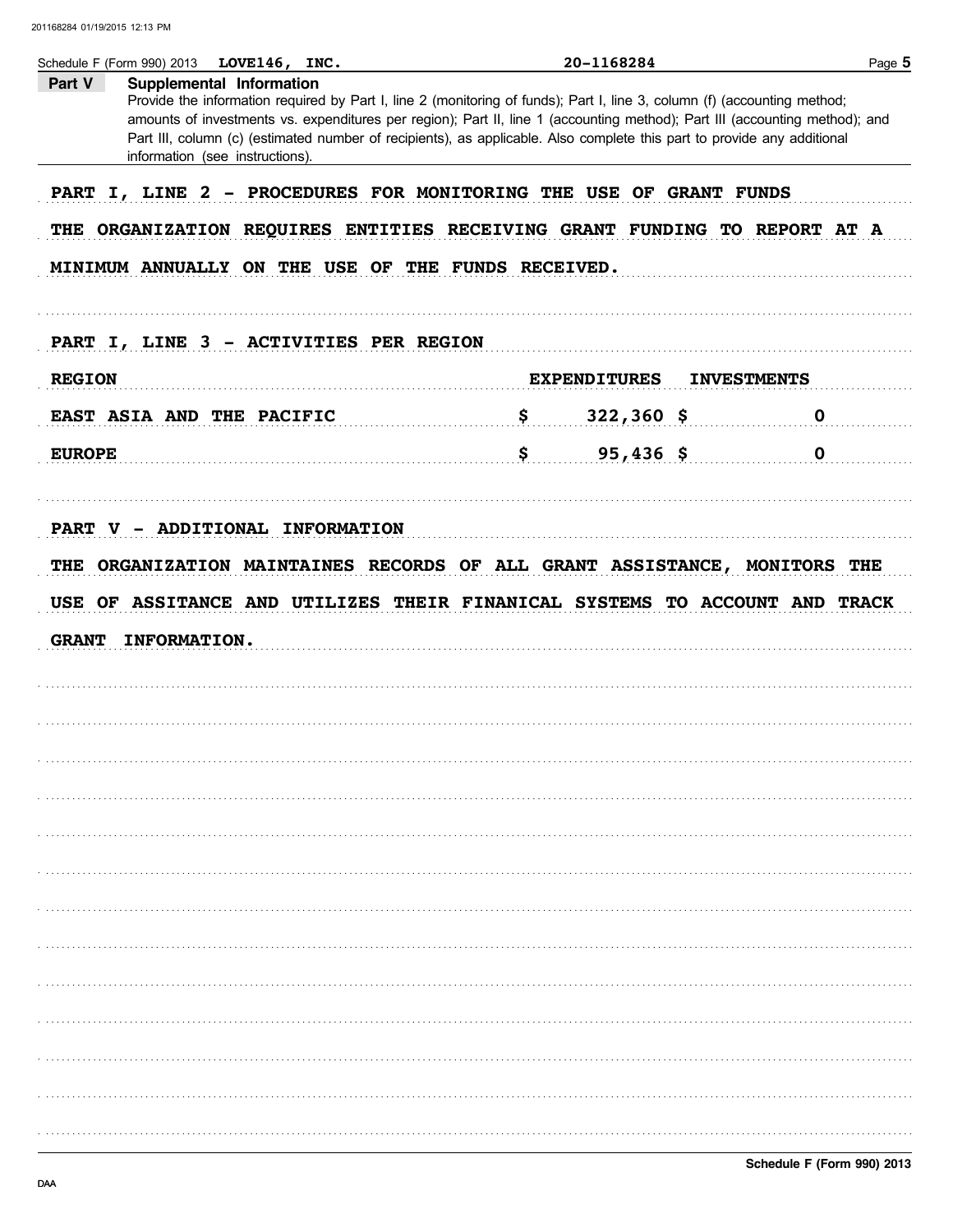| <b>SCHEDULE G</b>                                      | Supplemental Information Regarding Fundraising or Gaming Activities                                                                                                                                                                                                                                                                                                               |                                                                  |                |                                         |                                                                                                   |                                                                            | OMB No. 1545-0047                                       |
|--------------------------------------------------------|-----------------------------------------------------------------------------------------------------------------------------------------------------------------------------------------------------------------------------------------------------------------------------------------------------------------------------------------------------------------------------------|------------------------------------------------------------------|----------------|-----------------------------------------|---------------------------------------------------------------------------------------------------|----------------------------------------------------------------------------|---------------------------------------------------------|
| (Form 990 or 990-EZ)                                   |                                                                                                                                                                                                                                                                                                                                                                                   | organization entered more than \$15,000 on Form 990-EZ, line 6a. |                |                                         | Complete if the organization answered "Yes" to Form 990, Part IV, lines 17, 18, or 19, or if the  |                                                                            |                                                         |
| Department of the Treasury<br>Internal Revenue Service |                                                                                                                                                                                                                                                                                                                                                                                   | Attach to Form 990 or Form 990-EZ.                               |                |                                         | Information about Schedule G (Form 990 or 990-EZ) and its instructions is at www.irs.gov/form990. |                                                                            | Open to Public<br>Inspection                            |
| Name of the organization                               |                                                                                                                                                                                                                                                                                                                                                                                   |                                                                  |                |                                         |                                                                                                   | Employer identification number                                             |                                                         |
|                                                        | LOVE146, INC.                                                                                                                                                                                                                                                                                                                                                                     |                                                                  |                |                                         |                                                                                                   | 20-1168284                                                                 |                                                         |
| Part I                                                 | Fundraising Activities. Complete if the organization answered "Yes" to Form 990, Part IV, line 17.<br>Form 990-EZ filers are not required to complete this part.                                                                                                                                                                                                                  |                                                                  |                |                                         |                                                                                                   |                                                                            |                                                         |
| 1.                                                     | Indicate whether the organization raised funds through any of the following activities. Check all that apply.                                                                                                                                                                                                                                                                     |                                                                  |                |                                         |                                                                                                   |                                                                            |                                                         |
| Mail solicitations<br>a                                |                                                                                                                                                                                                                                                                                                                                                                                   | e                                                                |                |                                         | Solicitation of non-government grants                                                             |                                                                            |                                                         |
| Internet and email solicitations<br>b                  | f                                                                                                                                                                                                                                                                                                                                                                                 | Solicitation of government grants                                |                |                                         |                                                                                                   |                                                                            |                                                         |
| Phone solicitations<br>c                               |                                                                                                                                                                                                                                                                                                                                                                                   | Special fundraising events<br>a                                  |                |                                         |                                                                                                   |                                                                            |                                                         |
| In-person solicitations<br>d                           |                                                                                                                                                                                                                                                                                                                                                                                   |                                                                  |                |                                         |                                                                                                   |                                                                            |                                                         |
|                                                        | 2a Did the organization have a written or oral agreement with any individual (including officers, directors, trustees<br>or key employees listed in Form 990, Part VII) or entity in connection with professional fundraising services?<br>b If "Yes," list the ten highest paid individuals or entities (fundraisers) pursuant to agreements under which the fundraiser is to be |                                                                  |                |                                         |                                                                                                   |                                                                            | No<br>Yes                                               |
|                                                        | compensated at least \$5,000 by the organization.                                                                                                                                                                                                                                                                                                                                 |                                                                  |                | (iii) Did fund-                         |                                                                                                   |                                                                            |                                                         |
|                                                        | (i) Name and address of individual<br>or entity (fundraiser)                                                                                                                                                                                                                                                                                                                      | (ii) Activity                                                    | contributions? | raiser have<br>custody or<br>control of | (iv) Gross receipts<br>from activity                                                              | (v) Amount paid to<br>(or retained by)<br>fundraiser listed in<br>col. (i) | (vi) Amount paid to<br>(or retained by)<br>organization |
|                                                        |                                                                                                                                                                                                                                                                                                                                                                                   |                                                                  | Yes⊺           | No                                      |                                                                                                   |                                                                            |                                                         |
| 1                                                      |                                                                                                                                                                                                                                                                                                                                                                                   |                                                                  |                |                                         |                                                                                                   |                                                                            |                                                         |
|                                                        |                                                                                                                                                                                                                                                                                                                                                                                   |                                                                  |                |                                         |                                                                                                   |                                                                            |                                                         |
| $\mathbf{2}$                                           |                                                                                                                                                                                                                                                                                                                                                                                   |                                                                  |                |                                         |                                                                                                   |                                                                            |                                                         |
| 3                                                      |                                                                                                                                                                                                                                                                                                                                                                                   |                                                                  |                |                                         |                                                                                                   |                                                                            |                                                         |
| 4                                                      |                                                                                                                                                                                                                                                                                                                                                                                   |                                                                  |                |                                         |                                                                                                   |                                                                            |                                                         |
| 5                                                      |                                                                                                                                                                                                                                                                                                                                                                                   |                                                                  |                |                                         |                                                                                                   |                                                                            |                                                         |
|                                                        |                                                                                                                                                                                                                                                                                                                                                                                   |                                                                  |                |                                         |                                                                                                   |                                                                            |                                                         |
| 6                                                      |                                                                                                                                                                                                                                                                                                                                                                                   |                                                                  |                |                                         |                                                                                                   |                                                                            |                                                         |
| 7                                                      |                                                                                                                                                                                                                                                                                                                                                                                   |                                                                  |                |                                         |                                                                                                   |                                                                            |                                                         |
| 8                                                      |                                                                                                                                                                                                                                                                                                                                                                                   |                                                                  |                |                                         |                                                                                                   |                                                                            |                                                         |
| 9                                                      |                                                                                                                                                                                                                                                                                                                                                                                   |                                                                  |                |                                         |                                                                                                   |                                                                            |                                                         |
| 10                                                     |                                                                                                                                                                                                                                                                                                                                                                                   |                                                                  |                |                                         |                                                                                                   |                                                                            |                                                         |
| Total                                                  |                                                                                                                                                                                                                                                                                                                                                                                   |                                                                  |                |                                         |                                                                                                   |                                                                            |                                                         |
| 3<br>registration or licensing.                        | List all states in which the organization is registered or licensed to solicit contributions or has been notified it is exempt from                                                                                                                                                                                                                                               |                                                                  |                |                                         |                                                                                                   |                                                                            |                                                         |
|                                                        |                                                                                                                                                                                                                                                                                                                                                                                   |                                                                  |                |                                         |                                                                                                   |                                                                            |                                                         |
|                                                        |                                                                                                                                                                                                                                                                                                                                                                                   |                                                                  |                |                                         |                                                                                                   |                                                                            |                                                         |
|                                                        |                                                                                                                                                                                                                                                                                                                                                                                   |                                                                  |                |                                         |                                                                                                   |                                                                            |                                                         |
|                                                        |                                                                                                                                                                                                                                                                                                                                                                                   |                                                                  |                |                                         |                                                                                                   |                                                                            |                                                         |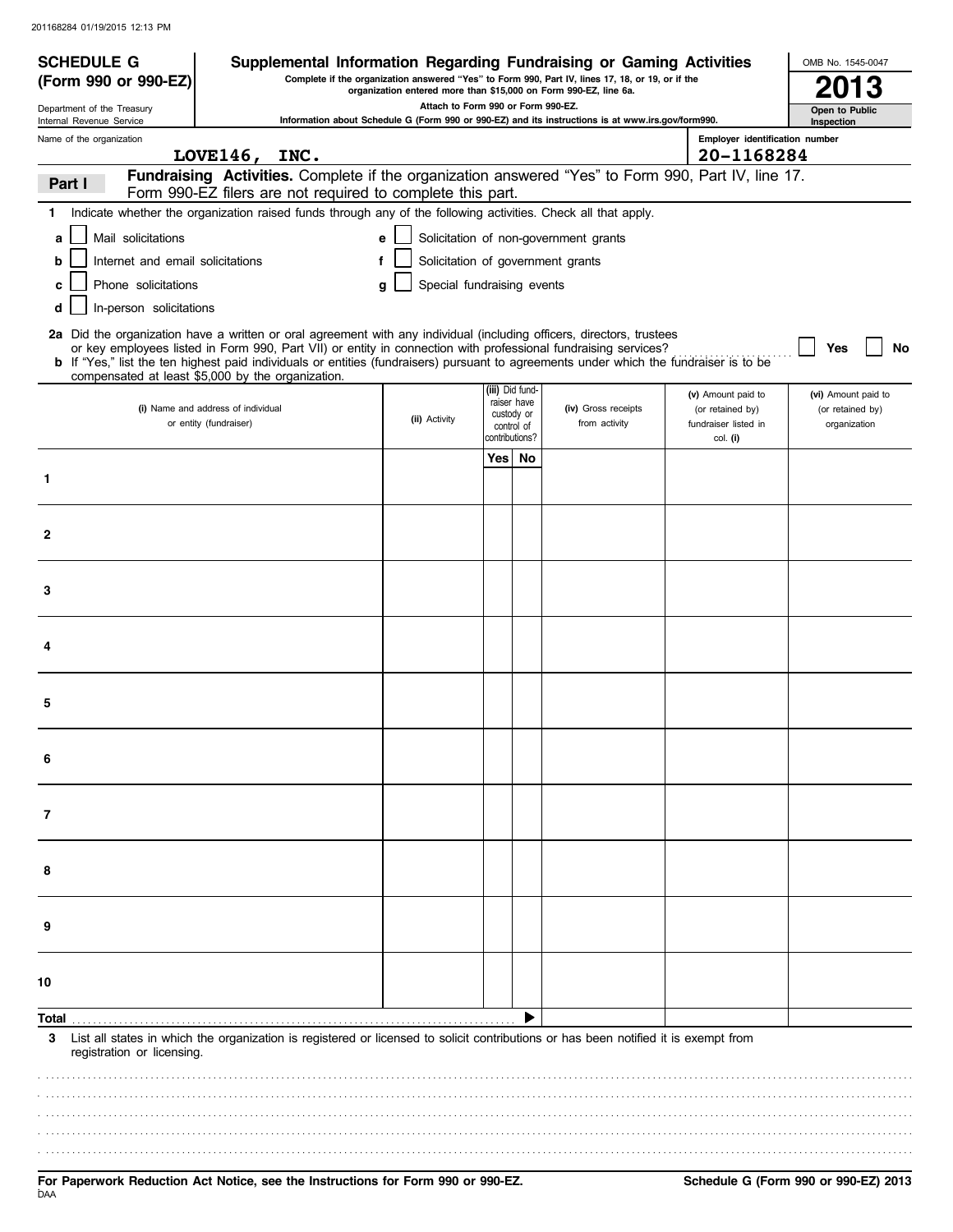|               |         | Schedule G (Form 990 or 990-EZ) 2013 | LOVE146, INC.                                                                                               |    |                                                  |                  | 20-1168284 | Page 2                                              |
|---------------|---------|--------------------------------------|-------------------------------------------------------------------------------------------------------------|----|--------------------------------------------------|------------------|------------|-----------------------------------------------------|
|               | Part II |                                      | Fundraising Events. Complete if the organization answered "Yes" to Form 990, Part IV, line 18, or reported  |    |                                                  |                  |            |                                                     |
|               |         |                                      | more than \$15,000 of fundraising event contributions and gross income on Form 990-EZ, lines 1 and 6b. List |    |                                                  |                  |            |                                                     |
|               |         |                                      | events with gross receipts greater than \$5,000.                                                            |    |                                                  |                  |            |                                                     |
|               |         |                                      | (a) Event #1                                                                                                |    | $(b)$ Event #2                                   | (c) Other events |            |                                                     |
|               |         |                                      |                                                                                                             |    |                                                  |                  |            | (d) Total events                                    |
|               |         |                                      | <b>ANNUAL EVENT</b>                                                                                         |    |                                                  | <b>NONE</b>      |            | (add col. (a) through<br>col. (c)                   |
|               |         |                                      | (event type)                                                                                                |    | (event type)                                     | (total number)   |            |                                                     |
| Revenue       |         |                                      | 327,946                                                                                                     |    |                                                  |                  |            | 327,946                                             |
|               |         | 1 Gross receipts                     |                                                                                                             |    |                                                  |                  |            |                                                     |
|               |         | 2 Less: Contributions                | 327,946                                                                                                     |    |                                                  |                  |            | 327,946                                             |
|               |         | 3 Gross income (line 1 minus         |                                                                                                             |    |                                                  |                  |            |                                                     |
|               |         |                                      |                                                                                                             |    |                                                  |                  |            |                                                     |
|               |         |                                      |                                                                                                             |    |                                                  |                  |            |                                                     |
|               |         | 4 Cash prizes                        |                                                                                                             |    |                                                  |                  |            |                                                     |
|               |         |                                      |                                                                                                             |    |                                                  |                  |            |                                                     |
|               |         | 5 Noncash prizes                     | <u> 1990 - Johann Barbara, martxa a</u>                                                                     |    |                                                  |                  |            |                                                     |
|               |         |                                      |                                                                                                             |    |                                                  |                  |            |                                                     |
|               |         | 6 Rent/facility costs                | <u> 1980 - Johann Barbara, martxa a</u>                                                                     |    |                                                  |                  |            |                                                     |
| Expenses      |         | 7 Food and beverages                 |                                                                                                             |    |                                                  |                  |            |                                                     |
| <b>Direct</b> |         |                                      |                                                                                                             |    |                                                  |                  |            |                                                     |
|               |         | 8 Entertainment                      |                                                                                                             |    |                                                  |                  |            |                                                     |
|               |         |                                      |                                                                                                             |    |                                                  |                  |            |                                                     |
|               |         | 9 Other direct expenses              |                                                                                                             |    |                                                  |                  |            |                                                     |
|               |         |                                      |                                                                                                             |    |                                                  |                  |            |                                                     |
|               |         |                                      |                                                                                                             |    |                                                  |                  |            |                                                     |
|               |         |                                      |                                                                                                             |    |                                                  |                  |            |                                                     |
|               |         | Part III                             | Gaming. Complete if the organization answered "Yes" to Form 990, Part IV, line 19, or reported more         |    |                                                  |                  |            |                                                     |
|               |         |                                      | than \$15,000 on Form 990-EZ, line 6a.                                                                      |    |                                                  |                  |            |                                                     |
|               |         |                                      | (a) Bingo                                                                                                   |    | (b) Pull tabs/instant<br>bingo/progressive bingo | (c) Other gaming |            | (d) Total gaming (add<br>col. (a) through col. (c)) |
| Revenue       |         |                                      |                                                                                                             |    |                                                  |                  |            |                                                     |
|               |         | Gross revenue                        |                                                                                                             |    |                                                  |                  |            |                                                     |
|               |         |                                      |                                                                                                             |    |                                                  |                  |            |                                                     |
| ses           |         | 2 Cash prizes<br>.                   |                                                                                                             |    |                                                  |                  |            |                                                     |
|               |         |                                      |                                                                                                             |    |                                                  |                  |            |                                                     |
| Expen         |         | 3 Noncash prizes                     |                                                                                                             |    |                                                  |                  |            |                                                     |
|               |         |                                      |                                                                                                             |    |                                                  |                  |            |                                                     |
| Direct        |         | 4 Rent/facility costs                |                                                                                                             |    |                                                  |                  |            |                                                     |
|               |         | 5 Other direct expenses              |                                                                                                             |    |                                                  |                  |            |                                                     |
|               |         |                                      | $\%$<br><b>Yes <i>CONSTRUCT</i></b>                                                                         |    | $\%$<br><b>Yes</b>                               | Yes              | $\%$       |                                                     |
|               |         | 6 Volunteer labor                    | No                                                                                                          | No |                                                  | No.              |            |                                                     |
|               |         |                                      |                                                                                                             |    |                                                  |                  |            |                                                     |
|               |         |                                      |                                                                                                             |    |                                                  |                  |            |                                                     |
|               |         |                                      |                                                                                                             |    |                                                  |                  |            |                                                     |
|               |         |                                      |                                                                                                             |    |                                                  |                  |            |                                                     |
|               |         |                                      |                                                                                                             |    |                                                  |                  |            |                                                     |
| 9             |         |                                      |                                                                                                             |    |                                                  |                  |            |                                                     |
|               |         |                                      |                                                                                                             |    |                                                  |                  |            | $ $ Yes<br>No                                       |
|               |         | <b>b</b> If "No," explain:           |                                                                                                             |    |                                                  |                  |            |                                                     |
|               |         |                                      |                                                                                                             |    |                                                  |                  |            |                                                     |
|               |         |                                      |                                                                                                             |    |                                                  |                  |            | Yes<br>No                                           |
|               |         | <b>b</b> If "Yes," explain:          |                                                                                                             |    |                                                  |                  |            |                                                     |
|               |         |                                      |                                                                                                             |    |                                                  |                  |            |                                                     |
|               |         |                                      |                                                                                                             |    |                                                  |                  |            |                                                     |
|               |         |                                      |                                                                                                             |    |                                                  |                  |            |                                                     |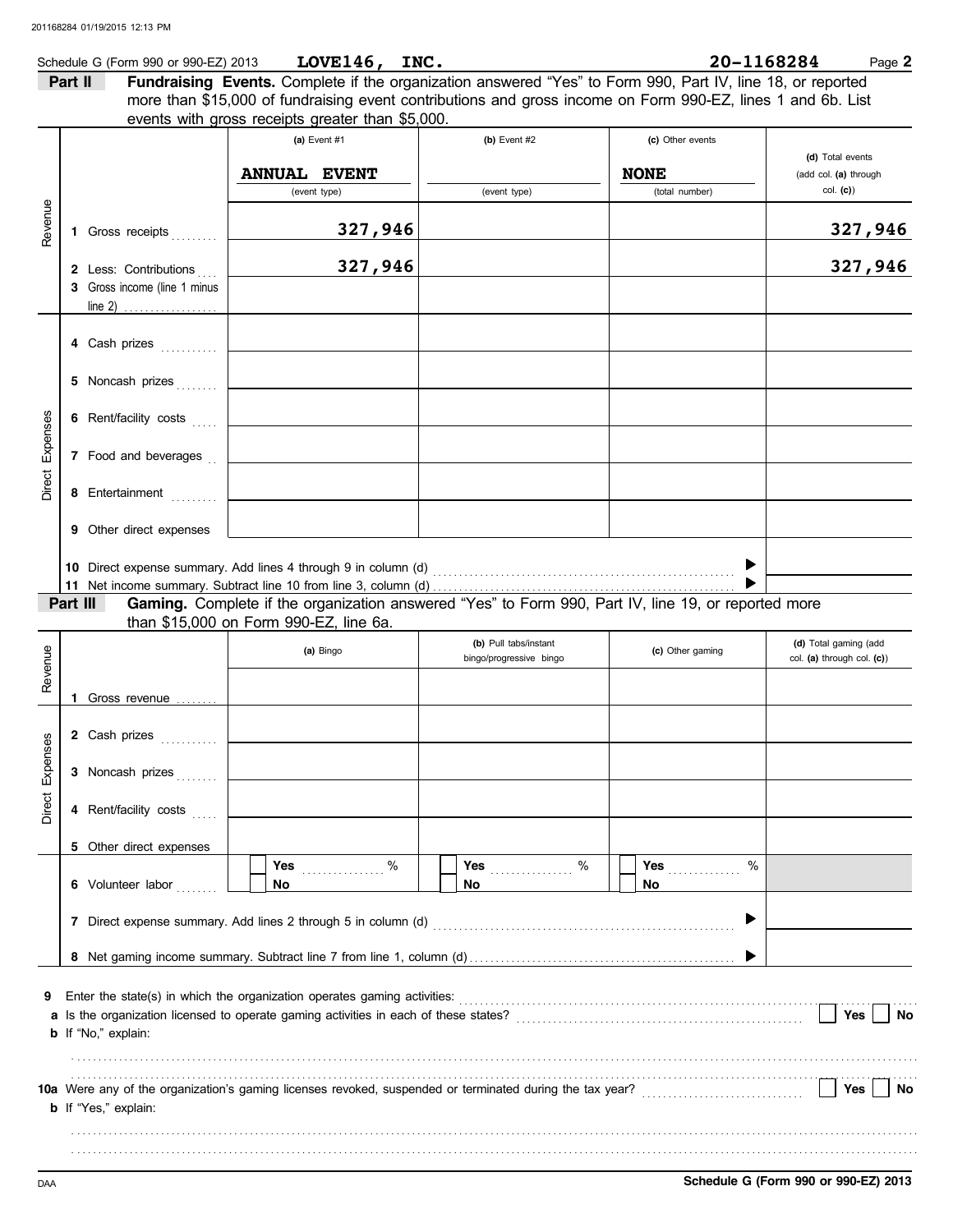|         | Schedule G (Form 990 or 990-EZ) 2013                                      | LOVE146, INC. |                                                                                                                                                                                                                                                                                                                                                  | 20-1168284             |     | Page 3 |      |
|---------|---------------------------------------------------------------------------|---------------|--------------------------------------------------------------------------------------------------------------------------------------------------------------------------------------------------------------------------------------------------------------------------------------------------------------------------------------------------|------------------------|-----|--------|------|
| 11      | Does the organization operate gaming activities with nonmembers?          |               |                                                                                                                                                                                                                                                                                                                                                  |                        | Yes |        | No   |
| 12      |                                                                           |               | Is the organization a grantor, beneficiary or trustee of a trust or a member of a partnership or other entity                                                                                                                                                                                                                                    |                        |     |        |      |
|         |                                                                           |               |                                                                                                                                                                                                                                                                                                                                                  |                        | Yes |        | No   |
| 13      | Indicate the percentage of gaming activity operated in:                   |               |                                                                                                                                                                                                                                                                                                                                                  |                        |     |        | $\%$ |
| a<br>b  |                                                                           |               | The organization's facility encouragement and an architecture of the organization's facility encouragement and the organization's facility                                                                                                                                                                                                       | 13а<br>13 <sub>b</sub> |     |        | $\%$ |
| 14      |                                                                           |               | An outside facility <b>contract and the contract of a contract of a contract of a contract of a contract of a contract of a contract of a contract of a contract of a contract of a contract of a contract of a contract of a co</b><br>Enter the name and address of the person who prepares the organization's gaming/special events books and |                        |     |        |      |
|         | records:                                                                  |               |                                                                                                                                                                                                                                                                                                                                                  |                        |     |        |      |
|         | Name                                                                      |               |                                                                                                                                                                                                                                                                                                                                                  |                        |     |        |      |
|         | Address                                                                   |               |                                                                                                                                                                                                                                                                                                                                                  |                        |     |        |      |
| 15a     | revenue?                                                                  |               | Does the organization have a contract with a third party from whom the organization receives gaming                                                                                                                                                                                                                                              |                        | Yes |        | No   |
|         | If "Yes," enter the amount of gaming revenue received by the organization |               | $\frac{1}{2}$ and the                                                                                                                                                                                                                                                                                                                            |                        |     |        |      |
|         | amount of gaming revenue retained by the third party                      |               | $\$\ldots\ldots\ldots\ldots\ldots\ldots\ldots\ldots\ldots\ldots$                                                                                                                                                                                                                                                                                 |                        |     |        |      |
|         | If "Yes," enter name and address of the third party:                      |               |                                                                                                                                                                                                                                                                                                                                                  |                        |     |        |      |
|         |                                                                           |               |                                                                                                                                                                                                                                                                                                                                                  |                        |     |        |      |
|         | Name                                                                      |               |                                                                                                                                                                                                                                                                                                                                                  |                        |     |        |      |
|         | Address                                                                   |               |                                                                                                                                                                                                                                                                                                                                                  |                        |     |        |      |
| 16      | Gaming manager information:                                               |               |                                                                                                                                                                                                                                                                                                                                                  |                        |     |        |      |
|         | Name                                                                      |               |                                                                                                                                                                                                                                                                                                                                                  |                        |     |        |      |
|         | Gaming manager compensation                                               |               |                                                                                                                                                                                                                                                                                                                                                  |                        |     |        |      |
|         | Description of services provided                                          |               |                                                                                                                                                                                                                                                                                                                                                  |                        |     |        |      |
|         | Director/officer                                                          | Employee      | Independent contractor                                                                                                                                                                                                                                                                                                                           |                        |     |        |      |
|         |                                                                           |               |                                                                                                                                                                                                                                                                                                                                                  |                        |     |        |      |
| 17      | Mandatory distributions:                                                  |               |                                                                                                                                                                                                                                                                                                                                                  |                        |     |        |      |
|         | retain the state gaming license?                                          |               | Is the organization required under state law to make charitable distributions from the gaming proceeds to                                                                                                                                                                                                                                        |                        | Yes |        | No   |
|         |                                                                           |               | Enter the amount of distributions required under state law to be distributed to other exempt organizations or                                                                                                                                                                                                                                    |                        |     |        |      |
|         | spent in the organization's own exempt activities during the tax year     |               |                                                                                                                                                                                                                                                                                                                                                  |                        |     |        |      |
| Part IV | additional information (see instructions).                                |               | Supplemental Information. Provide the explanations required by Part I, line 2b, columns (iii) and (v), and<br>Part III, lines 9, 9b, 10b, 15b, 15c, 16, and 17b, as applicable. Also complete this part to provide any                                                                                                                           |                        |     |        |      |
|         |                                                                           |               |                                                                                                                                                                                                                                                                                                                                                  |                        |     |        |      |
|         |                                                                           |               |                                                                                                                                                                                                                                                                                                                                                  |                        |     |        |      |
|         |                                                                           |               |                                                                                                                                                                                                                                                                                                                                                  |                        |     |        |      |
|         |                                                                           |               |                                                                                                                                                                                                                                                                                                                                                  |                        |     |        |      |
|         |                                                                           |               |                                                                                                                                                                                                                                                                                                                                                  |                        |     |        |      |
|         |                                                                           |               |                                                                                                                                                                                                                                                                                                                                                  |                        |     |        |      |
|         |                                                                           |               |                                                                                                                                                                                                                                                                                                                                                  |                        |     |        |      |
|         |                                                                           |               |                                                                                                                                                                                                                                                                                                                                                  |                        |     |        |      |
|         |                                                                           |               |                                                                                                                                                                                                                                                                                                                                                  |                        |     |        |      |
|         |                                                                           |               |                                                                                                                                                                                                                                                                                                                                                  |                        |     |        |      |
|         |                                                                           |               |                                                                                                                                                                                                                                                                                                                                                  |                        |     |        |      |
|         |                                                                           |               |                                                                                                                                                                                                                                                                                                                                                  |                        |     |        |      |

Schedule G (Form 990 or 990-EZ) 2013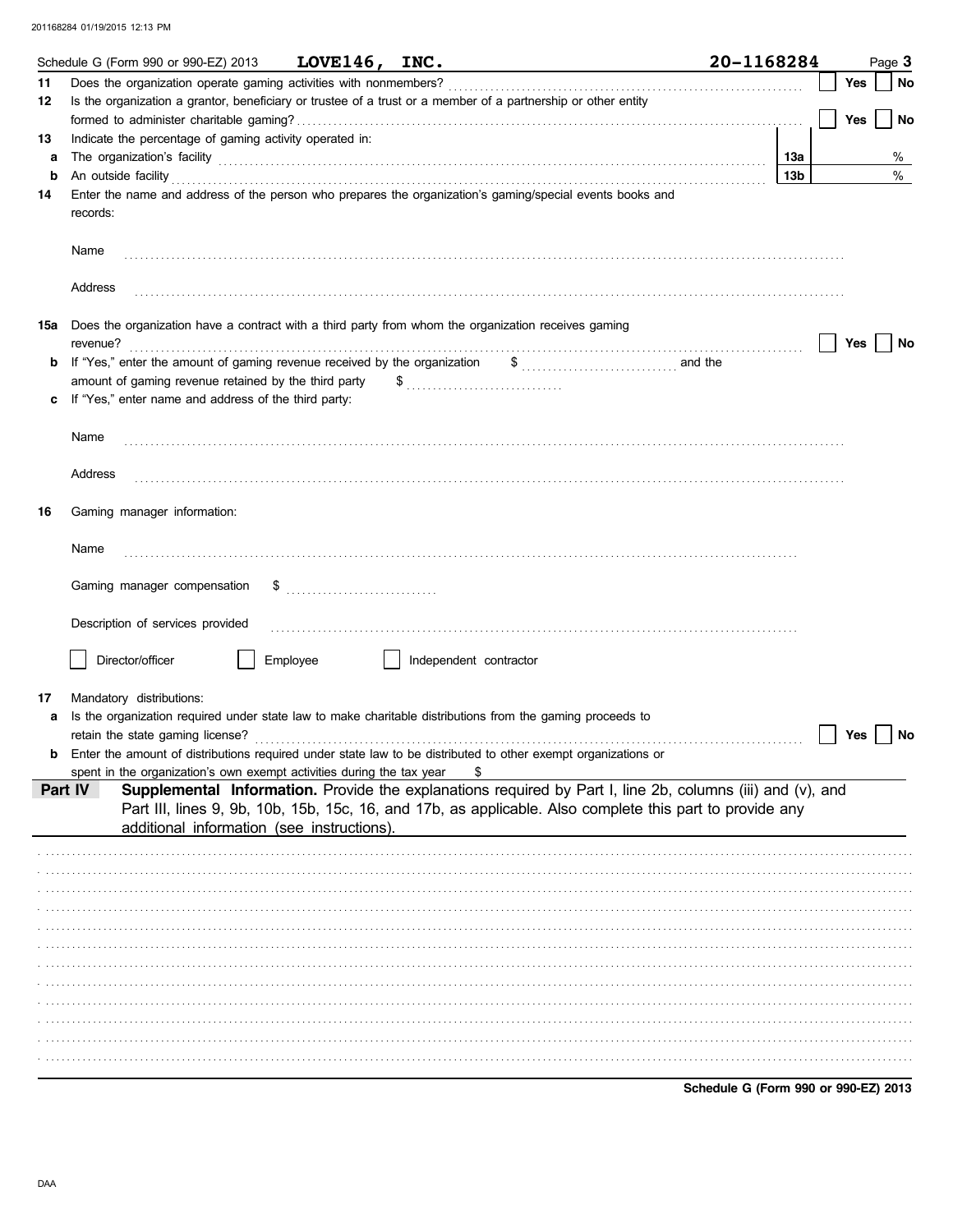| <b>SCHEDULE I</b>                                      |                                                                                                                                                                                                                                                                               |           |                                    | Grants and Other Assistance to Organizations,                                                                                         |                                       |                                                             |                                           |                                              |                                       | OMB No. 1545-0047            |
|--------------------------------------------------------|-------------------------------------------------------------------------------------------------------------------------------------------------------------------------------------------------------------------------------------------------------------------------------|-----------|------------------------------------|---------------------------------------------------------------------------------------------------------------------------------------|---------------------------------------|-------------------------------------------------------------|-------------------------------------------|----------------------------------------------|---------------------------------------|------------------------------|
| (Form 990)                                             |                                                                                                                                                                                                                                                                               |           |                                    | Governments, and Individuals in the United States<br>Complete if the organization answered "Yes" to Form 990, Part IV, line 21 or 22. |                                       |                                                             |                                           |                                              |                                       |                              |
| Department of the Treasury<br>Internal Revenue Service |                                                                                                                                                                                                                                                                               |           |                                    | Attach to Form 990.<br>Information about Schedule I (Form 990) and its instructions is at www.irs.gov/form990.                        |                                       |                                                             |                                           |                                              |                                       | Open to Public<br>Inspection |
| Name of the organization                               | LOVE146, INC.                                                                                                                                                                                                                                                                 |           |                                    |                                                                                                                                       |                                       |                                                             |                                           | Employer identification number<br>20-1168284 |                                       |                              |
| Part I                                                 | <b>General Information on Grants and Assistance</b>                                                                                                                                                                                                                           |           |                                    |                                                                                                                                       |                                       |                                                             |                                           |                                              |                                       |                              |
| 1.                                                     | Does the organization maintain records to substantiate the amount of the grants or assistance, the grantees' eligibility for the grants or assistance, and<br>2 Describe in Part IV the organization's procedures for monitoring the use of grant funds in the United States. |           |                                    |                                                                                                                                       |                                       |                                                             |                                           |                                              | $ X $ Yes                             | No                           |
| Part II                                                | Grants and Other Assistance to Governments and Organizations in the United States. Complete if the organization answered "Yes" to Form 990,<br>Part IV, line 21, for any recipient that received more than \$5,000. Part II can be duplicated if additional space is needed.  |           |                                    |                                                                                                                                       |                                       |                                                             |                                           |                                              |                                       |                              |
| -1                                                     | (a) Name and address of organization<br>or government                                                                                                                                                                                                                         | $(b)$ EIN | $(c)$ IRC<br>section<br>applicable | (d) Amount of cash<br>grant                                                                                                           | (e) Amount of non-<br>cash assistance | (f) Method of valuation<br>(book, FMV, appraisal,<br>other) | (g) Description of<br>non-cash assistance |                                              | (h) Purpose of grant<br>or assistance |                              |
| (1) FAIR FUND, INC.<br><b>WASHINGTON DC</b>            | 2100 M STREET, NW, STE. 170-254<br>DC 20037                                                                                                                                                                                                                                   |           |                                    | 82,512                                                                                                                                |                                       |                                                             |                                           | <b>SUPPORT CHILD ADVOCA</b>                  |                                       |                              |
| (2) KLINGBERG FAMILY CENTERS<br>370 LINWOOD STREET     |                                                                                                                                                                                                                                                                               |           |                                    |                                                                                                                                       |                                       |                                                             |                                           | <b>SUPPORT CHILD ADVOCA</b>                  |                                       |                              |
| <b>NEW BRITAIN</b>                                     | CT 06052                                                                                                                                                                                                                                                                      |           |                                    | 20,836                                                                                                                                |                                       |                                                             |                                           |                                              |                                       |                              |
| (3)                                                    |                                                                                                                                                                                                                                                                               |           |                                    |                                                                                                                                       |                                       |                                                             |                                           |                                              |                                       |                              |
|                                                        |                                                                                                                                                                                                                                                                               |           |                                    |                                                                                                                                       |                                       |                                                             |                                           |                                              |                                       |                              |
| (4)                                                    |                                                                                                                                                                                                                                                                               |           |                                    |                                                                                                                                       |                                       |                                                             |                                           |                                              |                                       |                              |
|                                                        |                                                                                                                                                                                                                                                                               |           |                                    |                                                                                                                                       |                                       |                                                             |                                           |                                              |                                       |                              |
| (5)                                                    |                                                                                                                                                                                                                                                                               |           |                                    |                                                                                                                                       |                                       |                                                             |                                           |                                              |                                       |                              |
|                                                        |                                                                                                                                                                                                                                                                               |           |                                    |                                                                                                                                       |                                       |                                                             |                                           |                                              |                                       |                              |
| (6)                                                    |                                                                                                                                                                                                                                                                               |           |                                    |                                                                                                                                       |                                       |                                                             |                                           |                                              |                                       |                              |
|                                                        |                                                                                                                                                                                                                                                                               |           |                                    |                                                                                                                                       |                                       |                                                             |                                           |                                              |                                       |                              |
| (7)                                                    |                                                                                                                                                                                                                                                                               |           |                                    |                                                                                                                                       |                                       |                                                             |                                           |                                              |                                       |                              |
|                                                        |                                                                                                                                                                                                                                                                               |           |                                    |                                                                                                                                       |                                       |                                                             |                                           |                                              |                                       |                              |
| (8)                                                    |                                                                                                                                                                                                                                                                               |           |                                    |                                                                                                                                       |                                       |                                                             |                                           |                                              |                                       |                              |
|                                                        |                                                                                                                                                                                                                                                                               |           |                                    |                                                                                                                                       |                                       |                                                             |                                           |                                              |                                       |                              |
| (9)                                                    |                                                                                                                                                                                                                                                                               |           |                                    |                                                                                                                                       |                                       |                                                             |                                           |                                              |                                       |                              |
|                                                        |                                                                                                                                                                                                                                                                               |           |                                    |                                                                                                                                       |                                       |                                                             |                                           |                                              |                                       |                              |
| 2                                                      | Enter total number of section 501(c)(3) and government organizations listed in the line 1 table                                                                                                                                                                               |           |                                    |                                                                                                                                       |                                       |                                                             |                                           |                                              |                                       |                              |
|                                                        | Enter total number of other organizations listed in the line 1 table<br>For Paperwork Reduction Act Notice, see the Instructions for Form 990.                                                                                                                                |           |                                    |                                                                                                                                       |                                       |                                                             |                                           | 0                                            |                                       |                              |
|                                                        |                                                                                                                                                                                                                                                                               |           |                                    |                                                                                                                                       |                                       |                                                             |                                           |                                              |                                       | Schedule I (Form 990) (2013) |

DAA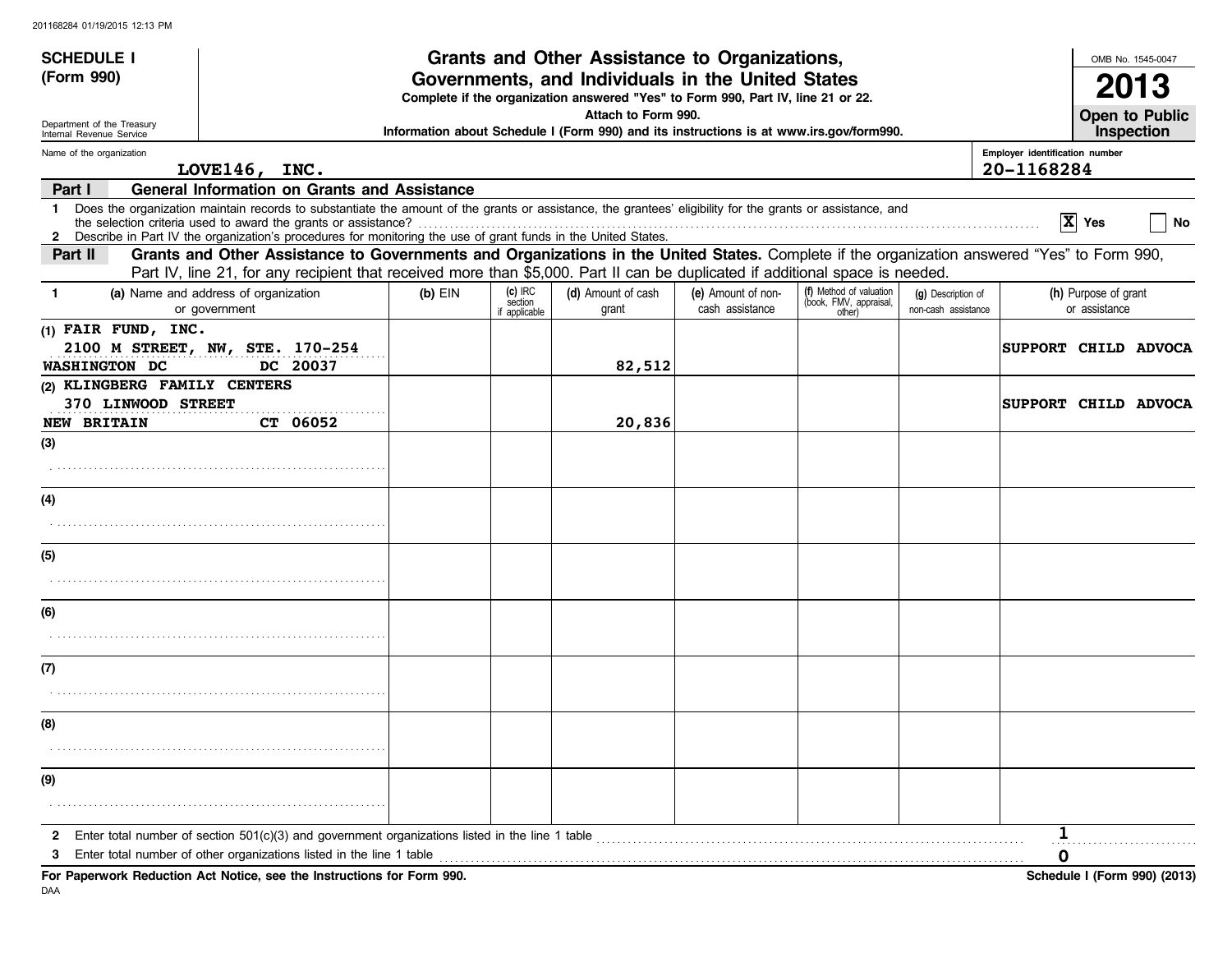# Schedule I (Form 990) (2013) LOVE146, INC.

20-1168284

| (a) Type of grant or assistance                                                                                                                                                                                                                                                                                                                                                                                                      | (b) Number of<br>recipients | (c) Amount of<br>cash grant | (d) Amount of<br>non-cash assistance | (e) Method of valuation (book,<br>FMV, appraisal, other) | (f) Description of non-cash assistance |
|--------------------------------------------------------------------------------------------------------------------------------------------------------------------------------------------------------------------------------------------------------------------------------------------------------------------------------------------------------------------------------------------------------------------------------------|-----------------------------|-----------------------------|--------------------------------------|----------------------------------------------------------|----------------------------------------|
|                                                                                                                                                                                                                                                                                                                                                                                                                                      |                             |                             |                                      |                                                          |                                        |
|                                                                                                                                                                                                                                                                                                                                                                                                                                      |                             |                             |                                      |                                                          |                                        |
|                                                                                                                                                                                                                                                                                                                                                                                                                                      |                             |                             |                                      |                                                          |                                        |
|                                                                                                                                                                                                                                                                                                                                                                                                                                      |                             |                             |                                      |                                                          |                                        |
|                                                                                                                                                                                                                                                                                                                                                                                                                                      |                             |                             |                                      |                                                          |                                        |
|                                                                                                                                                                                                                                                                                                                                                                                                                                      |                             |                             |                                      |                                                          |                                        |
|                                                                                                                                                                                                                                                                                                                                                                                                                                      |                             |                             |                                      |                                                          |                                        |
|                                                                                                                                                                                                                                                                                                                                                                                                                                      |                             |                             |                                      |                                                          |                                        |
|                                                                                                                                                                                                                                                                                                                                                                                                                                      |                             |                             |                                      |                                                          |                                        |
| Supplemental Information. Provide the information required in Part I, line 2, Part III, column (b), and any other additional information.                                                                                                                                                                                                                                                                                            |                             |                             |                                      |                                                          |                                        |
|                                                                                                                                                                                                                                                                                                                                                                                                                                      |                             |                             |                                      |                                                          |                                        |
|                                                                                                                                                                                                                                                                                                                                                                                                                                      |                             |                             |                                      |                                                          |                                        |
|                                                                                                                                                                                                                                                                                                                                                                                                                                      |                             |                             |                                      |                                                          |                                        |
|                                                                                                                                                                                                                                                                                                                                                                                                                                      |                             |                             |                                      |                                                          |                                        |
|                                                                                                                                                                                                                                                                                                                                                                                                                                      |                             |                             |                                      |                                                          |                                        |
|                                                                                                                                                                                                                                                                                                                                                                                                                                      |                             |                             |                                      |                                                          |                                        |
| Part IV<br>PART I, LINE 2 - PROCEDURES FOR MONITORING THE USE OF GRANT FUNDS<br>THE ORGANIZATION REQUIRES ENTITIES RECEIVING GRANT FUNDING TO REPORT AT A<br>MINIMUM ANNUALLY ON THE USE OF THE FUNDS RECEIVED.<br>PART IV - ADDITIONAL INFORMATION<br>THE ORGANIZATION MAINTAINES RECORDS OF ALL GRANT ASSISTANCE, MONITORS THE<br>USE OF ASSITANCE AND UTILIZES THEIR FINANICAL SYSTEMS TO ACCOUNT AND TRACK<br>GRANT INFORMATION. |                             |                             |                                      |                                                          |                                        |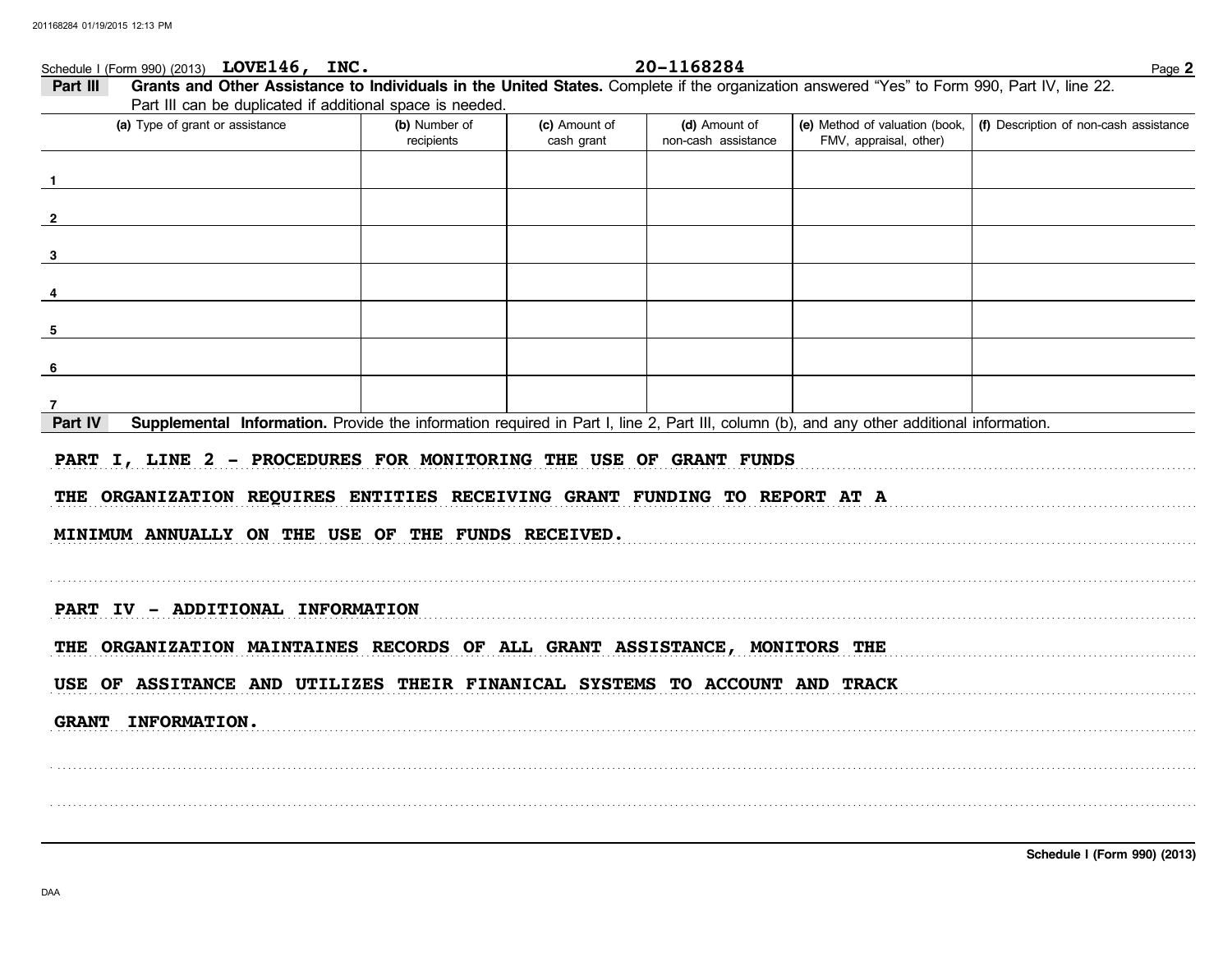**SCHEDULE O** (Form 990 or 990-EZ)

## Supplemental Information to Form 990 or 990-EZ

Complete to provide information for responses to specific questions on Form 990 or 990-EZ or to provide any additional information.

Information about Schedule O (Form 990 or 990-EZ) and its instructions is at www.irs.gov/form990.

2013 **Open to Public** 

Inspection

OMB No. 1545-0047

Attach to Form 990 or 990-EZ.

Department of the Treasury Internal Revenue Service Name of the organization

Employer identification number

LOVE146, INC.

20-1168284

FORM 990, PART III, LINE 4D - ALL OTHER ACCOMPLISHMENT

LOVE146 SEEKS TO RISE UP AND EQUIP NEW ABOLITIONISTS AS WELL AS GIVE GREATER MOMENTUM TO EFFECTIVE GRASSROOTS EFFORTS. THROUGH OUR ASIA CAPACITY BUILDING PROGRAM, LOVE146 WORKS TO DECREASE THE INCIDENCE OF CHILD SEXUAL EXPLOITATION BY BUILDING CAPACITY IN LOCAL ORGANIZATIONS/INDIVIDUALS THROUGH TRAINING, MENTORING, ORGANIZATIONAL DEVELOPMENT AND ACADEMIC SUPPORT, RESEARCH AND FINANCIAL SUPPORT. THROUGH OUR TASK FORCE PROGRAM, LOVE146 EMPOWERS GROUPS OF VOLUNTEERS TO ENGAGE IN THE ABOLITION MOVEMENT AND BECOME ACTIVISTS FOR LOCAL AND INTERNATIONAL EFFORTS TO END CHILD TRAFFICKING.

FORM 990, PART VI, LINE 11B - ORGANIZATION'S PROCESS TO REVIEW FORM 990 THE CEO PROVIDES THE RETURN TO ALL MEMBERS OF THE BOARD OF DIRECTORS AND REVIEWS THE RETURN WITH MEMBERS OF THE BOARD OF DIRECTORS PRIOR TO FILING THE RETURN.

FORM 990, PART VI, LINE 12C - ENFORCEMENT OF CONFLICTS POLICY BOARD OF DIRECTORS REQUIRES ANNUAL DISCLOSURE BY MANAGEMENT AND THE BOARD MEMBERS OF POTENCIAL CONFLICTS OF INTEREST. ALL CONFLICTS ARE RESOLVED OR INDIVIDUAL IS REMOVED.

FORM 990, PART VI, LINE 15A - COMPENSATION PROCESS FOR TOP OFFICIAL MANAGEMENT COMPENSATION IS SUBJECT TO BOARD REVIEW AND APPROVAL.

FORM 990, PART VI, LINE 19 - GOVERNING DOCUMENTS DISCLOSURE EXPLANATION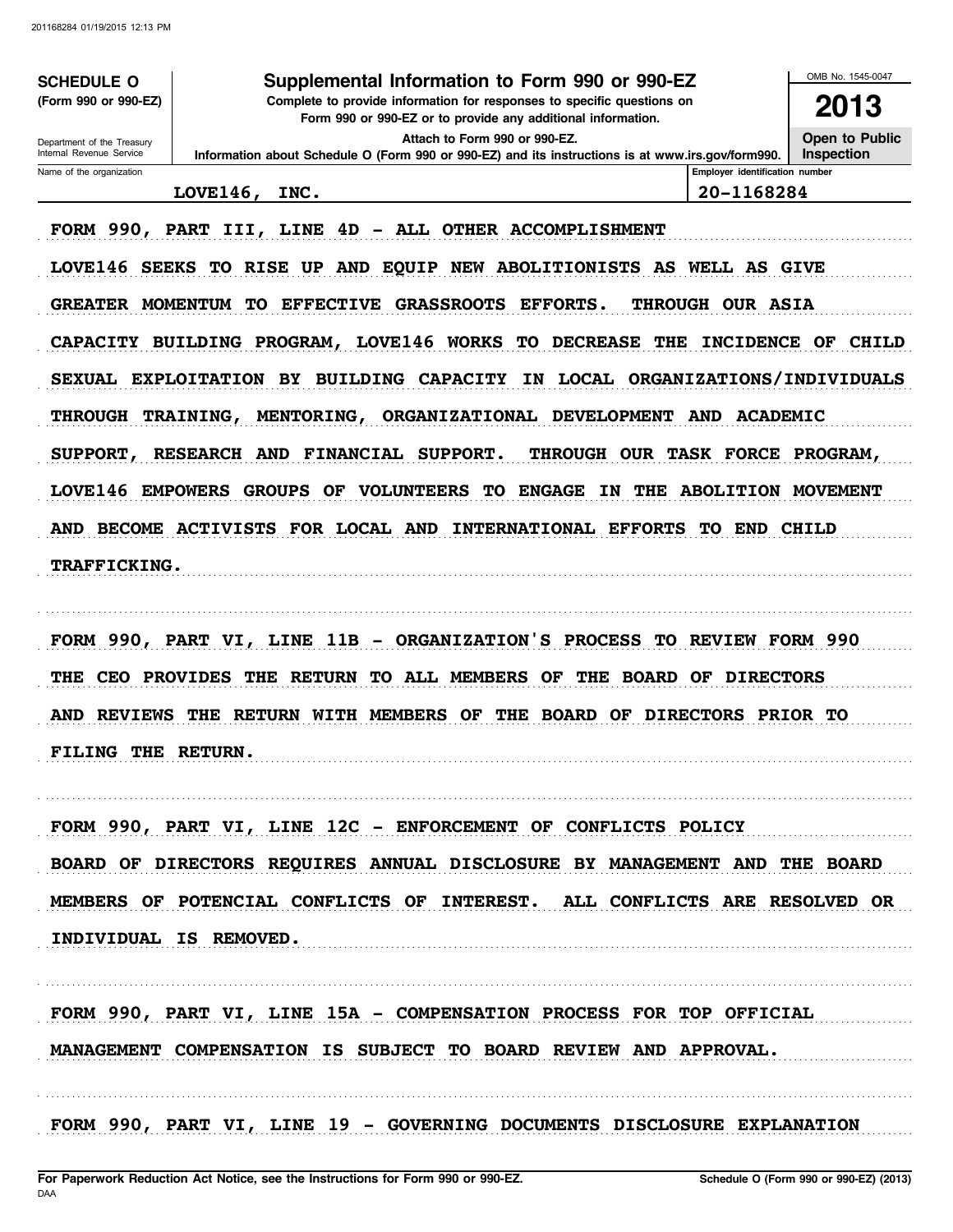| Schedule O (Form 990 or 990-EZ) (2013)                                     |                                              | Page 2       |
|----------------------------------------------------------------------------|----------------------------------------------|--------------|
| Name of the organization<br>LOVE146,<br>INC.                               | Employer identification number<br>20-1168284 |              |
|                                                                            |                                              |              |
| GOVERNING DOCUMENTS ARE MADE AVAILABLE TO THE PUBLIC UPON REQUEST,         | <b>THROUGH</b>                               |              |
| THE ORGANIZATIONS WEBSITE AND THROUGH OTHER ORGANIZATIONS WEBSITES SUCH AS |                                              |              |
|                                                                            |                                              |              |
| GUIDESTAR AND CHARITY NAVIGATOR.                                           |                                              |              |
|                                                                            |                                              |              |
| FORM 990, PART XI, LINE 9 - OTHER CHANGES IN NET ASSETS EXPLANATION        |                                              |              |
|                                                                            |                                              |              |
| ADJUSTMENT TO NET LIABILITIES                                              | \$                                           | $\mathbf{1}$ |
|                                                                            |                                              |              |
|                                                                            |                                              |              |
|                                                                            |                                              |              |
|                                                                            |                                              |              |
|                                                                            |                                              |              |
|                                                                            |                                              |              |
|                                                                            |                                              |              |
|                                                                            |                                              |              |
|                                                                            |                                              |              |
|                                                                            |                                              |              |
|                                                                            |                                              |              |
|                                                                            |                                              |              |
|                                                                            |                                              |              |
|                                                                            |                                              |              |
|                                                                            |                                              |              |
|                                                                            |                                              |              |
|                                                                            |                                              |              |
|                                                                            |                                              |              |
|                                                                            |                                              |              |
|                                                                            |                                              |              |
|                                                                            |                                              |              |
|                                                                            |                                              |              |
|                                                                            |                                              |              |
|                                                                            |                                              |              |
|                                                                            |                                              |              |
|                                                                            |                                              |              |
|                                                                            |                                              |              |
|                                                                            |                                              |              |
|                                                                            |                                              |              |